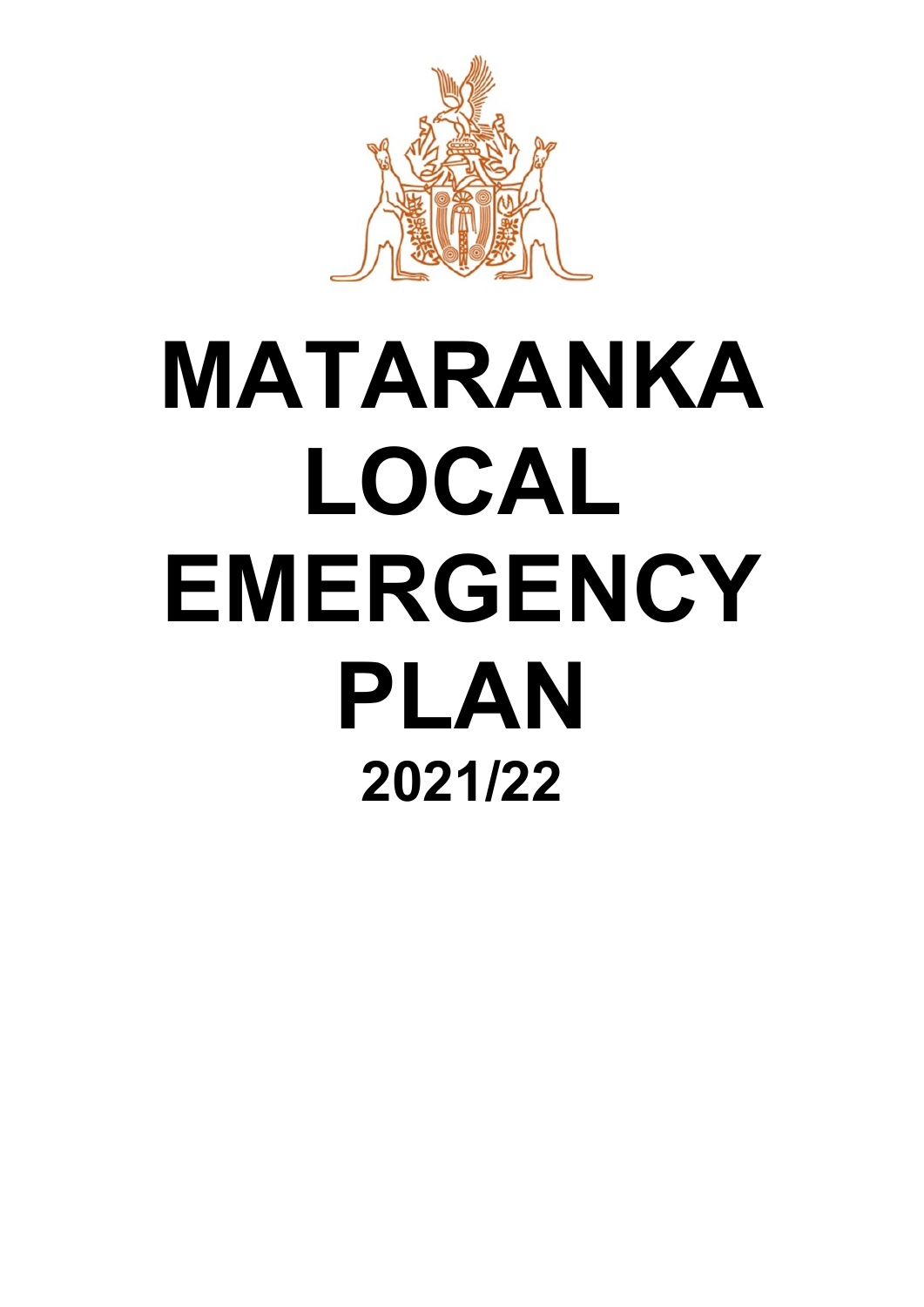

# **TERRITORY EMERGENCY MANAGEMENT COUNCIL**

# **Authority**

The Mataranka Plan (the Plan) approved by the Territory Controller 2013 and in accordance with section 17 of the *Emergency Management Act* 2013 (NT) (the Act) has been reviewed and endorsed by the Regional Emergency Controller, hereafter referred to as the Regional Controller, as the Territory Controller's delegate.

Regional Controller Martin Dole

Dated this 2<sup>nd</sup> day of November 2021

Copyright: 2021

Disclaimer

Every effort has been made to ensure that the information contained within these guidelines is accurate and where possible reflects current best practice. However, NTES does not give any warranty or accept any liability in relation to the content of material contained in the document.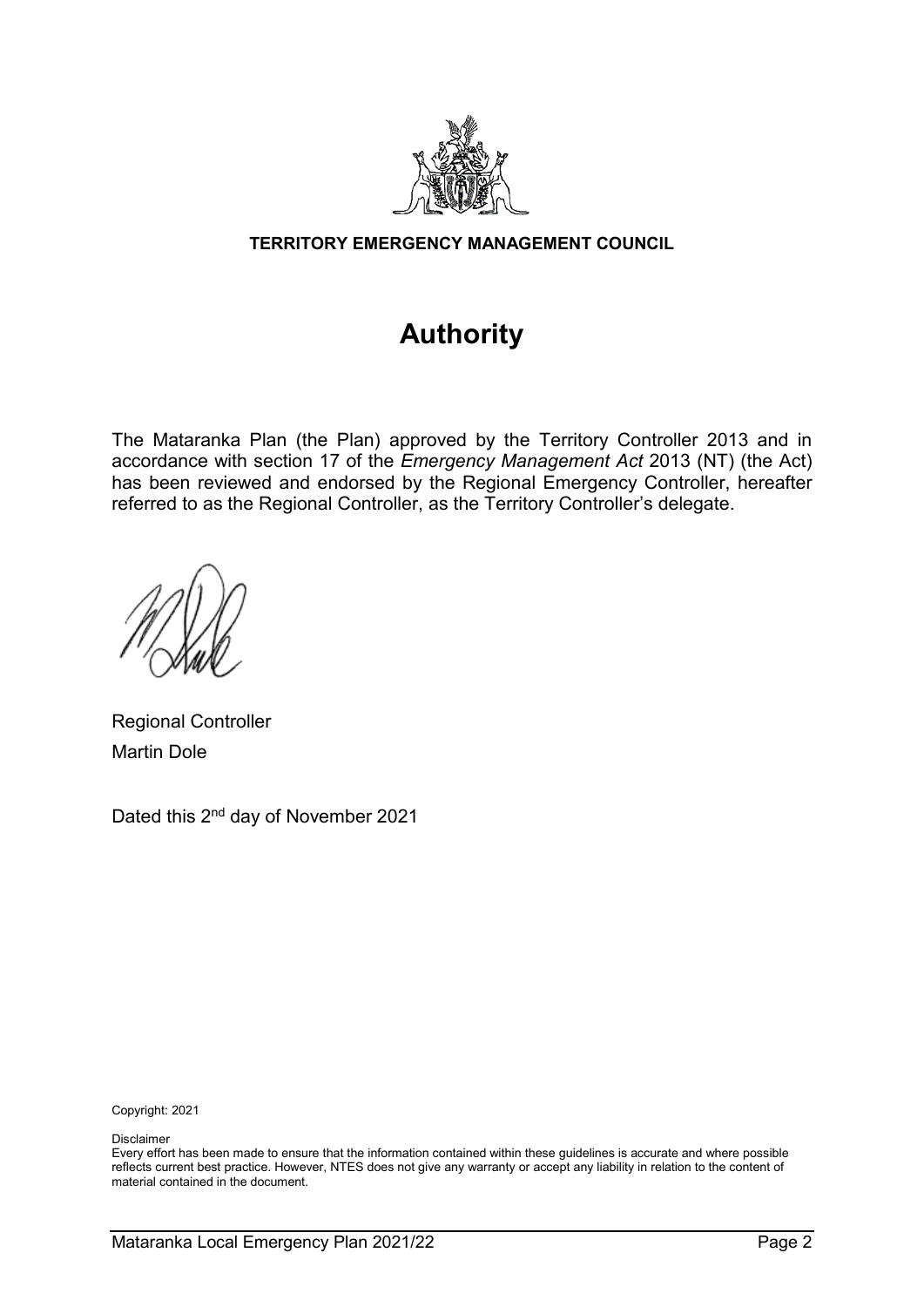# **Table of Contents**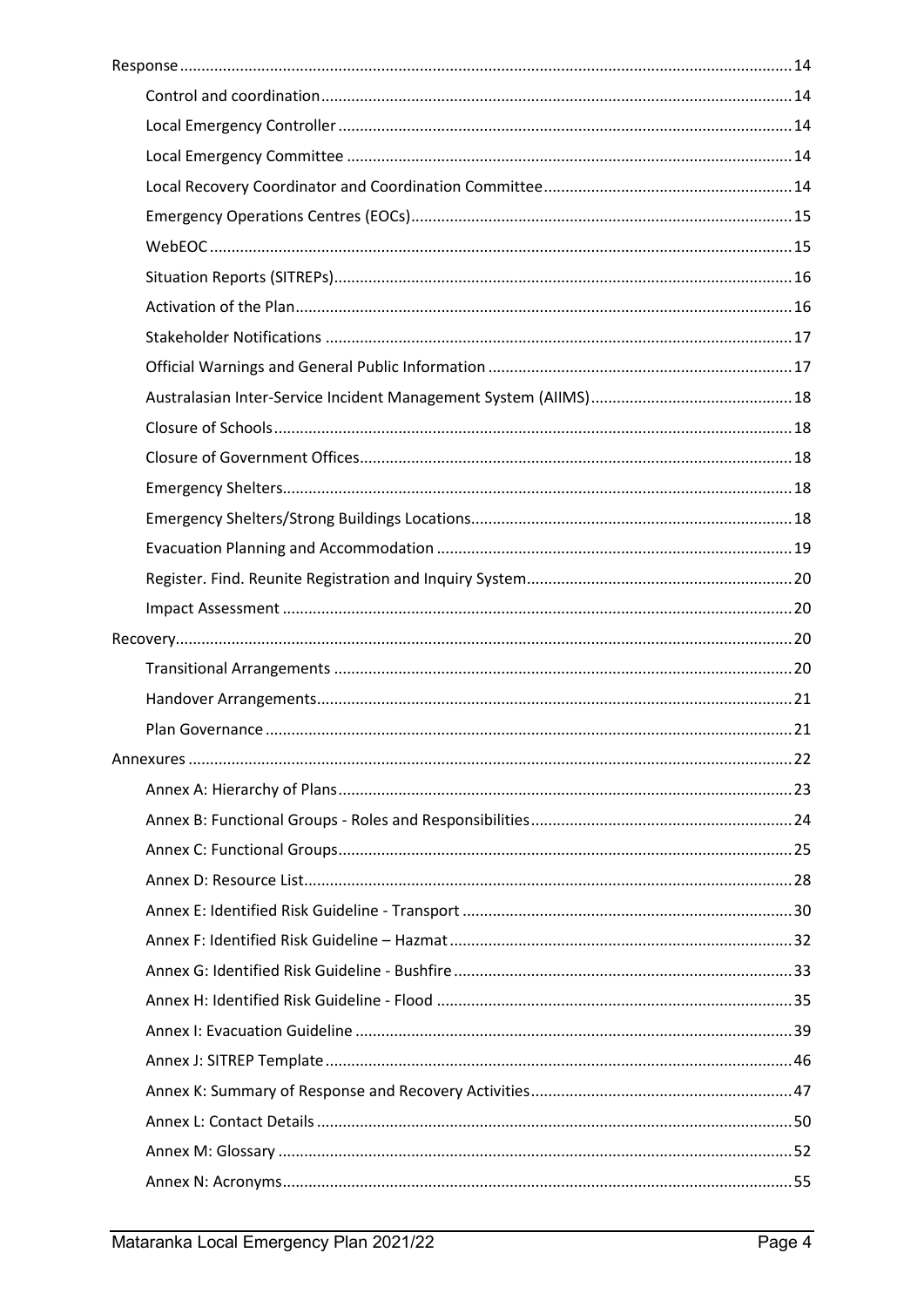# <span id="page-4-0"></span>**Version History**

| <b>Document title</b>  | Mataranka Local Emergency Plan                         |
|------------------------|--------------------------------------------------------|
| <b>Contact details</b> | Northern Territory Police, Fire and Emergency Services |
| Approved by            | Regional Controller - Martin Dole                      |
| Date approved          | 2 November 2021                                        |
| <b>Document Review</b> | Annually                                               |
| <b>TRM</b> number      | 04:D21:58124                                           |

| <b>Version</b> | <b>Date</b>                   | Author.               | <b>Comments</b>                                  |
|----------------|-------------------------------|-----------------------|--------------------------------------------------|
| 1.0            | 26th July 2021                | <b>Brian Hennessy</b> | Updated format and review of<br>content.         |
| 1.0            | 3rd August 2021               | <b>Brian Hennessy</b> | Track changes sent to LC<br>Mataranka to review. |
| 1.0            | 2 <sup>nd</sup> November 2021 | Martin Dole           | Review of content and<br>finalisation of plan.   |
|                |                               |                       |                                                  |

## **Amendment List**

Proposals for amendment to this plan are to be forward to:

Officer in Charge, Local Controller Mataranka Police Station Mataranka NT 0822

Amendments promulgated are to be certified below when entered:

| <b>Revision Date</b> | Description                                                      | <b>Local Controller</b> |
|----------------------|------------------------------------------------------------------|-------------------------|
| <b>July 2018</b>     | Plan transferred to new template                                 | K Riley / NTES          |
| Aug 2018             | Administrative review and formatting -<br>entirety - Name change | A Heath / NTFRES        |
| Aug 2019             | <b>Plan Review</b>                                               | R/Sergeant Thomas CHALK |
| Oct 2020             | <b>Plan Review</b>                                               | R/Sergeant Thomas CHALK |
| Nov 2020             | Administrative review and amendments                             | J Richardson / NTPFES   |
| Nov 2021             | Administrative review and general formatting<br>changes          | R McKinnon / NTPFES     |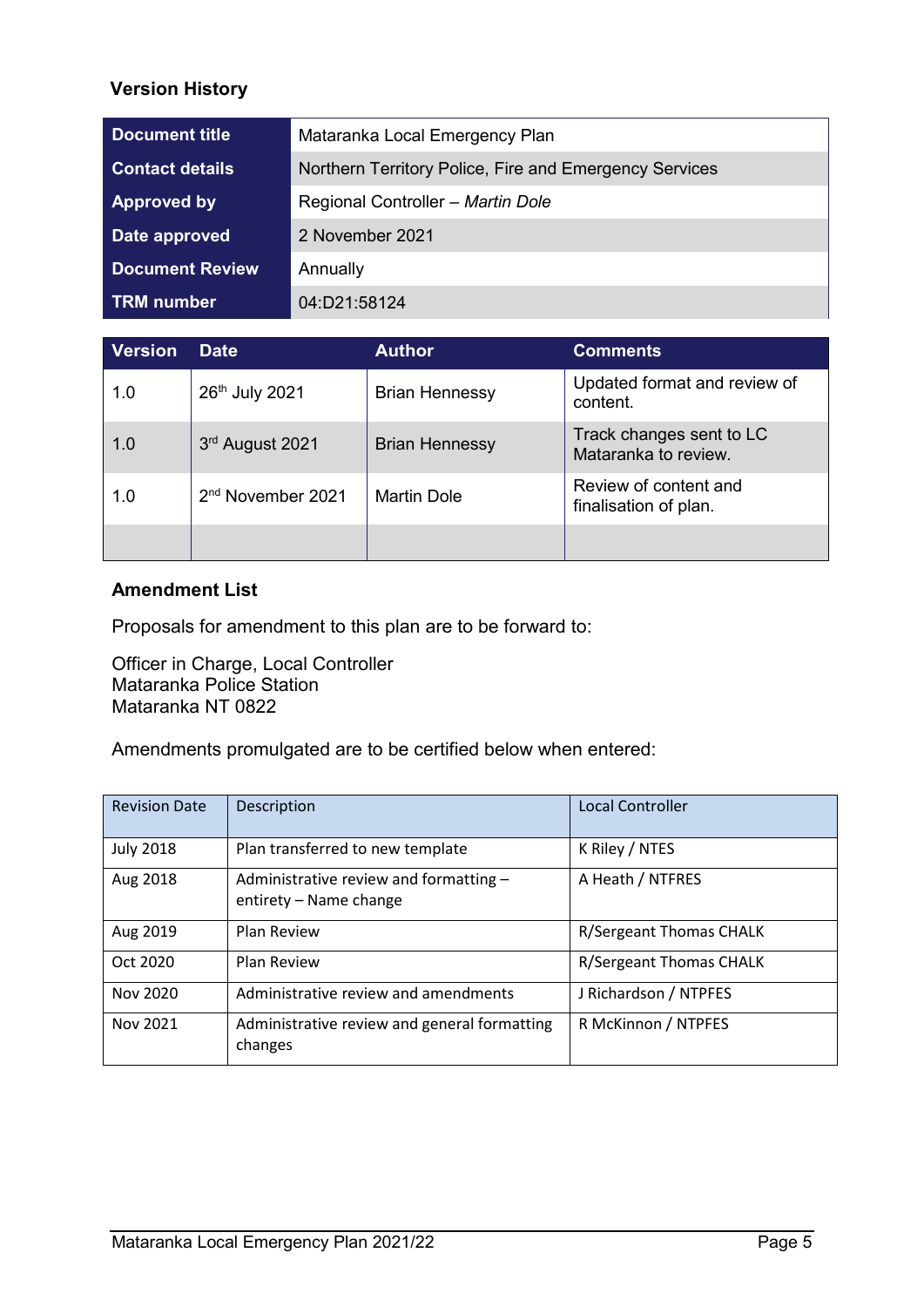# <span id="page-5-0"></span>**Purpose**

1. The purpose of this Plan is to describe the emergency management arrangements for Mataranka District (the District) during 2021/22.

# <span id="page-5-1"></span>**Application**

2. This Plan applies to the Mataranka District.

# <span id="page-5-2"></span>**Related References**

- 3. The following references apply:
	- *Emergency Management Act 2013*
	- Territory Emergency Plan 2021/22
	- Northern Region Emergency Plan 2021/22
	- National Disaster Risk Reduction Framework (NDRRF)
	- National Disaster Risk Assessment Guidelines.
	- Mataranka District Local Pandemic Plan

# **Plan**

# <span id="page-5-4"></span><span id="page-5-3"></span>**Key Considerations**

- 4. The *Emergency Management Act* 2013 (the Act) is the legislative basis for emergency management across the Northern Territory (NT).
- 5. The Act reflects an all hazards approach to emergency and disaster events, natural or otherwise. It provides for the adoption of measures necessary for the protection of life and property from the effects of such events.
- 6. The Act defines the emergency management structures, roles and responsibilities for the NT and, in conjunction with the Australian Disaster Resilience Handbook Collection, forms the basis for this Plan.
- 7. This Plan:
	- confirms appointment of a Local Emergency Controller and Local Recovery Coordinator
	- confirms establishment of the Local Emergency Committee (LEC) and Local Recovery Coordination Committee (LRCC)
	- assesses hazards most likely to affect the community
	- specifies control and coordination arrangements for mobilisation of local and, if necessary regional, Territory and national resources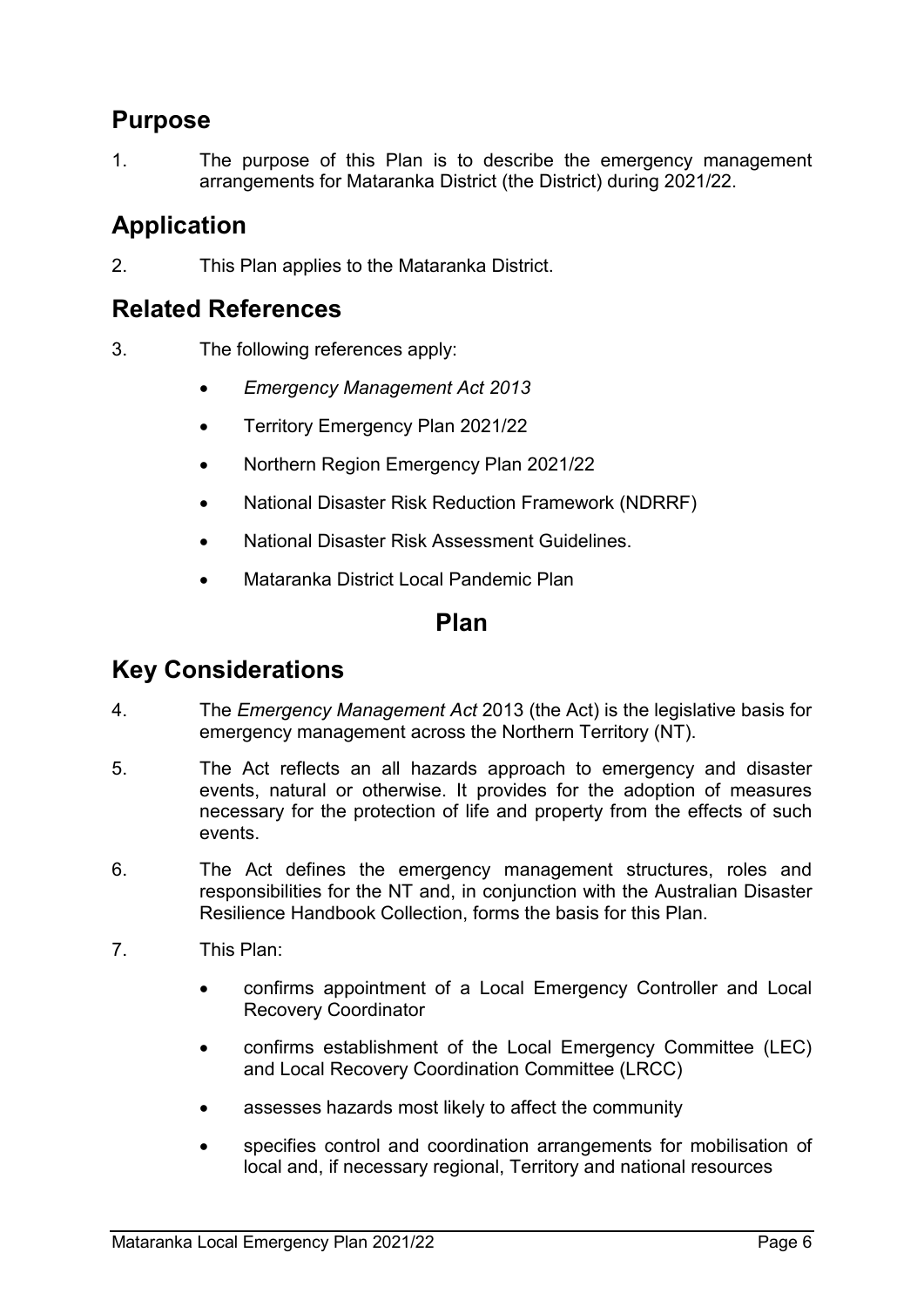- identifies roles and responsibilities of key stakeholders
- details specific emergency response procedures for the higher risk situations.
- 8. This Plan complements the Territory Emergency Plan as it relates to the District. For further information on the hierarchy of plans, refer Annex A.

# <span id="page-6-0"></span>**Locality Context**

- 9. The District covers approximately 55,000 square kilometres and is located approximately 104kms south of Katherine, forming part of the Northern Region (Region 1), as defined by the Territory Emergency Plan..
- 10. The District population is approximately 1,500 persons, the main population centre being the town of Mataranka.



# <span id="page-6-1"></span>**Climate and Weather**

11. The District experiences similar weather conditions to those which occur throughout the Top End of the NT. That is, there is a distinct 'Wet' (November to May) and 'Dry' (June to October) season.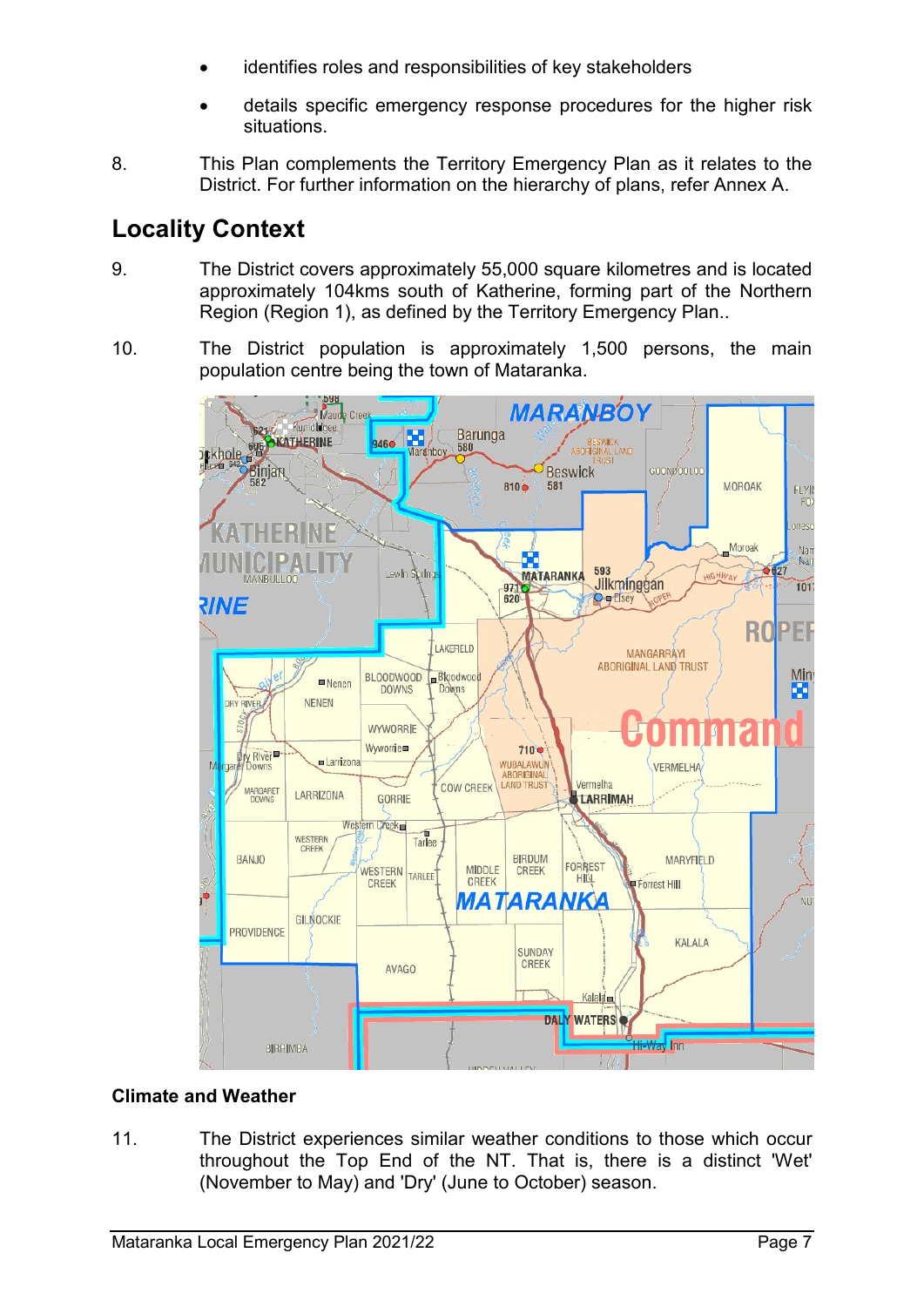12. Compared to Darwin, temperatures tend to be slightly higher during the Wet and slightly lower during the Dry.

# <span id="page-7-0"></span>**Geography**

- 13. The District is lightly timbered grasslands with pockets of rainforest in the Elsey National Park.
- 14. The district is drained by a number of rivers and creeks, the main being:
	- Roper River
	- Elsey Creek
	- Waterhouse River
	- Warlock Ponds (Part of Elsey Creek)
	- Birdum Creek
	- Salt Creek
	- Little Roper River
	- Strangways Creek

# <span id="page-7-1"></span>**Sites of Conservation or Cultural Significance**

- 15. There are many areas in the vicinity of the District boundaries into which it is culturally unacceptable to go.
- 16. The Elsey National Park is situated between Mataranka and Jilkminggan. The Rainbow Springs and Thermal Pool sector of the Park are a major attraction for visitors.
- 17. Further information about this site can be found [here.](https://nt.gov.au/environment/environment-data-maps/important-biodiversity-conservation-sites/conservation-significance-list)

# <span id="page-7-2"></span>**Tourism**

18. Mataranka is the largest of all five centres with tourism playing a predominant role in the region, with the Thermal Pool, Bitter Springs and Elsey National Park as the major attractions. The area also boasts annual Rodeos and fishing competitions in May & August each year.

# <span id="page-7-3"></span>**Public Administration**

# <span id="page-7-4"></span>**NT and Local Government**

- 19. NT Government agencies that have a presence in the District include:
	- NT Police, Fire and Emergency Services (NTPFES)
		- NT Police Force (NTPF) (Police Station)
		- Northern Territory Fire Emergency Response Group (FERG)
	- Sunrise Health Services Aboriginal Corporation
		- Mataranka Health Centre.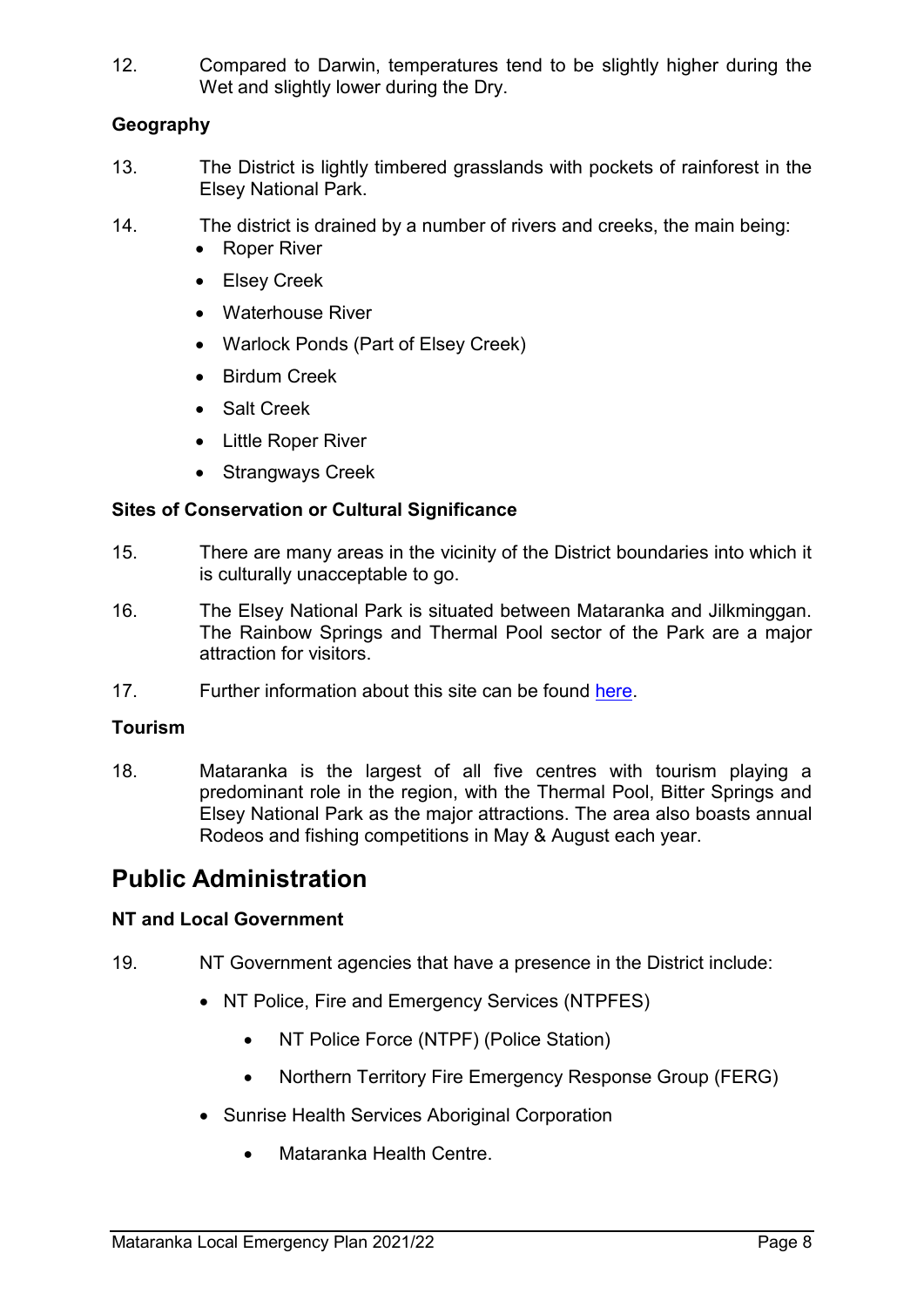- Jilkminggan Health Centre
- Department of Education
	- Mataranka School
	- Jilkminggan School
- 20. Local government in the District is provided by the Roper Gulf Regional Council (RGRC).

# <span id="page-8-0"></span>**Infrastructure**

# <span id="page-8-1"></span>**Building Codes**

21. Buildings and construction in the District are subject to the *[Building Act](https://legislation.nt.gov.au/en/Legislation/BUILDING-ACT)  [2016](https://legislation.nt.gov.au/en/Legislation/BUILDING-ACT)* (NT), [NT Building Regulations](https://legislation.nt.gov.au/Legislation/BUILDING-REGULATIONS) and the [Building Code of Australia.](https://www.abcb.gov.au/NCC/About)

# <span id="page-8-2"></span>**Land Use**

- 22. The District land use is in consultation between WARC, and Traditional Owners and include infrastructure in the areas of:
	- Residential
	- Pastoral
	- Sewerage Ponds
	- Air Strip
	- Limestone Quarry
	- Waste management.

# <span id="page-8-3"></span>**Power Generation and Distribution**

- 23. The District supply is provided from Darwin and Katherine grid. Mataranka and Jilkminggan have an ESO that is contracted out through PowerWater.
- 24. Larrimah's power supply is also provided from the Darwin and Katherine grid. There is no ESO in Larrimah.
- 25. Daly Waters' power is supplied via diesel generator

# <span id="page-8-4"></span>**Water Services**

26. The District operates reticulated water and sewer systems in Jilkminggan. Water is sourced from bores. RGRC is the PowerWater agent in Jilkminggan and employs an Essential Services Officer (ESO).

# <span id="page-8-5"></span>**Health Infrastructure**

27. The District has the capacity to provide emergency medical aid in addition to routine health treatment.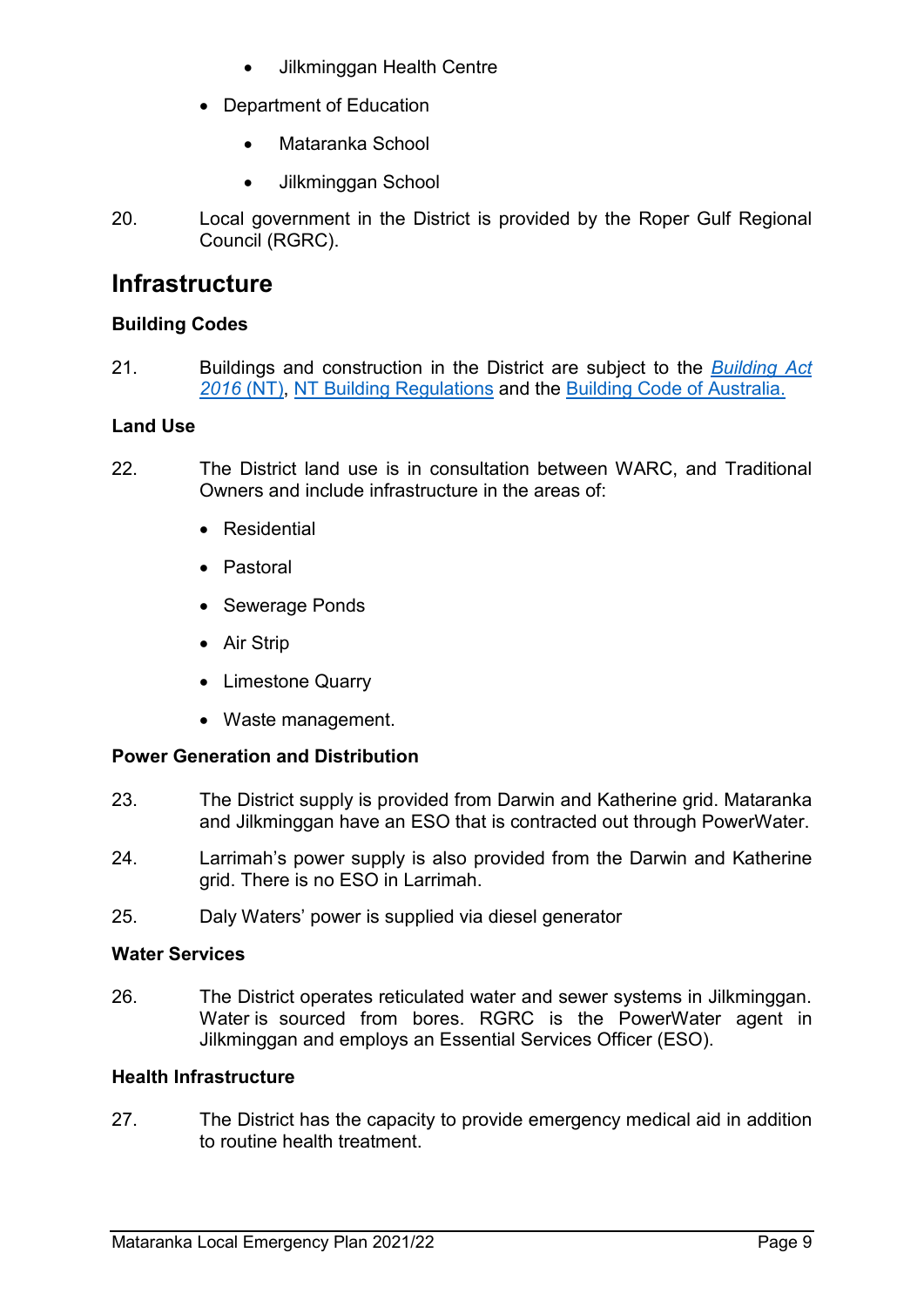28. Serious medical cases are required to be medically evacuated to Katherine or Darwin.

# <span id="page-9-0"></span>**Emergency Service Infrastructure**

- 29. The District has the following emergency service infrastructure:
	- Police Station and cells at Mataranka.
	- FERG Volunteer Unit based in Mataranka.
	- Sunrise Clinics in Mataranka and Jilkminggan.

# <span id="page-9-1"></span>**Roads**

30. The District has five (5) Major roads which are:

- •Stuart Highway
- •Roper Highway
- •Carpentaria Highway
- •Homestead Road
- •Gorrie Road.

# <span id="page-9-2"></span>**Airports**

31. The table below lists the airstrips in the District.

| Name of the Strip             | Datum                          | Details (type, length,<br>$etc.$ )                                           | Operator of the<br>strip                                         |
|-------------------------------|--------------------------------|------------------------------------------------------------------------------|------------------------------------------------------------------|
| Mataranka<br>Township         | 14°55'34.49"S<br>133°3'50.88"E | Gravel<br>1126m X 30m                                                        | RGRC, - not all<br>weather.                                      |
| Daly Waters                   | 16°15'41.54S                   | 1900m X 30m                                                                  | Daly Waters Pub.                                                 |
|                               | 133°22'49.80E                  |                                                                              | Night capable<br>however lights must<br>manually switched<br>on. |
| <b>Moroak Station</b>         | Unknown                        | Gravel                                                                       | <b>Moroak Station</b>                                            |
|                               |                                | 1000m x 50m                                                                  |                                                                  |
|                               |                                | The airstrip is affected<br>by wet season rain fall<br>and it is NOT fenced. |                                                                  |
| Mataranka School<br>oval      | Unknown                        | Grass                                                                        | School Oval-<br>Helicopter only.                                 |
| Jilkminggan<br>Community oval | Unknown                        | Grass                                                                        | Community Oval -<br>Helicopter only.                             |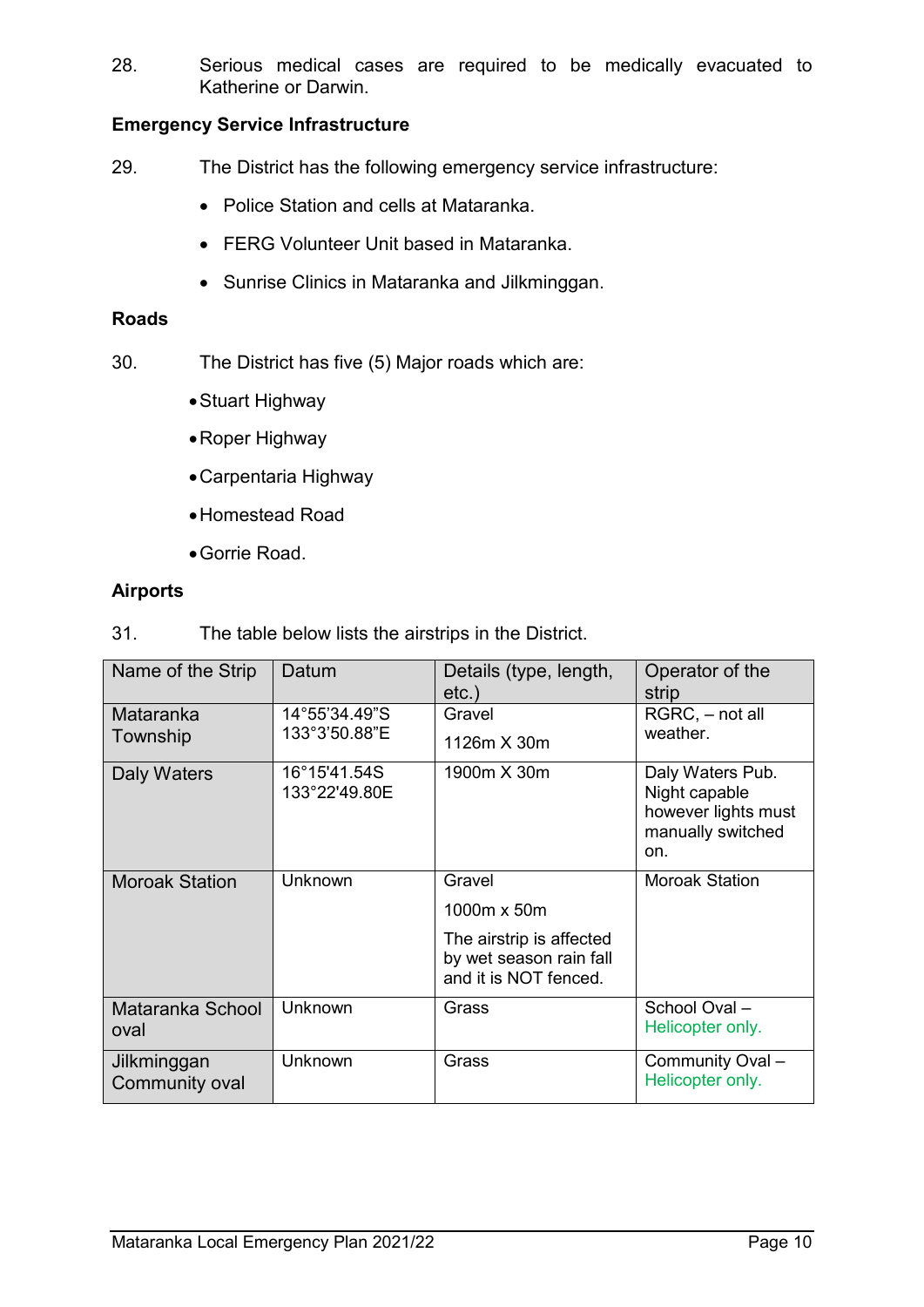## <span id="page-10-0"></span>**Telecommunication**

32. Telecommunications are available across the district area via a combination of landline, mobile and satellite communications delivery.

# <span id="page-10-1"></span>**Local Radio Stations**

- 33. The District has the following radio stations:
	- 104 5FM CAAMA Radio
	- 106.1 ABC Radio

# <span id="page-10-2"></span>**Vulnerable Clients**

34. A list of all vulnerable medical patients is held with the manager of the Sunrise Clinics within the District.

# <span id="page-10-3"></span>**Preparation**

# <span id="page-10-4"></span>**Disaster Hazard Analysis and Risk Register**

- 35. The LEC has identified the following hazards for the District which require a detailed operational response procedure:
	- Transport (Road, Rail and Aircraft)
	- HAZMAT
	- Bushfire
	- Flood.
- 36. These hazards have been rated against the National Disaster Risk Assessment Guidelines (NERAG) were reviewed in 2016 and gave the following results:

| <b>Hazard</b>                                  | <b>Overall</b><br><b>Consequence</b> | <b>Overall</b><br><b>Likelihood</b> | <b>Risk Rating</b> |
|------------------------------------------------|--------------------------------------|-------------------------------------|--------------------|
| <b>Transport Incident Road</b>                 | Moderate                             | Almost certain                      | <b>High</b>        |
| <b>Transport Incident Rail</b>                 | Major                                | Likely                              | <b>High</b>        |
| <b>Hazardous Material</b><br>Incident (HAZMAT) | <b>Minor</b>                         | Possible                            | Low                |
| <b>Bushfire</b>                                | Moderate                             | <b>Almost Certain</b>               | <b>High</b>        |
| Flood                                          | Moderate                             | Likely                              | <b>High</b>        |

# <span id="page-10-5"></span>**Transport Incident (Road, Aircraft and Rail)**

- 37. Transport incidents refer to motor vehicle, aircraft and rail incidents.
- 38. These incidents are of an impact nature with little or no lead time. With the exception of maintaining infrastructure, no mitigation can be put in place.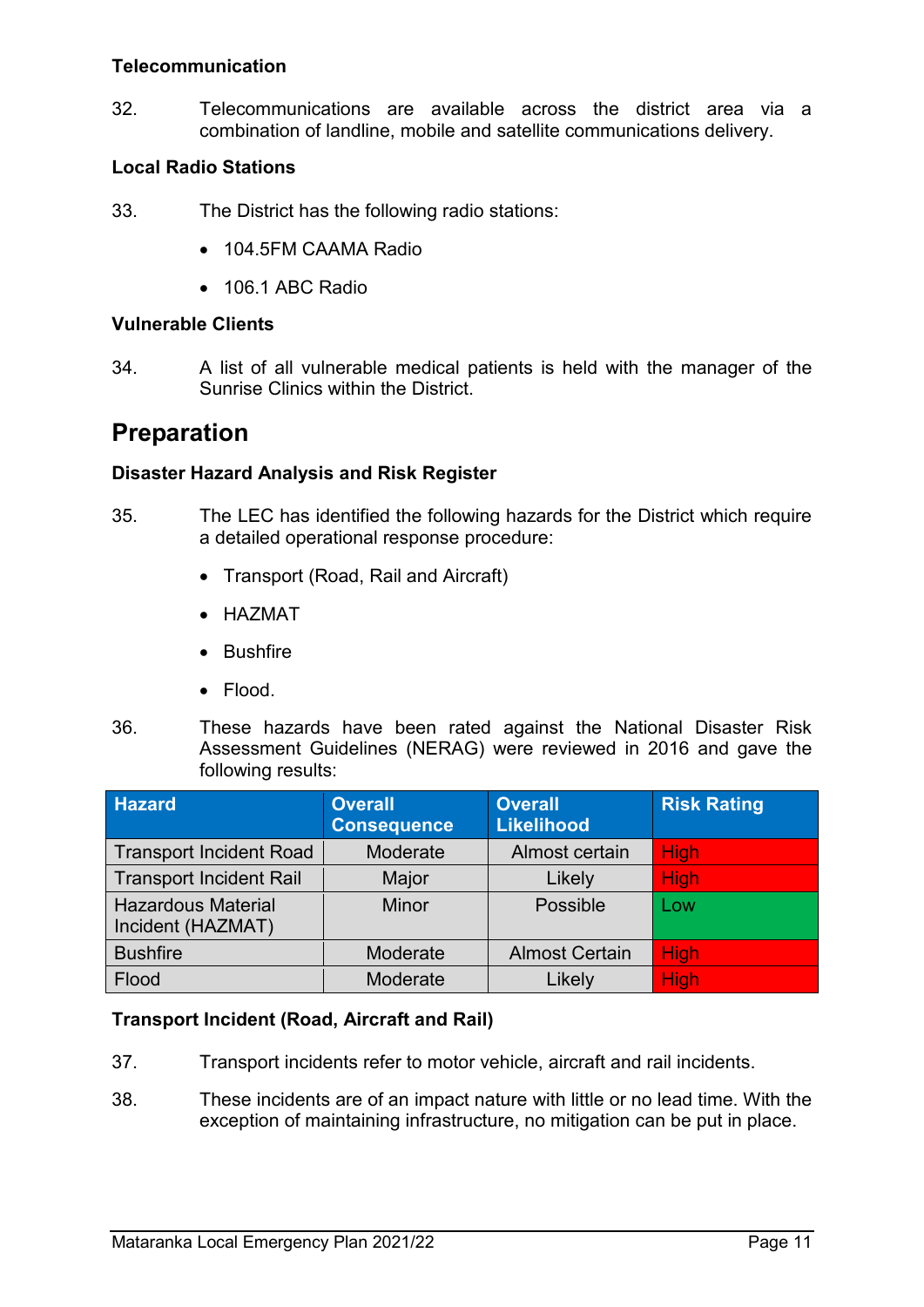- 39. The Mataranka FERG, with the backup of Katherine NT Fire and Rescue Service (NTFRS) are expected to maintain a Road Crash Rescue (RCR) capability and supply a first response to any major incident.
- 40. Procedures surrounding aircraft incidents have been developed by the Australian Transport and Safety Bureau and can found [here.](https://www.atsb.gov.au/media/1538966/civil_militaryaccidguide_v5.pdf)

# <span id="page-11-0"></span>**Hazardous Material Incident**

- 41. Large quantities of hazardous materials are transported daily by road to many centres throughout the Northern Territory and as a consequence, any release or spillage could easily result in the loss of life, widespread disruption, danger to communities and a threat to the environment.
- 42. Hazardous material incidents encompass a wide variety of potential situations including fire, spills, explosions and chemical reactions.
- 43. Preparation activities are those arrangements that ensure, should an emergency occur, all resources and services which are needed to provide an emergency management response to the effects can be efficiently mobilised and deployed.

## <span id="page-11-1"></span>**Bushfire**

44. The Australian Fire and Emergency Service Authorities Council (AFAC) define a *bushfire* as an unplanned vegetation fire. It is a generic term which includes grass fires, forest fires and scrub fires both with and without a suppression objective AFAC, 2014.

#### <span id="page-11-2"></span>**Flood**

45. Floods occur when water covers land that is normally dry. They may result from prolonged or very heavy rainfall, severe thunderstorms, monsoonal (wet season) rains in the tropics, or tropical cyclones. People who live near rivers or in low-lying coastal areas live with the greatest threat of floods. Periods of heavy rain, not necessarily in their area, can lead to rises in the water level of the rivers to a point where they can no longer hold the volume of water.

## <span id="page-11-3"></span>**Recent incidents**

46. In February 2021, the community of Jilkminggan was evacuated to Mataranka when waters around the community had risen to a concerning level and isolated the community. 250 residents were evacuated using both water craft and buses.

## <span id="page-11-4"></span>**Public Education**

47. NTES delivers community education, awareness and prevention programs. These are also conducted or supported by Australian Government agencies such as the Bureau of Meteorology and Attorney-General's Department, as well as non-government entities like the Australian Red Cross, to ensure ongoing public awareness of emergency and disaster events. Further information is available on each organisation's respective website.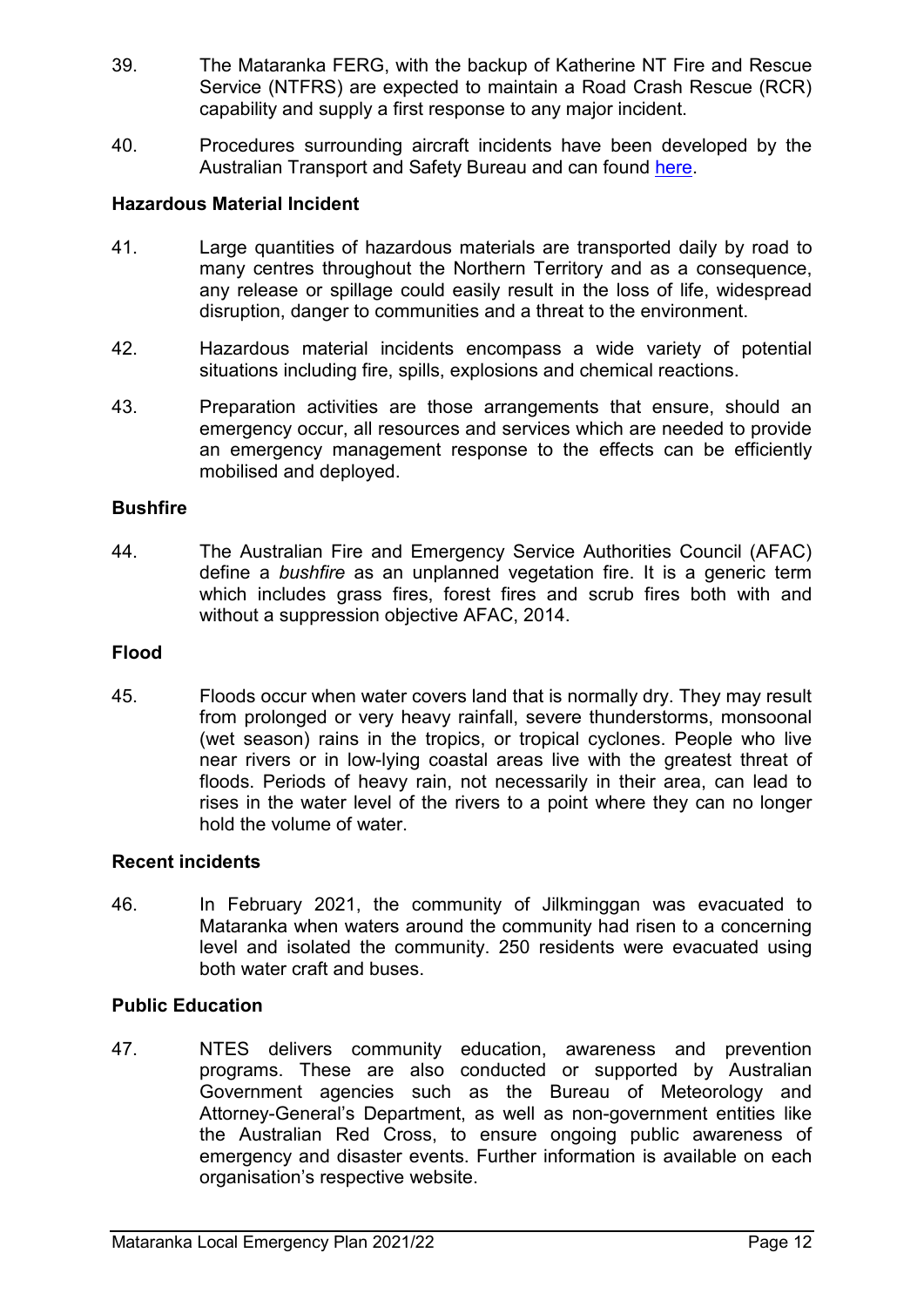# <span id="page-12-0"></span>**Planning**

- 48. The Act requires Emergency Plans to be maintained at a Territory, regional and local level. Arrangements in plans aim to be flexible and scalable for all hazards. The planning process enables agreements to be reached between people and organisations in meeting communities' needs during emergencies. The plan becomes a record of the agreements made by contributing organisations to accept roles and responsibilities, provide resources and work cooperatively.
- 49. In accordance with section 17 of the Act, the operation and effectiveness of approved emergency plans must be reviewed at least once every 12 months.

## <span id="page-12-1"></span>**Resource Coordination**

- 50. A master resource register is to be maintained by the District Local Controller for rapid reference during emergency management operations – refer Annex D.
- 51. Stakeholders are to ensure that the District Local Controller is kept advised of changes to resource holdings, operational response capability and key personnel contact arrangements on a regular basis.

# <span id="page-12-2"></span>**Training and Education**

52. The Act requires that those involved in emergency planning and operations are to be appropriately trained. The NTES Learning and Development Command provides the required training and education capability to ensure NT Government and non-government entities are appropriately trained.

## <span id="page-12-3"></span>**Exercises**

- 53. Exercises are a key measure for testing the effectiveness of Plans and should be conducted at all levels and involve all stakeholders. Exercises ensure that Plans are robust and understood, and that capabilities and resources are adequate to implement them.
- 54. Exercises are conducted when a Plan has not been enacted since the last review, or substantial changes have occurred, including:
	- legislative changes
	- major changes have occurred in the areas of key personnel, positions or functions across prevention, preparedness, response and recovery
	- new or emerging hazards/risks have been identified.
- 55. Delivery of exercises is guided by advice from the Territory, Regional or Local Controllers, the Territory Recovery Coordinator, Territory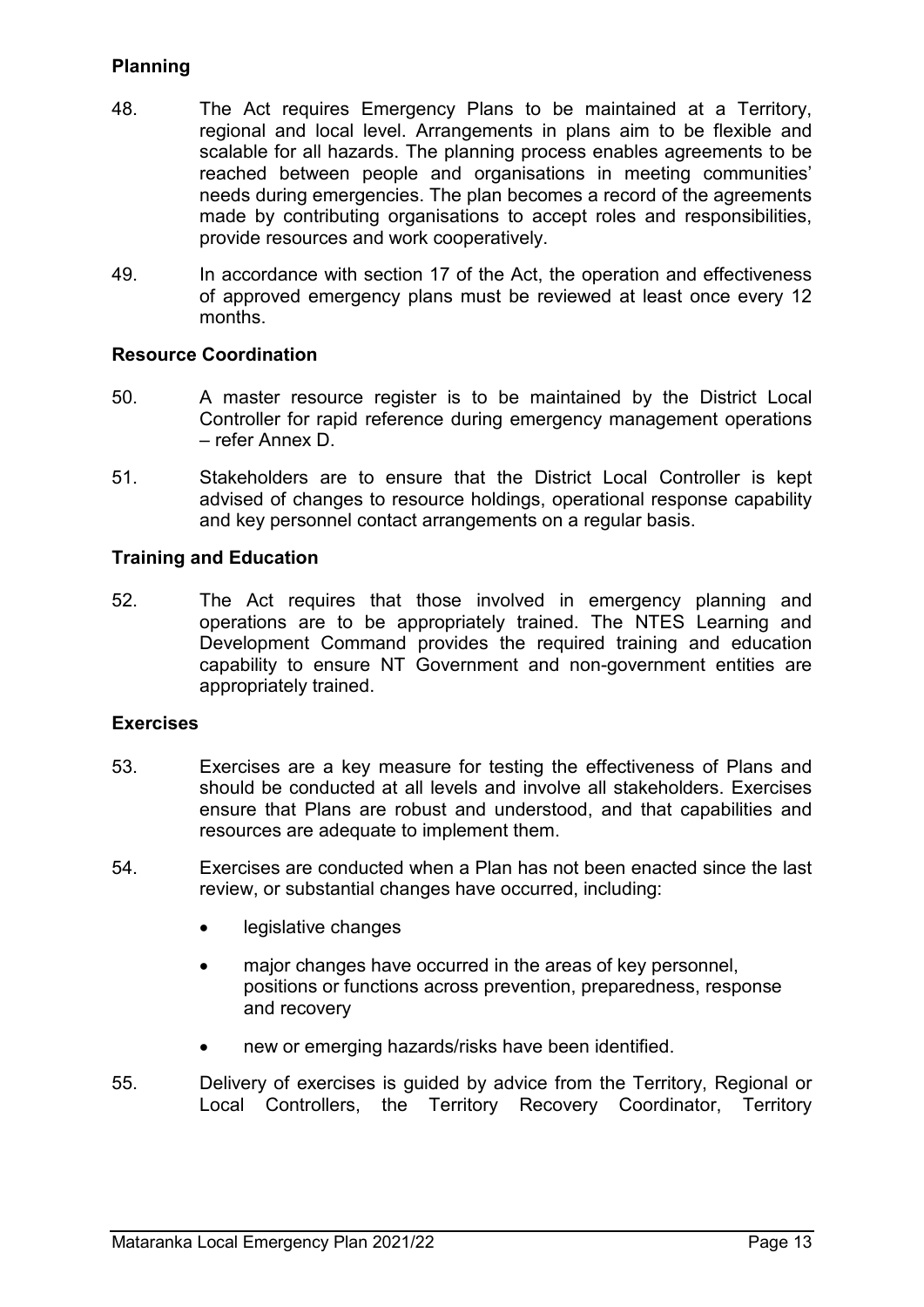Emergency Management Council or Regional Emergency Committee or as required by functional groups[1](#page-13-5).

# <span id="page-13-0"></span>**Response**

56. Response actions are those taken in anticipation of, during, and immediately after an emergency to ensure that its effects are minimised and that people affected are given immediate relief and support $^{\scriptscriptstyle 2}.$ 

# <span id="page-13-1"></span>**Control and coordination**

57. Arrangements for response are based on pre-agreed roles and responsibilities for stakeholders. When the scale and complexity of an event is such that resources of the community are depleted a number of arrangements are in place for assistance from the region, the Territory and/or the Australian Government. Pathway for assistance is through the Regional Controller/delegate.

# <span id="page-13-2"></span>**Local Emergency Controller**

- 58. In accordance with section 76 of the Act, the Territory Controller has appointed a District Local Emergency Controller (Local Controller).
- 59. The Local Controller is the OIC of Mataranka Police Station.
- 60. The Local Controller is subject to the directions of the Regional Controller.
- 61. The powers, functions and directions the Local Controller can be found in sections 77, 78 and 79 of the Act.

# <span id="page-13-3"></span>**Local Emergency Committee**

- 62. In accordance with section 80 of the Act, the Territory Controller has established a Mataranka Local Emergency Committee (LEC).
- 63. The Local Controller is Chair of the LEC. Remaining membership consists of representatives from NT Government and non-government entities within the District.
- 64. Division 11 of the Act specifies the establishment, functions, powers; membership and procedure requirements of a LEC.

# <span id="page-13-4"></span>**Local Recovery Coordinator and Coordination Committee**

- 65. In accordance with section 87 of the Act, if a region and/or locality has been affected by an event, the relevant Regional Recovery Coordinator may appoint a Local Recovery Coordinator.
- 66. The Local Recovery Coordinator will establish a local Recovery Coordination Committee drawing from membership of the LEC and other relevant members of the community as deemed necessary.

**.** 

<span id="page-13-5"></span> $1$  Section 3.5 and 3.6 of the Territory Emergency Plan.

<span id="page-13-6"></span><sup>2</sup> <https://knowledge.aidr.org.au/media/1764/handbook-9-australian-emergency-management-arrangements-kh-final.pdf>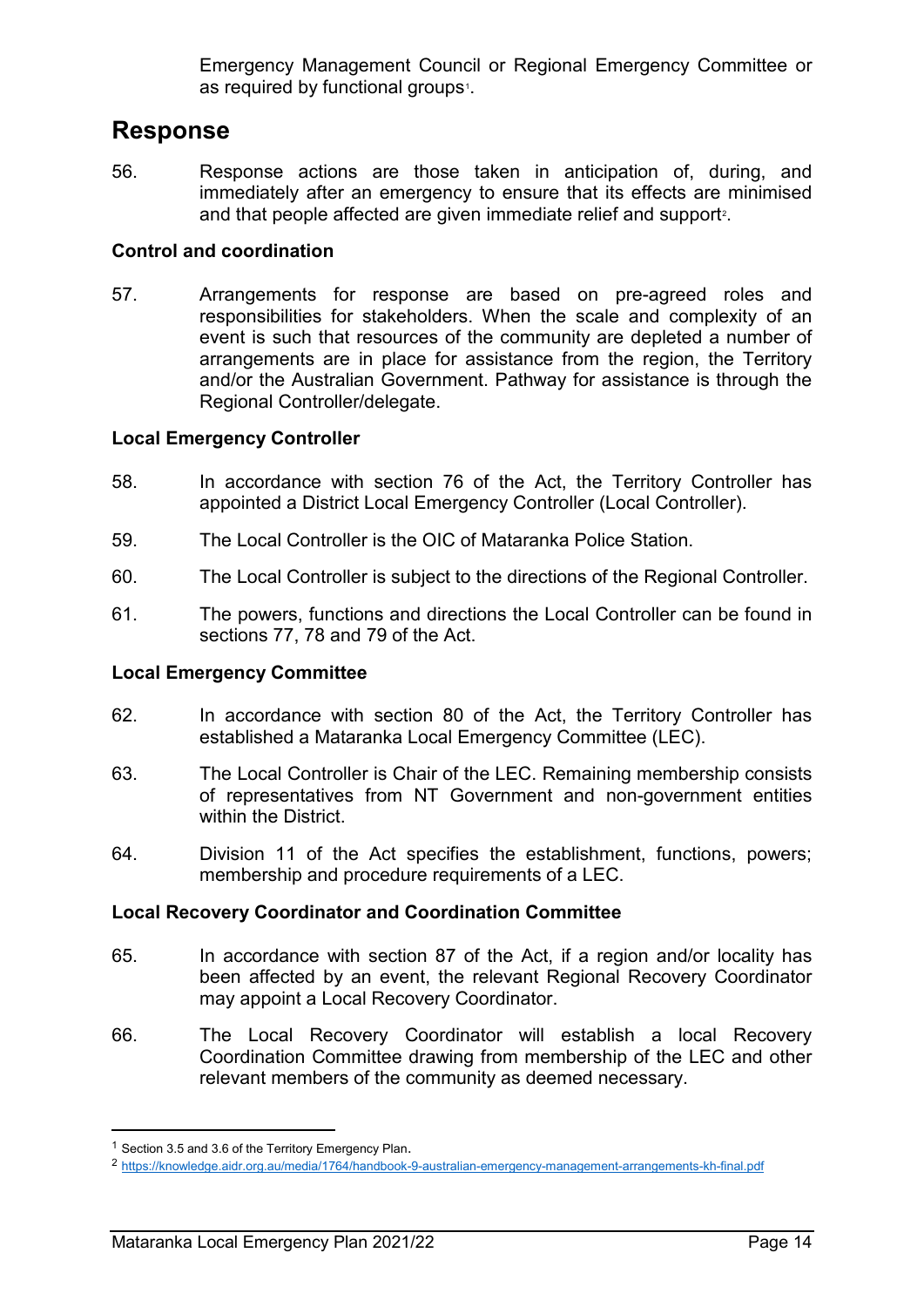- 67. The Local Recovery Coordinator will report directly to the Regional Recovery Coordinator.
- 68. Division 12 of the Act specifies the functions, powers and directions the Local Recovery Coordinator is subject to.
- 69. Division 13 of the Act specifies the establishment, functions, powers; membership and procedure requirements of Recovery Coordination Committee.

# <span id="page-14-0"></span>**Emergency Operations Centres (EOCs)**

- 70. Local Control Centres (LCCs) will be established as required by Local Controllers to provide a central focus to the management, control and coordination of emergency operations in the District. When activated, the functions of the LCCs are:
	- information collection and dissemination
	- preparation and issue of official warnings and advice to the public
	- coordination of the provision of resources required in the locality
	- submitting requests for Australian Government resources through the Regional or Territory EOC
	- dissemination of information to the media and general public through the Public Information Group to ensure a single point of truth for releases of information to the wider community<sup>[3](#page-14-2)</sup>.
- 71. The District LCC is the Mataranka Police Station.
- 72. The Regional EOC will be located in Darwin at the Peter McAulay Centre.
- 73. Agencies and Functional Groups may establish their own EOCs to provide the focal point for the overall control and coordination of their agency resources.
- 74. Liaison Officers from functional groups and support agencies will attend the EOC as required by the Local Controller.

# <span id="page-14-1"></span>**WebEOC**

 $\overline{\phantom{a}}$ 

- 75. WebEOC is a critical information management system used throughout the NT. It is an effective and efficient tool used by stakeholders that have a role and responsibility under the Territory Emergency Plan during prevention, preparation, response and recovery phases of any event.
- 76. WebEOC is a contemporary platform for the coordination of multi-agency response to any critical incident be it a severe weather event, flood, bush fire, industrial accident, major crime, terrorism or a large scale planned event. It provides the capacity to record (in real time) all information

<span id="page-14-2"></span><sup>3</sup> Territory Emergency Plan Section 4.5.3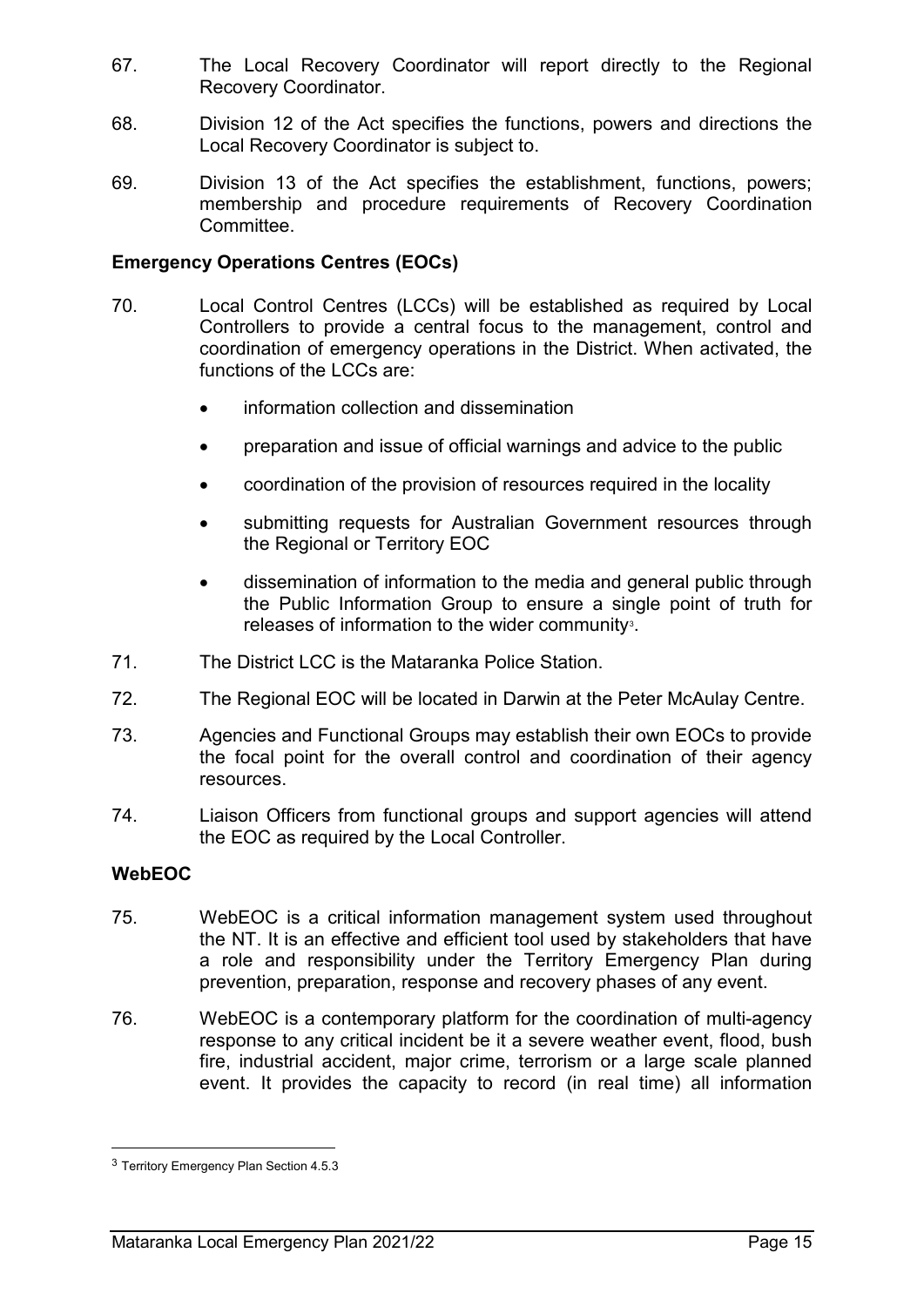relevant to an incident and to share that information with other persons at the scene, an EOC and Functional Group personnel.

77. WebEOC allows for information sharing, managing tasks and submitting situational reports. It also assists the Control Authority to manage and disseminate current decisions and objectives. Together these functionalities provide up-to-date situational awareness.

## <span id="page-15-0"></span>**Situation Reports (SITREPs)**

- 78. It is essential for effective control and coordination of emergency management operations that the Local Controller is able to gather and collate relevant information relating to the emergency from regular, concise and accurate SITREPs.
- 79. LEC members are to provide SITREPs at agreed times to enable the preparation of a consolidated report which will be distributed to all committee members and other relevant authorities. This may be achieved through the WebEOC incident management system.

#### <span id="page-15-1"></span>**Activation of the Plan**

80. This Plan sets out five stages of activation. These stages are designed to ensure a graduated response to hazardous events, thereby reducing the possibility of under or over reaction by the emergency management agency. The stages are:

| Stage 1 | Alert                                                           | This stage is declared when the Local Controller<br>receives warning of an event which, in their<br>opinion, may necessitate an emergency<br>management response.               |
|---------|-----------------------------------------------------------------|---------------------------------------------------------------------------------------------------------------------------------------------------------------------------------|
| Stage 2 | Standby                                                         | This stage is declared when the Local Controller<br>considers an emergency operation is imminent.<br>During this stage passive emergency measures<br>are commenced.             |
| Stage 3 | Activation                                                      | This stage is declared when active emergency<br>measures are required.                                                                                                          |
| Stage 4 | Stand-down response<br>operations and<br>transition to Recovery | Stage 4 occurs when the Local Controller and<br>Local Recovery Coordinator agree to transition to<br>recovery in accordance with the transitional<br>arrangements of this Plan. |
| Stage 5 | Recovery                                                        | This stage is called if ongoing recovery<br>operations and coordination is required.                                                                                            |

- 81. The stages identified above provide for a sequential response. However, it may be necessary because of the degree of warning and speed of onset of an event for either the Regional or Local Controller to amalgamate the actions required under one stage.
- 82. Recovery may be activated when an incident or event has occurred that did not necessitate the activation of response stages 1 to 4. This may be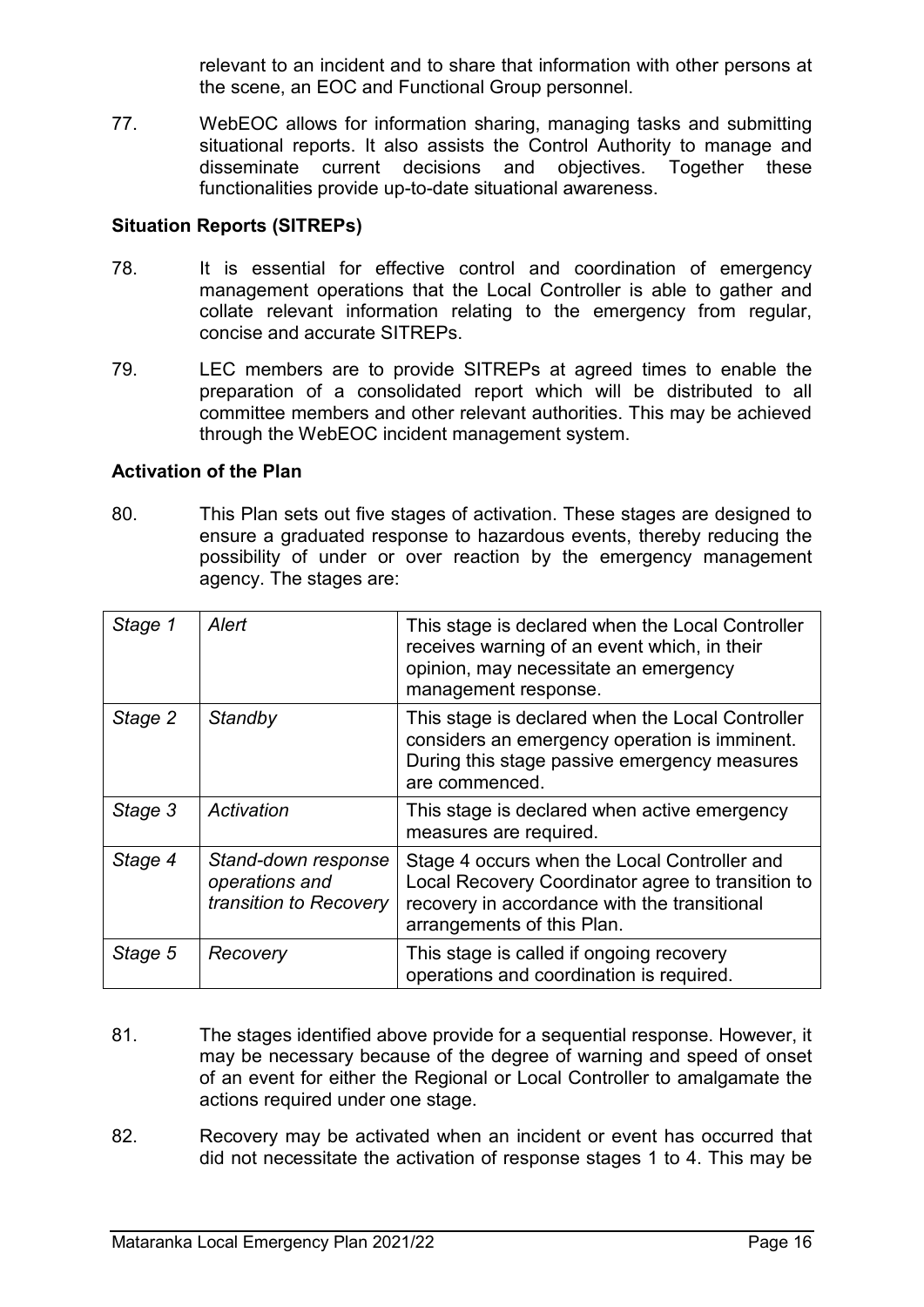in relation to a sudden impact event or slow onset event such as a drought situation.

# <span id="page-16-0"></span>**Stakeholder Notifications**

- 83. Upon activation of the Plan the following personnel are to be advised as a matter of urgency:
	- all available members of the LEC
	- Divisional Superintendent
	- Regional Controller
	- NTES Duty Officer.
- 84. The Local Controller will notify LEC members of imminent events or activations through various means including but not limited to phone, SMS and email notifications dependant on the most appropriate and available at the time.

## <span id="page-16-1"></span>**Official Warnings and General Public Information**

- 85. Official warnings are issued by the Bureau of Meteorology (BoM), Geoscience Australia and Bushfires NT.
- 86. Emergency Alert (EA) is a national telephony-based emergency warning system that can deliver warning messages to landlines and mobile handsets based on the service address and mobile handsets based on the last known location of the device.
- 87. The Standard Emergency Warning Signal (SEWS) is an audio alert signal (wailing siren) which may be broadcast on public media to draw attention to the fact that an urgent safety message is about to be made. Generally, SEWS is only played before announcements concerning significant emergencies where emergency management arrangements should be activated as a result.
- 88. Authority to utilise the Emergency Alert and SEWS may be given by virtue of the approval of an emergency plan. The authority and delegations can be found in the Territory Emergency Plan.
- 89. Control and Hazard Management Authorities may have pre-planned use of SEWS for non-weather related events approved by virtue of the approval of a Regional or Special emergency plan.
- 90. The District will receive official warnings and general public information through the following means:
	- radio broadcast
	- television news broadcast
	- Secure NT internet and Facebook site.
- 91. Warning and information messages for general public are authorised by the Local/Regional Controller/delegate, as relevant. The dissemination of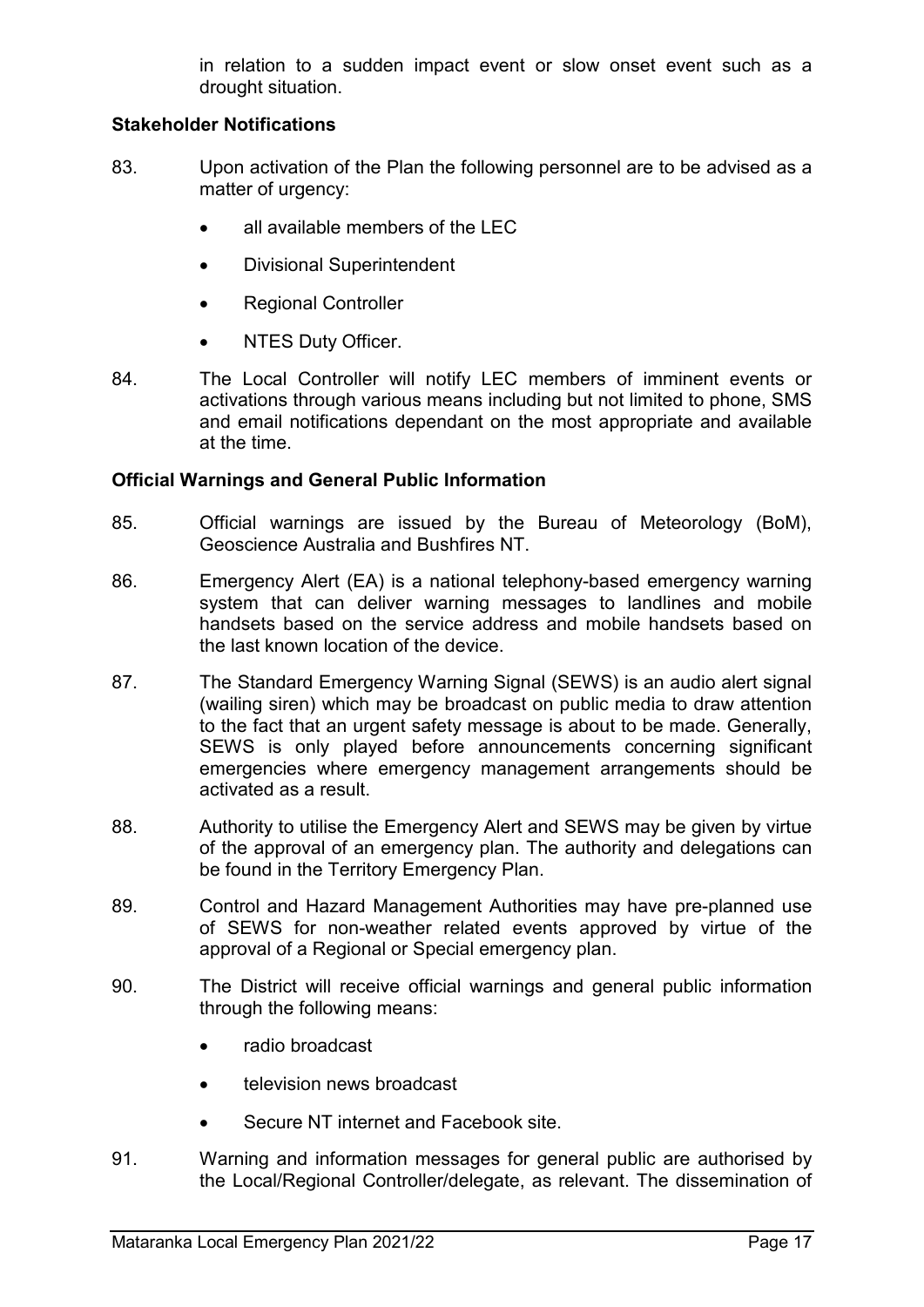such warnings and information is to be by whatever means are appropriate and available at the time.

# <span id="page-17-0"></span>**Australasian Inter-Service Incident Management System (AIIMS)**

92. The Australasian Inter-Service Incident Management System (AIIMS) is a robust incident management system that will enable the seamless integration of activities and resources of a single agency or multiple agencies when applied to the resolution of any event.

# <span id="page-17-1"></span>**Closure of Schools**

- 93. The decision to close schools due to an impending threat will be made by the Chief Minister on advice from the TEMC. When the nature of an event demands an immediate response, local authorities will take the appropriate steps to ensure the safety to the public. This action may include the temporary closure of a school to begin preparations, pending formal closure of the school by the Chief Minister for the remainder of the event.
- 94. The decision to reopen schools will be made by the Chief Minister on advice from the Chief Executive, Department of Education.

### <span id="page-17-2"></span>**Closure of Government Offices**

- 95. The decision to close government offices due to an impending threat will be made by the Chief Minister on advice from the TEMC. When the nature of an event demands an immediate response, local authorities should take all appropriate steps to ensure public safety and the protection of property.
- 96. The decision to reopen government offices will be made by the Chief Minister on advice from the TEMC.
- 97. All NT Government agencies are to have an Emergency Preparedness Plan which sets out their processes for closing down their offices once approval has been given. This should have clearly articulated employee guidelines to ensure employees know when they are authorised to leave and are required to return to work.

# <span id="page-17-3"></span>**Emergency Shelters**

98. Emergency shelters and places of refuge are buildings or structures that provide people with a place of protection and shelter during a disaster or emergency event such as a cyclone, flood, fire or pandemic outbreak.

#### <span id="page-17-4"></span>**Emergency Shelters/Strong Buildings Locations**

99. Those whose normal accommodation has been assessed as safe are to be encouraged to remain in their homes to reduce the burden on emergency shelters. However once emergency shelters are opened, no person is to be refused entry. Persons with special needs, the aged, the infirm and persons under the influence of drugs or alcohol are to be assessed by the shelter management team upon entry in to the emergency shelter.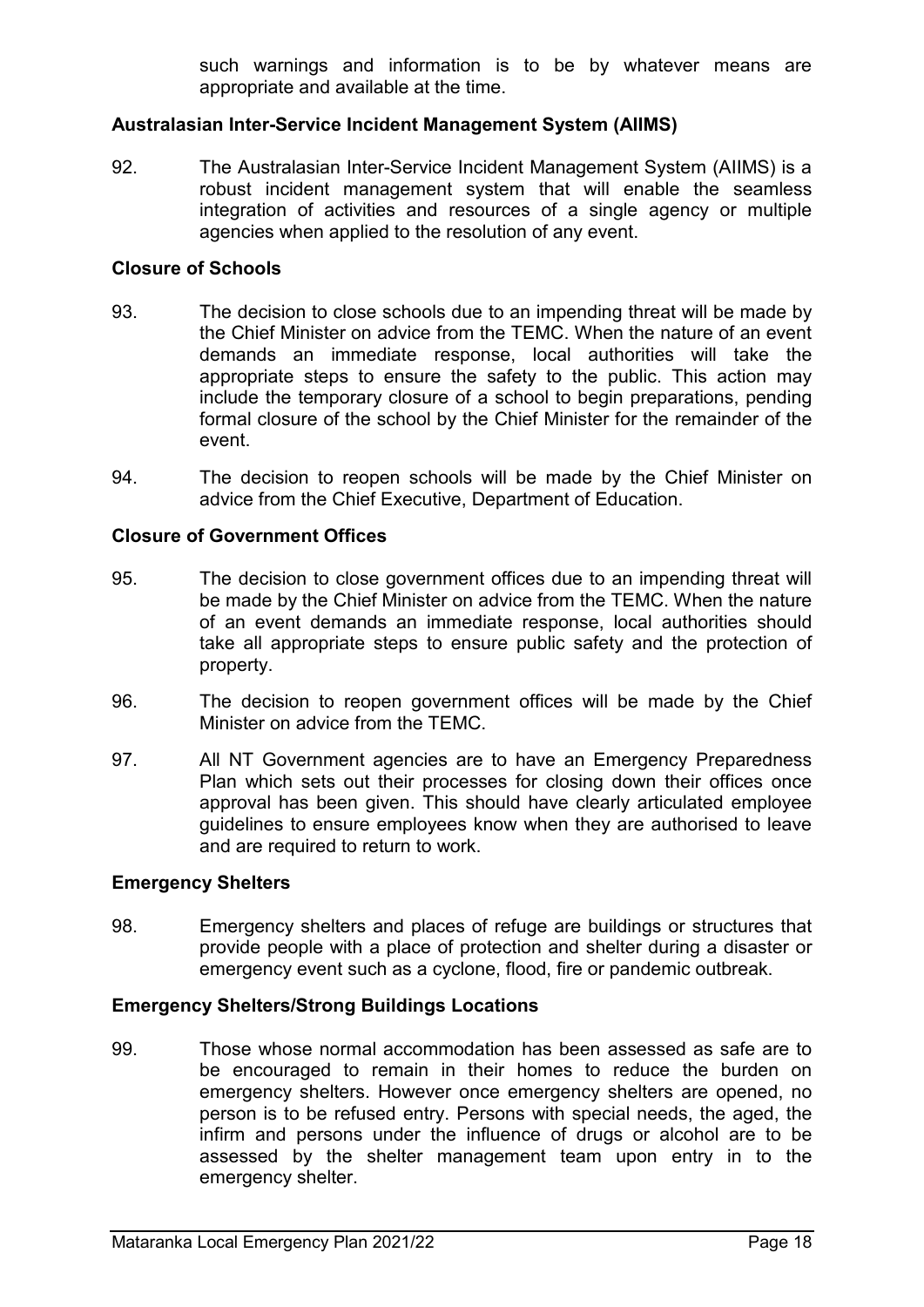- 100. Emergency Shelters/Strong Buildings are located at:
	- Mataranka School (approximately 150 people)
	- Jilkminggan School (no water or sewerage, if no power) (approximately 150 people)
	- Town Hall (approximately 100 people)
	- Sports and Recreation Grounds (Rodeo Ground) (approximately 50 people).
- 101. The responsibilities of the emergency shelter manager are:
	- the provision of those buildings designated as emergency shelters
	- the provision of personnel to staff and operate the emergency shelters at such times as they are activated
	- the maintenance of effective liaison with other stakeholders with responsibilities relating to cyclone shelters, in particular the NTPF.
- 102. Emergency shelters are opened under the direction of the Territory or Regional Controller in consultation with the Emergency Shelter Group. Emergency shelters will not normally operate for more than 48 hours.
- 103. The timing of the opening of emergency shelters will be dependent upon the severity of the impending incident, the numbers to be sheltered, the time of day the incident is expected to impact and the period of time the emergency shelters are likely to be occupied.
- 104. The announcement that emergency shelters are open in the District will be made by radio broadcast and will include emergency shelter rules such as no pets or alcohol being permitted in shelters and that food will not be provided.
- 105. The Department of Education and NTPF are responsible for emergency shelter management.

# <span id="page-18-0"></span>**Evacuation Planning and Accommodation**

- 106. Evacuation is a risk management strategy that can be used to mitigate the effect of an emergency or disaster on a community<sup>[4](#page-18-1)</sup>.
- 107. The decision to evacuate a community, including establishing an evacuation centre, is not taken lightly as it represents significant resource and financial implications<sup>[5](#page-18-2)</sup>.
- 108. Evacuation of the District will be considered as a last resort. Where an evacuation is required the TEMC, in consultation with the Local Controller and the District, will arrange emergency accommodation and transport, as necessary, through the relevant Functional Group/s.

<sup>&</sup>lt;u>.</u> <sup>4</sup> EM Manual 11 Evacuation Planning, page 1

<span id="page-18-2"></span><span id="page-18-1"></span><sup>5</sup> Australian Emergency Management, Evacuation Planning Handbook 4 2013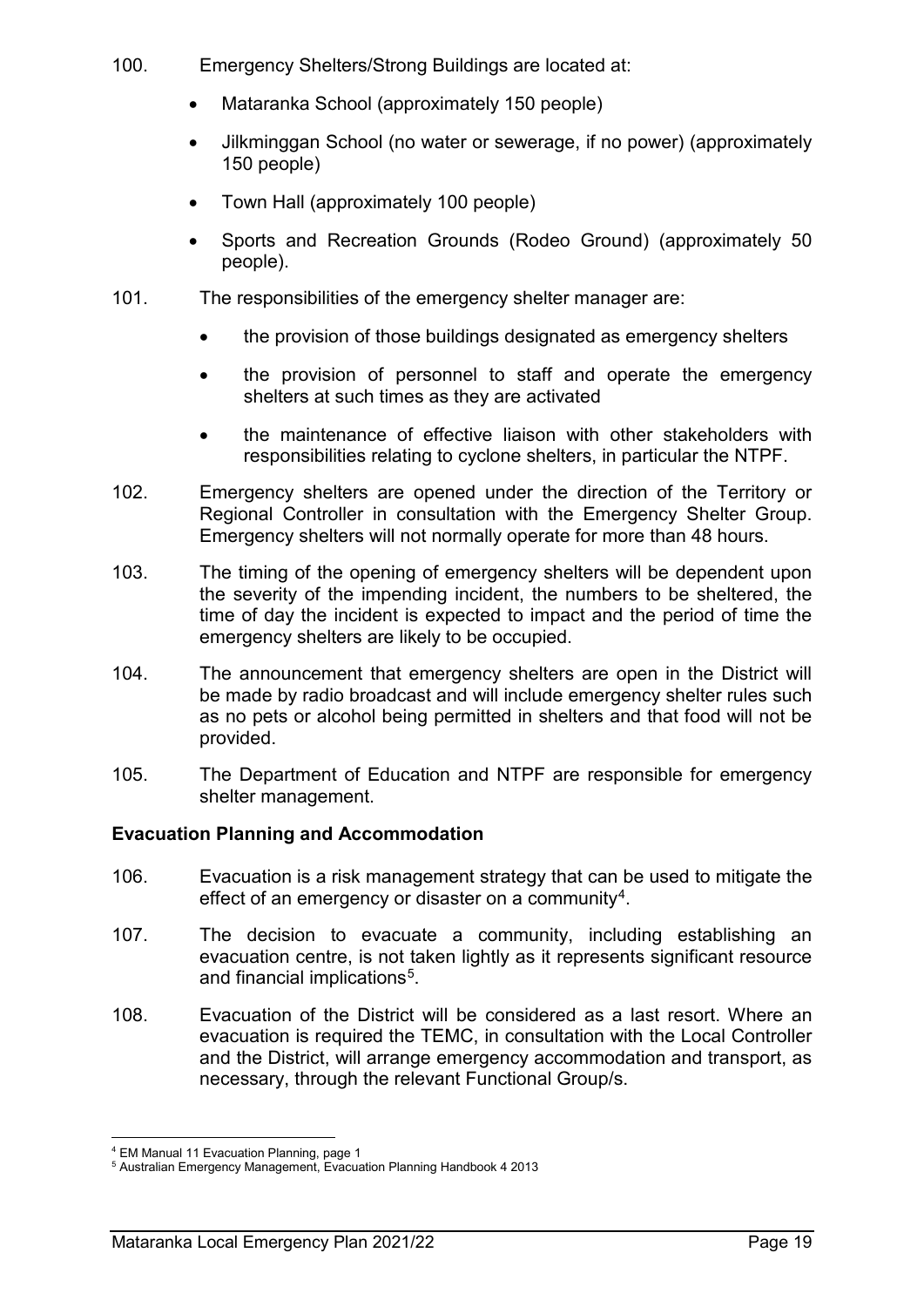# <span id="page-19-0"></span>**Register. Find. Reunite Registration and Inquiry System**

- 109. Australian Red Cross, in partnership with the Commonwealth Attorney-General's Department, has developed an improved system to help reunite families, friends and loved ones separated by an emergency. This system is called Register. Find. Reunite.
- 110. This system can be initiated by either the Territory or Regional Controller without the national system being activated<sup>6</sup>.

## <span id="page-19-1"></span>**Impact Assessment**

- 111. Immediately after a hazard has affected a community, assessment of the impact is a vital component of the situational awareness and implementation of response and recovery activities.
- 112. Guidelines to conduct rapid assessments in the NT, including the establishment of a dedicated Rapid Assessment Team/s (RAT) to collect data in the field have been developed. A copy is available in the WebEOC library for emergency management practitioners.

# <span id="page-19-2"></span>**Recovery**

- 113. Emergency recovery is the coordination process of supporting affected communities in the reconstruction of the physical infrastructure, restoration of the economy and of the environment, and support for the emotional and physical wellbeing of those affected.
- 114. Recovery is often a long term process which can be measured in months, years or even decades. For the purpose of this Plan only the early recovery phase is detailed.

# <span id="page-19-3"></span>**Transitional Arrangements**

- 115. The transition from response to recovery coordination represents a fundamental shift in operational aims and tempo. This shift is from the protection of life and supporting the immediate needs of the community, to establishing longer term, more sustainable support structures.
- 116. The transition to recovery coordination occurs at a time agreed to by the:
	- Territory Controller
	- Territory Recovery Coordinator.

After consultation with TEMC, the Regional Controller and the Regional Recovery Coordinator.

<span id="page-19-4"></span> $\overline{\phantom{a}}$ <sup>6</sup> Territory Emergency Plan Section 4.17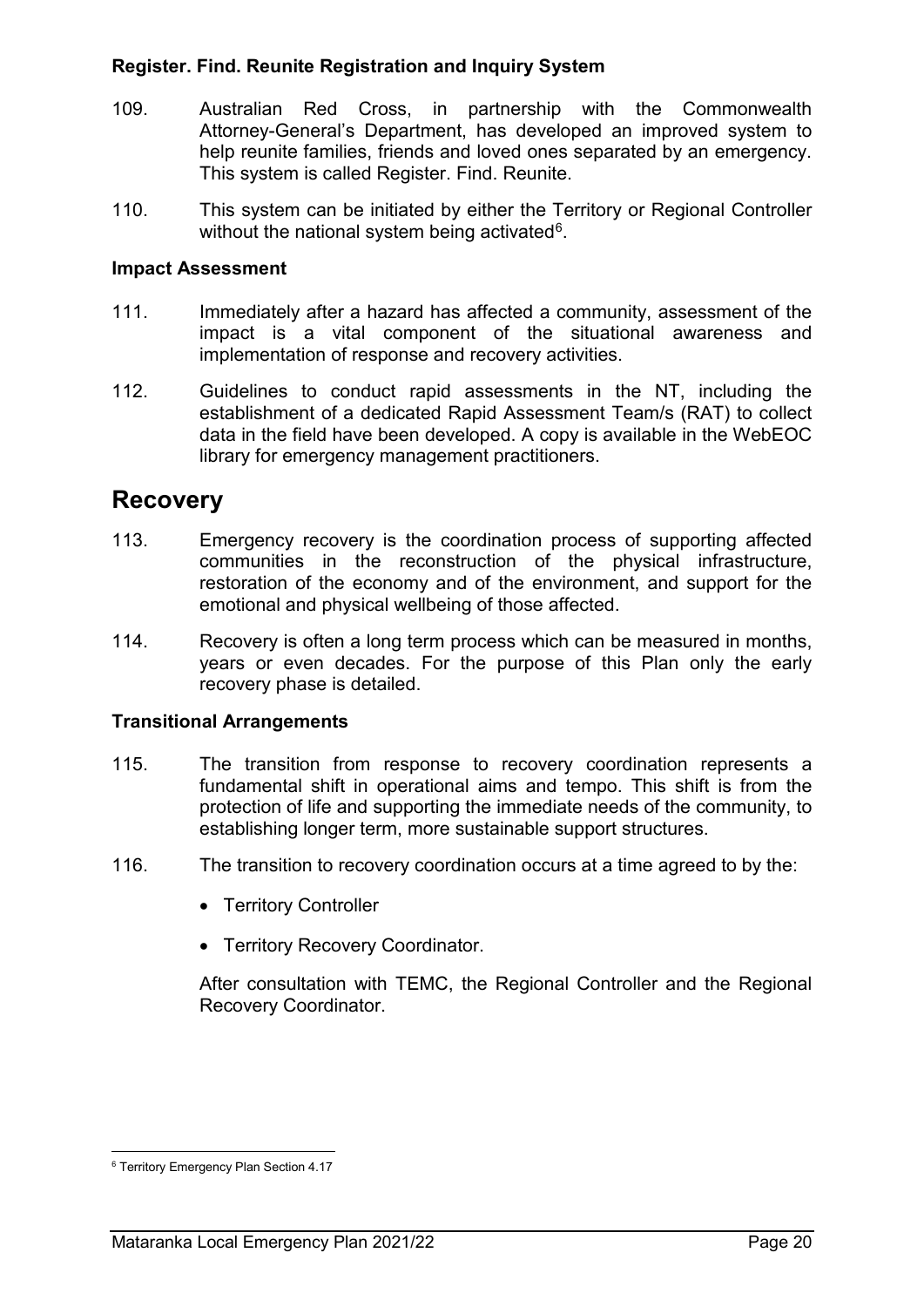## <span id="page-20-0"></span>**Handover Arrangements**

- 117. Formal handover to recovery coordination will not occur until the Territory Recovery Coordinator is satisfied the following briefings have been completed:
	- the Territory Controller has briefed the TEMC and the Territory Recovery Coordinator
	- the Regional Controller has briefed the Regional Recovery Coordinator, and
	- where there is significant changeover of personnel, the EOC planning operations and logistics sections have briefed incoming recovery planning, operations and logistics staff.
- 118. The Regional Recovery Coordinator will ensure all functional group leaders, agencies, support groups and other relevant stakeholders are notified of the transition to recovery well before it occurs. This notification is to include changes to relevant contact details and other pertinent information.
- 119. A summary of response and recovery activities can be found at Annex K.

#### <span id="page-20-1"></span>**Plan Governance**

120. Part 2, Division 3 of the Act outlines the preparation, consideration, approval and review requirements for Local Emergency Plans.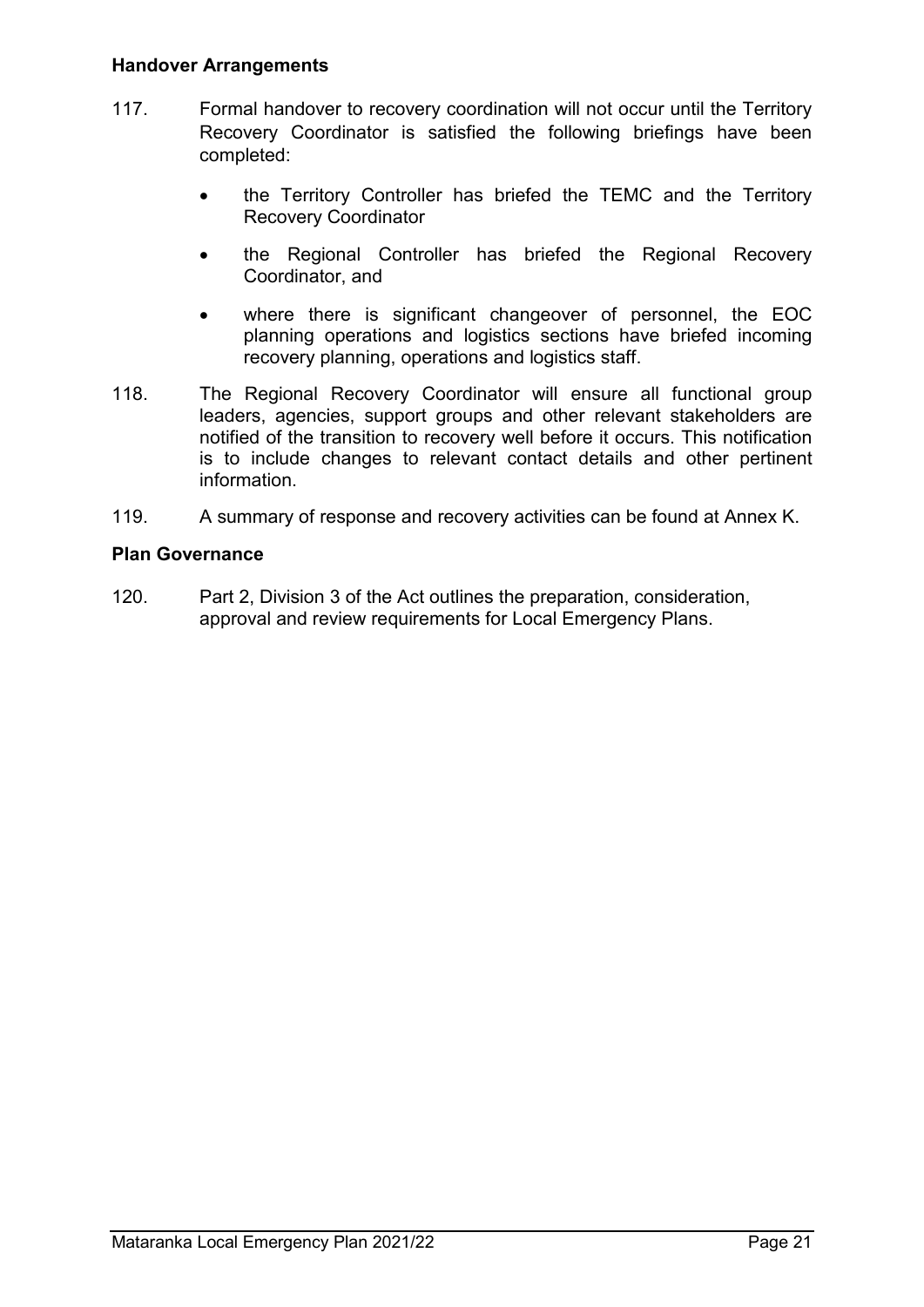# <span id="page-21-0"></span>**Annexures**

- **Annex A Hierarchy of Plans**
- **Annex B Functional Groups - Roles and Responsibilities**
- **Annex C Functional Groups**
- **Annex D Resource Lists**
- **Annex E Identified Risk Guideline – Transport**
- **Annex F Identified Risk Guideline – Hazmat**
- **Annex G Identified Risk Guideline – Bushfire**
- **Annex H Identified Risk Guideline – Flood**
- **Annex I Evacuation Guideline**
- **Annex J SITREP Template**
- **Annex K Summary of Response**
- **Annex L Contact Details**
- **Annex M Glossary**
- **Annex N Acronyms**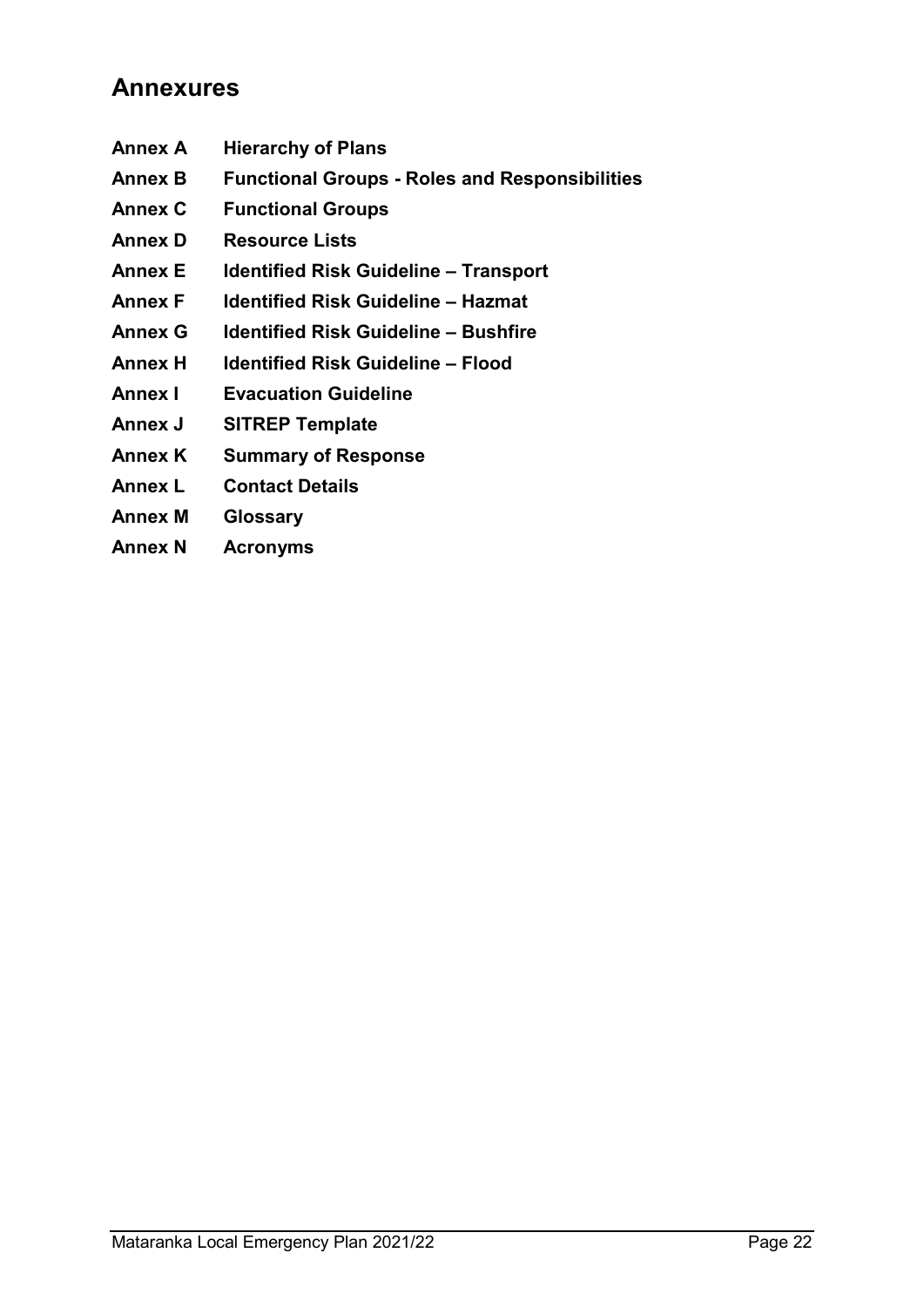# <span id="page-22-0"></span>**Annex A: Hierarchy of Plans**

Emergency management planning in the Territory is based upon a hierarchal system. It originates with the Territory Emergency Plan which provides the basis for subsequent regional, local and specific emergency management plans relating to specific threats.

- **Territory Emergency Plan.** A plan to describe the Northern Territory's approach to emergency and recovery operations, the governance and coordination arrangements and roles and responsibilities of agencies. The plan is supported by regional, local and hazard specific plans and functional group sub plans.
- *Regional Emergency Plans*. The regional emergency management structure is based upon three Police Regions. The plans provide a basis for coordinated emergency and recovery operations in the region.
- *Local Emergency Plans***.** Plans developed for coordinated emergency and recovery operations in the identified locality.
- **Territory Wide Plans.** Plans are not associated with functional group operational plans but cover an all hazard/all agency/all regions approach.
- **Agency/functional group plans.** Plans developed for agencies or functional groups to deliver the functions and operations of their agency during an Emergency or disaster.
- *Australian Government Plans and Arrangements***.** The Australian Government publish a range of national plans to deal with emergencies and disasters.
- *Special Emergency Plans***.** Plans outlining the arrangements for the control, coordination and support response, for hazard specific emergencies and disasters such as emergency terrestrial and aquatic pest and disease incursions.

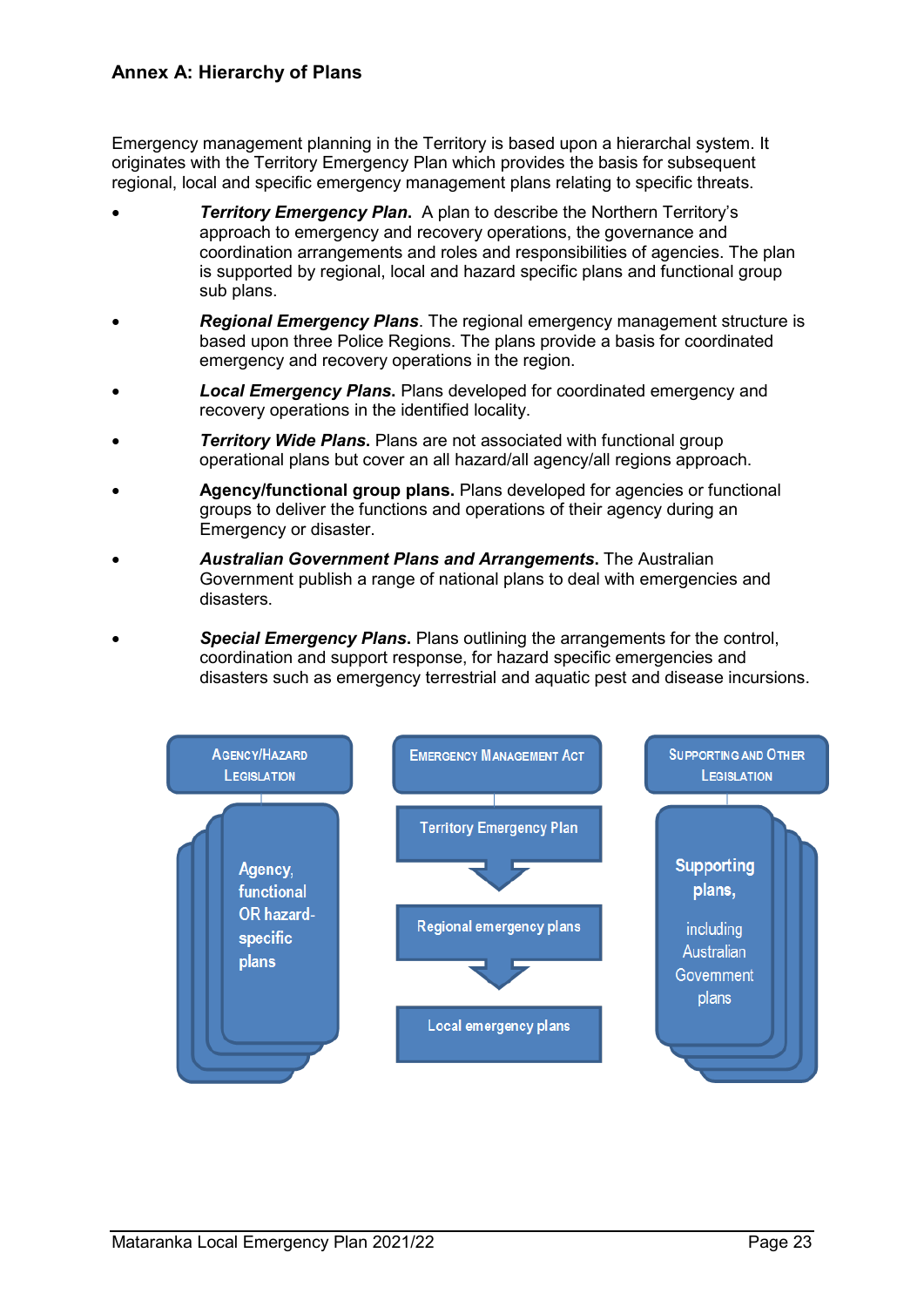# <span id="page-23-0"></span>**Annex B: Functional Groups - Roles and Responsibilities**

| <b>Functional Group</b>                 | <b>Position and Agency</b>                |
|-----------------------------------------|-------------------------------------------|
| <b>Biosecurity and Product Industry</b> | Department of Industry, Tourism and Trade |
| <b>Communication Technology</b>         | <b>NTPFES</b>                             |
| <b>Critical Goods and Services</b>      | Department of Industry, Tourism and Trade |
| <b>Emergency Shelter</b>                | Department of Education, RGRC             |
| Engineering                             | Department of Infrastructure Planning and |
|                                         | Logistics                                 |
| Medical                                 | Sunrise Health Aboriginal Corporation     |
| <b>Public Health</b>                    | Sunrise Health Aboriginal Corporation     |
| <b>Public Information</b>               | Department of the Chief Minister and      |
|                                         | Cabinet                                   |
| <b>Public Utilities</b>                 | Power and Water Corporation               |
| Transport                               | Department of Infrastructure Planning and |
|                                         | Logistics                                 |
| <b>Survey and Rescue</b>                | NTPF with the assistance of Fire and      |
|                                         | <b>Emergency Response Groups</b>          |
| Welfare                                 | Department of Territory Families, Housing |
|                                         | and Communities                           |

| <b>Function/Activity</b> | <b>Position and Organisation or Provider</b> |
|--------------------------|----------------------------------------------|
| <b>Function/Activity</b> | Position and Organisation or Provider        |
| <b>Medical Services</b>  | <b>Sunrise Clinic</b>                        |
| Power Supply (ESO)       | Power Water                                  |
| Food supplier            | Stores - Out Back Stores (Jilkminggan)       |
|                          | Community / Mataranka Supermarket /          |
|                          | Mataranka Store                              |
| Transportation           | <b>RGRC, Sunrise Health and School</b>       |

Full details on agency roles and responsibilities are detailed in the Northern Territory Emergency Plan.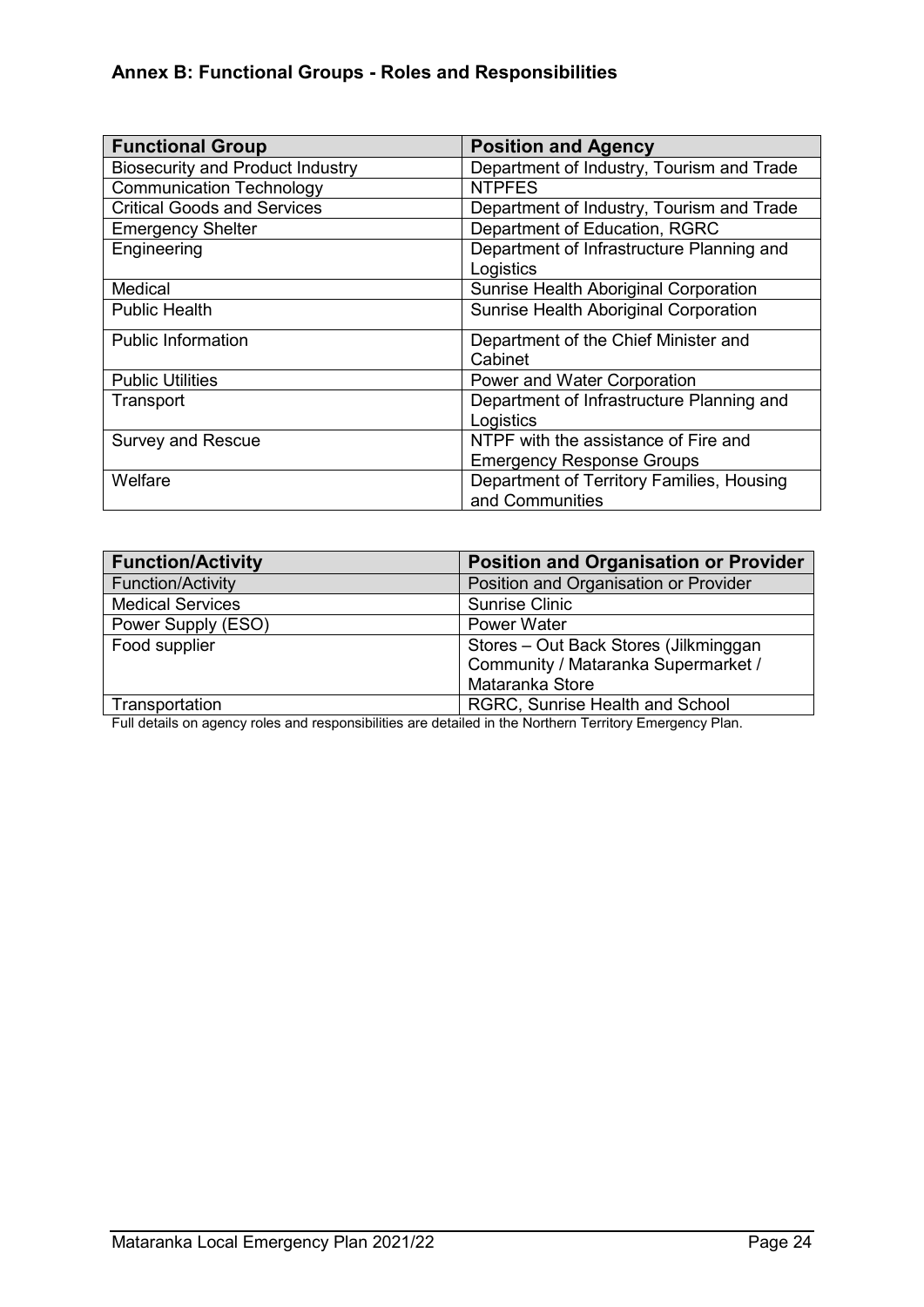# <span id="page-24-0"></span>**Annex C: Functional Groups**

# **Emergency Response and Recovery Functions with Identified Agencies/Organisation/Provider**

During an event some of these functions may be needed at a local level.

Please consider which agency or community member might be responsible for providing this function:

| <b>Functions</b>                                                                                                                    | Agency /Organisation/Provider<br>responsible                                                                                                                          |
|-------------------------------------------------------------------------------------------------------------------------------------|-----------------------------------------------------------------------------------------------------------------------------------------------------------------------|
| Animal / Livestock Management                                                                                                       | <b>RGRC</b>                                                                                                                                                           |
| Anti-looting protection                                                                                                             | <b>NT Police</b>                                                                                                                                                      |
| <b>Banking Services</b>                                                                                                             | Stores with ATMs and Centrelink -<br>Mataranka Hotel / Mataranka<br>Homestead / Mataranka Store /<br>Mataranka United Service Station /<br>Mataranka Supermarket      |
| Broadcasting: What radio stations provide<br>announcements                                                                          | <b>Provider ABC</b>                                                                                                                                                   |
| Clearing of essential traffic routes                                                                                                | <b>RGRC - NT Police</b>                                                                                                                                               |
| Clearing storm water drains                                                                                                         | <b>RGRC / Power Water</b>                                                                                                                                             |
| Clothing and Household Items                                                                                                        | Stores - Mataranka Store / Mataranka<br>Supermarket                                                                                                                   |
| <b>Community Clean Up</b>                                                                                                           | <b>RGRC</b>                                                                                                                                                           |
| Control, coordination and management                                                                                                | NT Police with the assistance of other<br>Government departments and regional<br>councils. Other key stake holders may<br>also be involved.                           |
| Coordination to evacuate public                                                                                                     | NT Police with the assistance of other<br>key state holders.                                                                                                          |
| Critical Goods and Services (protect/resupply)<br>Food<br><b>Bottle Gas</b><br><b>Camping Equipment</b><br><b>Building supplies</b> | Stores - Mataranka Homestead /<br>Mataranka Store / Mataranka United<br>Service Station / Mataranka<br>Supermarket                                                    |
| Damaged public buildings: Coordination and<br>inspections                                                                           | Department of Housing and Community<br>Development/ RGRC / PowerWater                                                                                                 |
| Disaster Victim Identification capability                                                                                           | <b>NT Police</b>                                                                                                                                                      |
| <b>Emergency Alerts / SEWS</b>                                                                                                      | <b>NT Police</b>                                                                                                                                                      |
| <b>Emergency Catering</b>                                                                                                           | Relevant Store and Fishing Club -<br>Mataranka Homestead / Mataranka<br>Store / Mataranka United Service Station<br>/ Mataranka Supermarket / Mataranka<br>Road House |
| <b>Emergency food distribution</b>                                                                                                  | <b>NA</b>                                                                                                                                                             |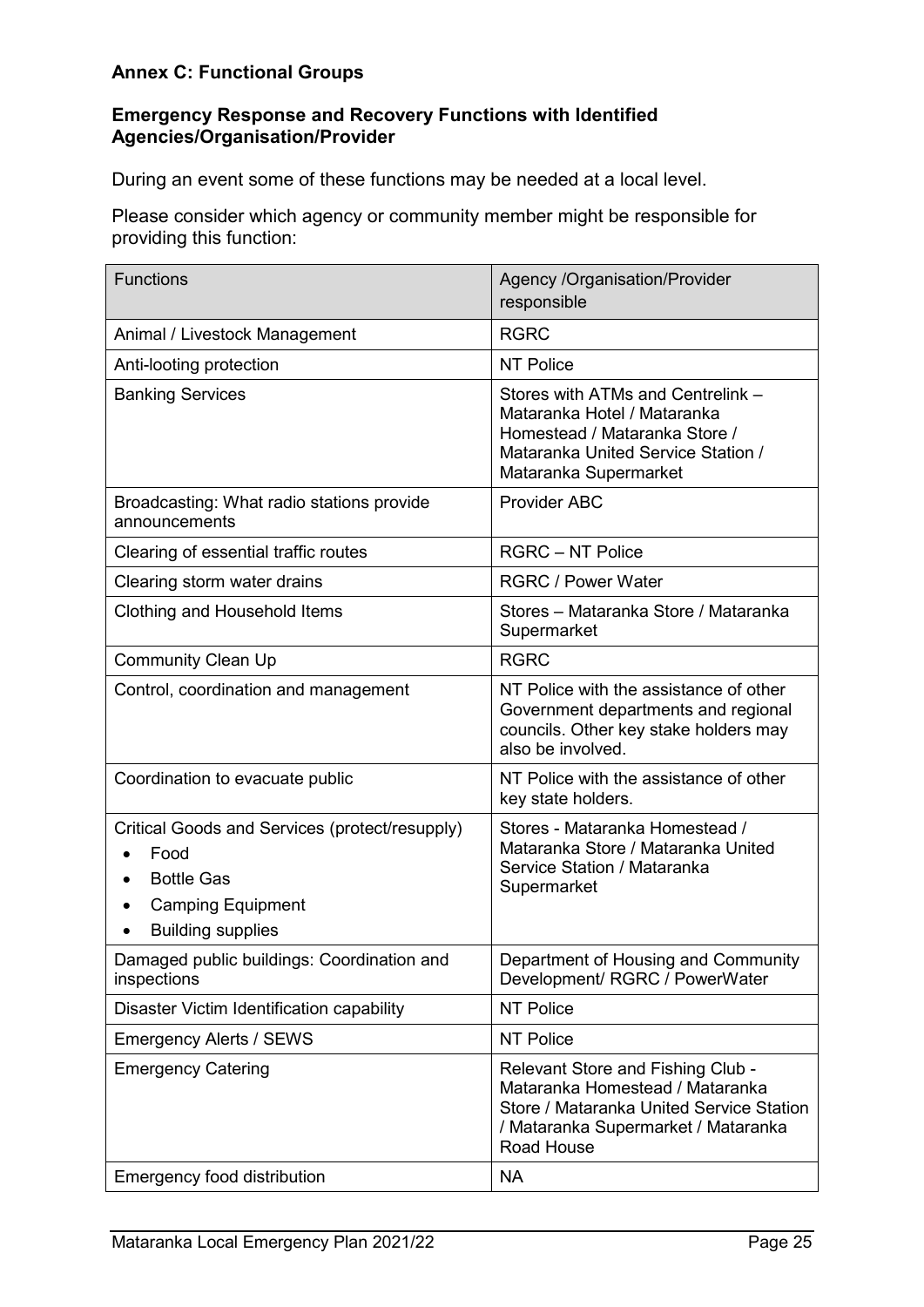| <b>Functions</b>                                                                                               | <b>Agency /Organisation/Provider</b><br>responsible                                    |
|----------------------------------------------------------------------------------------------------------------|----------------------------------------------------------------------------------------|
| Emergency Operations Centre (EOC),<br>including WebEOC, Recovery Coordination<br>Centre (RCC)                  | <b>NT Police</b><br><b>CMC</b>                                                         |
| Emergency shelter. Staff, operations and control                                                               | NA Local Controller / FERG members                                                     |
| Evacuation centre - Staffing, operations and<br>control                                                        | Building Owners / Local Controller /<br><b>FERG</b> members                            |
| <b>Financial Relief /Assistance</b><br>Payments of NDRRA (National Disaster Relief<br>and Recovery Assistance) | Centrelink                                                                             |
| Identification of suitable buildings for shelters                                                              | NA- Already outlined in this plan                                                      |
| <b>Interpreter Services</b>                                                                                    | AIS, located in Katherine.                                                             |
| Management of Expenditure in emergencies                                                                       | <b>CMC</b>                                                                             |
| <b>Medical services</b>                                                                                        | <b>Sunrise Health Clinics</b>                                                          |
| Network communications (IT): Responders /<br>Public                                                            | <b>Telstra</b>                                                                         |
| Maintenance and restoration of emergency<br>communication                                                      |                                                                                        |
| <b>Personal Support</b>                                                                                        | <b>Sunrise Health Clinic</b>                                                           |
| Power: Protection and restoration:                                                                             | PowerWater                                                                             |
| Public messaging during response and<br>recovery.                                                              | NA - Territory Controller through<br>broadcast on radio / television / social<br>media |
| Public/Environmental Health (EH) management                                                                    | <b>RGRC DOI DPI</b>                                                                    |
| All EH functions including water & food<br>safety                                                              |                                                                                        |
| <b>Disease Control</b>                                                                                         |                                                                                        |
| <b>Rapid Impact Assessment</b>                                                                                 | <b>CMC</b>                                                                             |
| <b>Recovery Coordination</b>                                                                                   | <b>CMC</b>                                                                             |
| Repatriation                                                                                                   | <b>NA</b>                                                                              |
| Restoration of public buildings                                                                                | Department of Housing and Community<br>Development                                     |
| Restoration of roads and bridges<br>(council/territory) excluding railways                                     | <b>RGRC Dol</b>                                                                        |
| Road management and traffic control including<br>public Information on road closures                           | <b>RGRC</b>                                                                            |
| Sewerage: Protection and restoration                                                                           | PowerWater                                                                             |
| Survey                                                                                                         | <b>NT Police</b>                                                                       |
| Temporary accommodation (Recovery)                                                                             | <b>CMC</b>                                                                             |
| <b>Traffic Control</b>                                                                                         | <b>NT Police</b>                                                                       |
| Transport: Commercial and Public airport/<br>planes, automobiles, ferries, buses                               | RGRC have a number of buses that can<br>be utilised. NT education department           |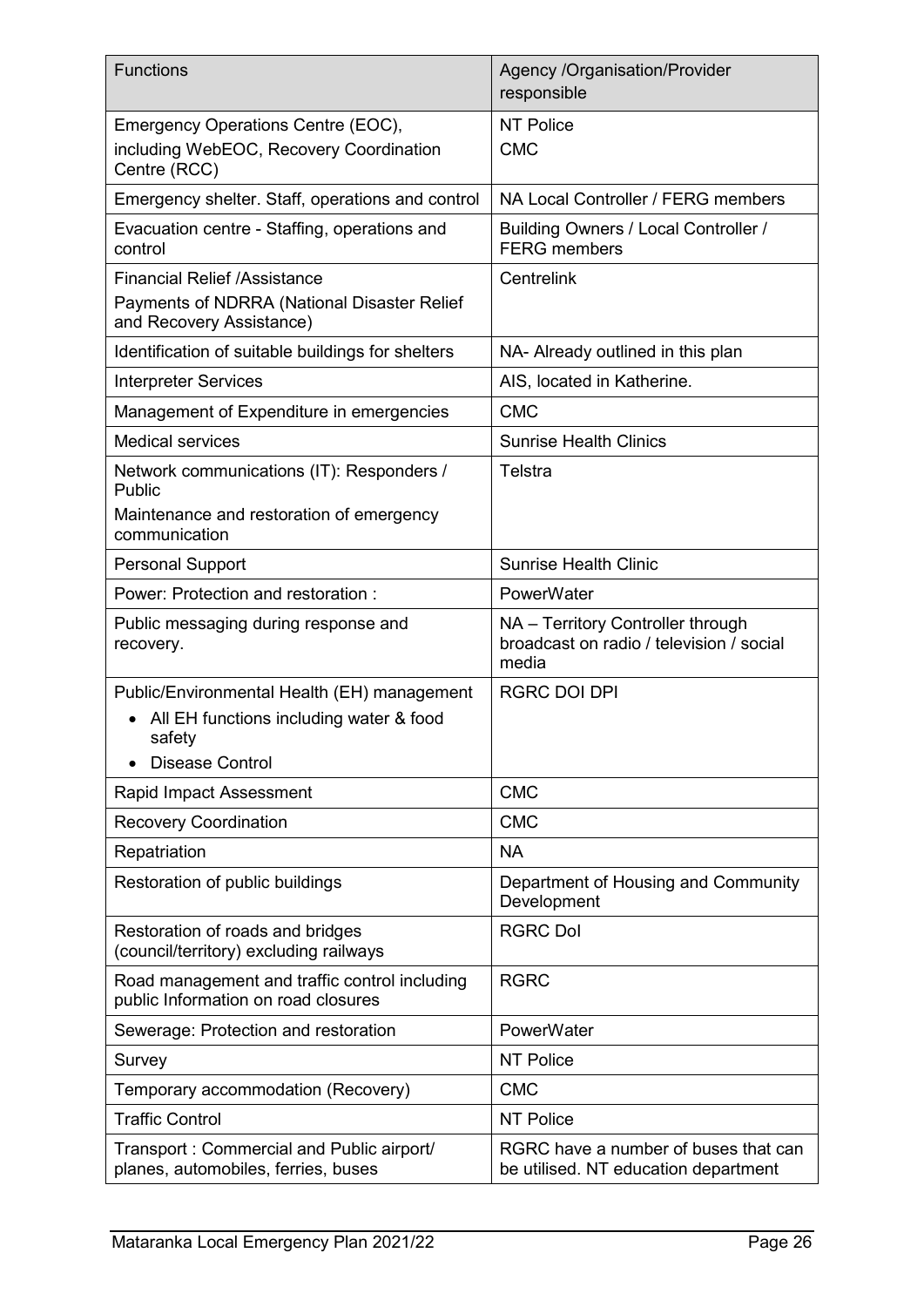| <b>Functions</b>                                                | Agency /Organisation/Provider<br>responsible            |
|-----------------------------------------------------------------|---------------------------------------------------------|
|                                                                 | also have buses available. Commercial<br>bus companies. |
| <b>Vulnerable Groups</b>                                        | <b>Sunrise Health Clinic</b>                            |
| Waste management                                                | <b>RGRC</b>                                             |
| Collection                                                      |                                                         |
| Disposal of Stock                                               |                                                         |
| Water (including drinking water): Protection and<br>restoration | PowerWater/ Operators of the shelters                   |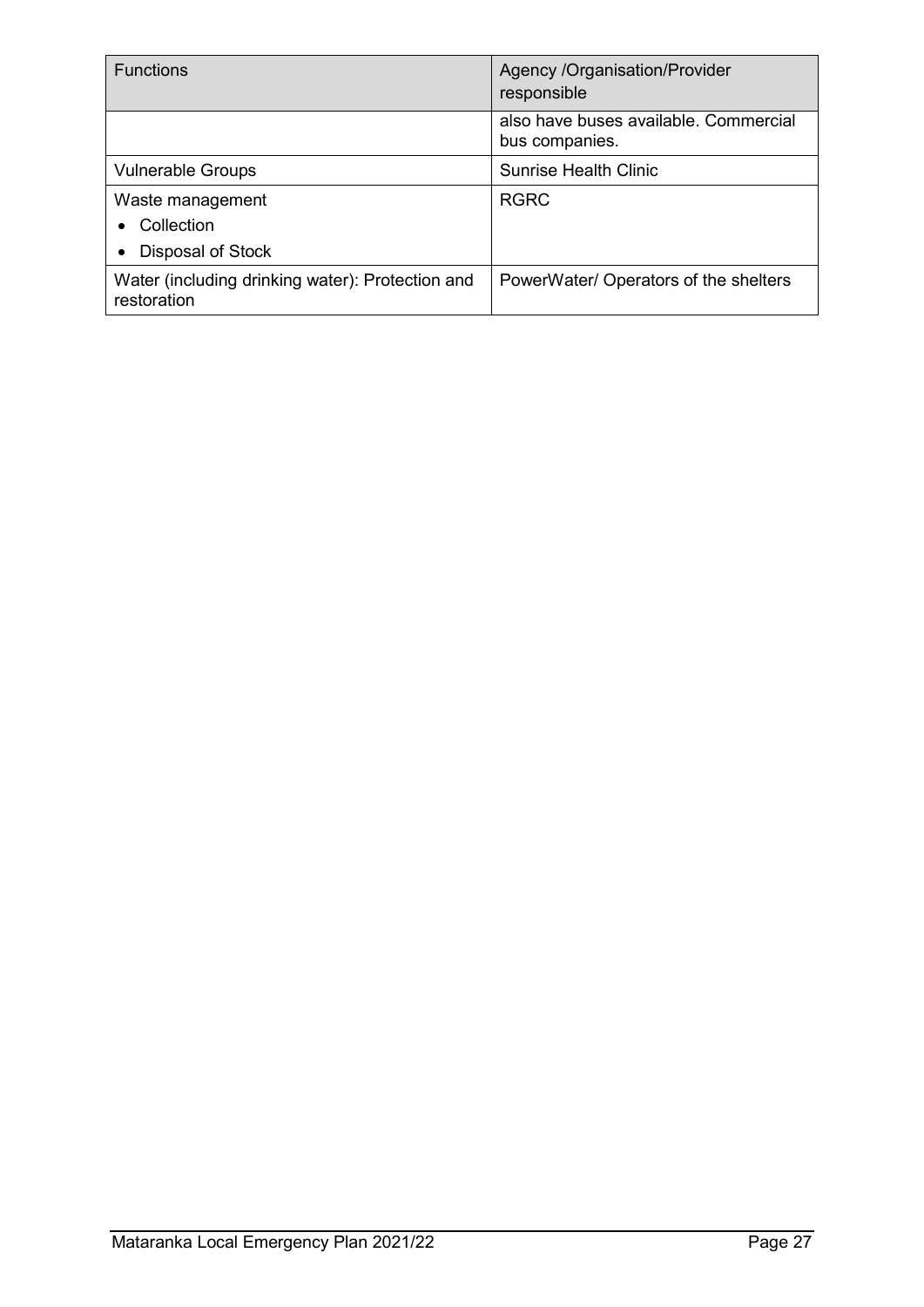# **Annex D: Resource List**

# **RESOURCE REGISTER Locality - Mataranka**

<span id="page-27-0"></span>

| <b>Resource</b>                              | <b>Communic</b>                                                        | <b>Fire</b>                                                                                                            | <b>Rescue</b>                                                                                                                           | <b>Medical</b>                                                                                                                 | <b>Aircraft</b>                                                                                                          |                                                                                                | <b>Vehicles</b>                                       |                                        | <b>Plant</b>                                                                                                                                        | <b>Fuel</b>                                                                     | <b>Accommo</b>                                                                            | Food                                                                                                                                           |
|----------------------------------------------|------------------------------------------------------------------------|------------------------------------------------------------------------------------------------------------------------|-----------------------------------------------------------------------------------------------------------------------------------------|--------------------------------------------------------------------------------------------------------------------------------|--------------------------------------------------------------------------------------------------------------------------|------------------------------------------------------------------------------------------------|-------------------------------------------------------|----------------------------------------|-----------------------------------------------------------------------------------------------------------------------------------------------------|---------------------------------------------------------------------------------|-------------------------------------------------------------------------------------------|------------------------------------------------------------------------------------------------------------------------------------------------|
|                                              | ations                                                                 | <b>Fighting</b>                                                                                                        |                                                                                                                                         |                                                                                                                                |                                                                                                                          |                                                                                                |                                                       |                                        |                                                                                                                                                     |                                                                                 | dation                                                                                    | <b>Supply</b>                                                                                                                                  |
|                                              |                                                                        |                                                                                                                        |                                                                                                                                         |                                                                                                                                |                                                                                                                          |                                                                                                |                                                       |                                        |                                                                                                                                                     |                                                                                 | /Shelter                                                                                  | & Storage                                                                                                                                      |
| Legend<br>Agency/Organisation                | HF<br><b>UHF</b><br><b>VHF</b><br>Marine (M)<br>Satellite Ph (SP)      | A=Appliance<br>D=Dropon Unit<br>T=Trailer<br>F=Foam<br>E=Extinguisher<br>(4.5kg and above)<br>GFU - Grass Fire<br>Unit | <b>RAR=Road Accident</b><br>Rescue Team<br><b>HE=Heavy Rescue</b><br>Equipment<br>WS=Workshop<br>PG=Portable Genset<br>FL=Floodlighting | =Hospital<br>A=Ambulance<br>C=Clinic<br>F/A=First Aid<br>Kits<br>SF=Stretcher<br>(fld)<br>SB=Stretcher-<br>(bsk)<br>B=Blankets | F=Fixed Wing<br>H=Helicopter<br>(oo)=Seating<br>Capacity<br>(s)=Stretcher<br>$(w)$ =Winch<br>(kg)=Payload                | U=Utility<br>B=Bus (seating)<br>T=Truck (capacity)<br>WT=Water tanker<br>FT=Fuel tanker<br>2WD | S=Sedan/Stationwagon<br>LW=Liquid waste tanker<br>4WD | All<br>Terrain                         | T=Tractor<br>B=Bulldozer<br>C=Crane (mobile)<br>F=Frontend<br>Loader<br>F/L=Forklift<br>L=Lowloader<br>B/H=Back hoe<br>G=Grader<br><b>BC=Bobcat</b> | A=Avgas<br>D=Distillate<br>J=Jet aviation<br>$L = LPG$<br>S=Super<br>U=Unleaded | B=Beds<br>R=Rooms<br>C=Caravans<br>$T = Tents$<br>Tp=Tarpaulins<br>Ps=Plastic<br>Sheeting | R=Retail store<br>B=Bulk dry goods<br>K=Commercial<br>Catering<br>P=Portable cooking<br>F=Freezer (fixed)<br>Fm=Freezer (mobile)<br>C=Coolroom |
| <b>Sunrise Health</b><br>Clinic, Mataranka   | Mobile<br>Phone<br>Satellite<br>Phone Land<br>Line Phone<br><b>UHF</b> | $\mathsf E$                                                                                                            | RAR / PG<br><b>FL</b>                                                                                                                   | A/H/C/<br>FA/SF/<br>SB/B                                                                                                       | N/A                                                                                                                      | 1 x<br>bus                                                                                     | 2x<br>amb<br>ulan<br>ces<br>2x<br>Hilux<br>utes       |                                        | N/A                                                                                                                                                 | N/A                                                                             | PS/B                                                                                      | N/A                                                                                                                                            |
| <b>Roper Gulf</b><br><b>Regional Council</b> | Mobile<br>Phone<br>Satellite<br>Phone Land<br>Line Phone               | GFU/T/E                                                                                                                | WS/PG/FL                                                                                                                                | FA                                                                                                                             | N/A                                                                                                                      | 2x<br>bus<br>1 X<br>Hilux                                                                      | 4x<br>Hilux                                           | 4x<br>side<br>x<br>side<br>bugg<br>ies | T / F / BC                                                                                                                                          | D                                                                               | N/A                                                                                       | P                                                                                                                                              |
| <b>Maryfield Station</b>                     | Mobile<br>Phone<br>Satellite<br>Phone Land<br>Line Phone<br><b>UHF</b> | T/E                                                                                                                    | HE/WS/PG<br>/FL                                                                                                                         | FA/B                                                                                                                           | 3xH<br>Helicopter<br>s available<br>will need<br>to be<br>checked<br>as they<br>change<br>from time<br>to time.          | Multi<br>ple                                                                                   | Multi<br>ple                                          | n/a                                    | T/B/C/F<br>/FL/L/BH<br>/ G / BC                                                                                                                     | A/D/J<br>U                                                                      | B/R                                                                                       | K/P/F/C                                                                                                                                        |
| <b>Kalala Station</b>                        | Mobile<br>Phone<br>Satellite<br>Phone Land<br>Line Phone<br><b>UHF</b> | T/E/GFU                                                                                                                | HE/WS/PG<br>/FL                                                                                                                         | FA/B                                                                                                                           | $4 \times H$<br>Helicopter<br>s available<br>will need<br>to be<br>checked<br>as they<br>change<br>from time<br>to time. | Multi<br>ple                                                                                   | Multi<br>ple                                          | N/A                                    | T/B/C/F<br>/FL/L/BH<br>/G/BC                                                                                                                        | A/D/J<br>U                                                                      | B/R                                                                                       |                                                                                                                                                |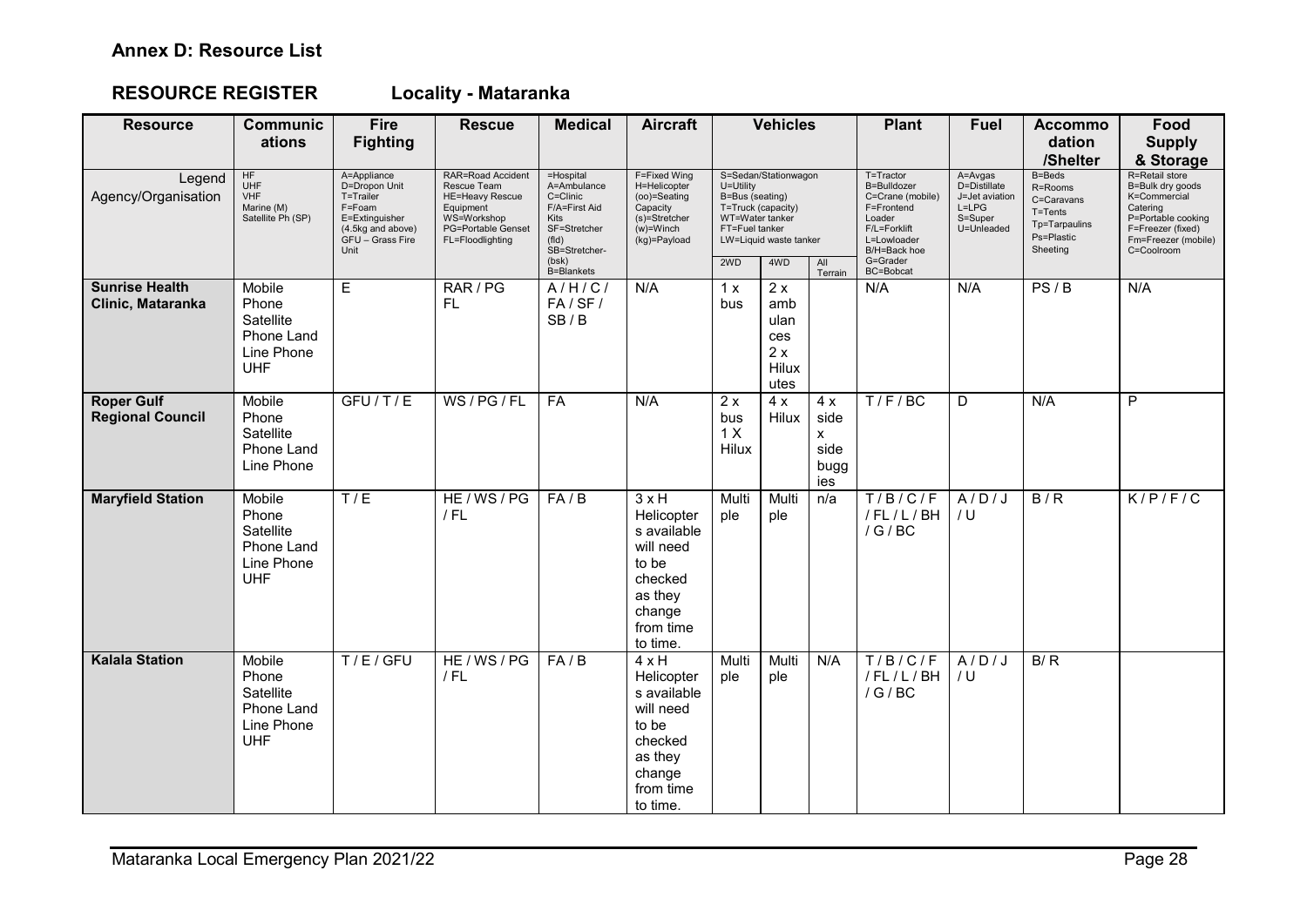| <b>Resource</b>                   | <b>Communic</b>                                                   | <b>Fire</b>                                                                                                            | <b>Rescue</b>                                                                                                                                  | <b>Medical</b>                                                                                          | <b>Aircraft</b>                                                                                           |                                                                   | <b>Vehicles</b>                                                      | <b>Plant</b>                                                                                                        | <b>Fuel</b>                                                                     | <b>Accommo</b>                                                                            | Food                                                                                                                                           |
|-----------------------------------|-------------------------------------------------------------------|------------------------------------------------------------------------------------------------------------------------|------------------------------------------------------------------------------------------------------------------------------------------------|---------------------------------------------------------------------------------------------------------|-----------------------------------------------------------------------------------------------------------|-------------------------------------------------------------------|----------------------------------------------------------------------|---------------------------------------------------------------------------------------------------------------------|---------------------------------------------------------------------------------|-------------------------------------------------------------------------------------------|------------------------------------------------------------------------------------------------------------------------------------------------|
|                                   | ations                                                            | <b>Fighting</b>                                                                                                        |                                                                                                                                                |                                                                                                         |                                                                                                           |                                                                   |                                                                      |                                                                                                                     |                                                                                 | dation                                                                                    | <b>Supply</b>                                                                                                                                  |
|                                   |                                                                   |                                                                                                                        |                                                                                                                                                |                                                                                                         |                                                                                                           |                                                                   |                                                                      |                                                                                                                     |                                                                                 | /Shelter                                                                                  | & Storage                                                                                                                                      |
| Legend<br>Agency/Organisation     | HF<br><b>UHF</b><br><b>VHF</b><br>Marine (M)<br>Satellite Ph (SP) | A=Appliance<br>D=Dropon Unit<br>T=Trailer<br>F=Foam<br>E=Extinguisher<br>(4.5kg and above)<br>GFU - Grass Fire<br>Unit | <b>RAR=Road Accident</b><br>Rescue Team<br><b>HE=Heavy Rescue</b><br>Equipment<br>WS=Workshop<br><b>PG=Portable Genset</b><br>FL=Floodlighting | =Hospital<br>A=Ambulance<br>C=Clinic<br>F/A=First Aid<br>Kits<br>SF=Stretcher<br>(fId)<br>SB=Stretcher- | F=Fixed Wing<br>H=Helicopter<br>(oo)=Seating<br>Capacity<br>(s)=Stretcher<br>$(w)$ =Winch<br>(kg)=Payload | U=Utility<br>B=Bus (seating)<br>WT=Water tanker<br>FT=Fuel tanker | S=Sedan/Stationwagon<br>T=Truck (capacity)<br>LW=Liquid waste tanker | T=Tractor<br>B=Bulldozer<br>C=Crane (mobile)<br>F=Frontend<br>Loader<br>F/L=Forklift<br>L=Lowloader<br>B/H=Back hoe | A=Avgas<br>D=Distillate<br>J=Jet aviation<br>$L = LPG$<br>S=Super<br>U=Unleaded | B=Beds<br>R=Rooms<br>C=Caravans<br>$T = Tents$<br>Tp=Tarpaulins<br>Ps=Plastic<br>Sheeting | R=Retail store<br>B=Bulk dry goods<br>K=Commercial<br>Catering<br>P=Portable cooking<br>F=Freezer (fixed)<br>Fm=Freezer (mobile)<br>C=Coolroom |
| Department of<br><b>Education</b> |                                                                   |                                                                                                                        |                                                                                                                                                |                                                                                                         |                                                                                                           | 2x<br>12<br>seat<br>er<br>buss<br>es                              | 1 x<br>22<br>seat<br>er<br>bus                                       |                                                                                                                     |                                                                                 |                                                                                           |                                                                                                                                                |

*Where Functional Groups are identified, those agencies are responsible for ensuring that a record of resources available during an event are completed and made available to the Local Controller during an event*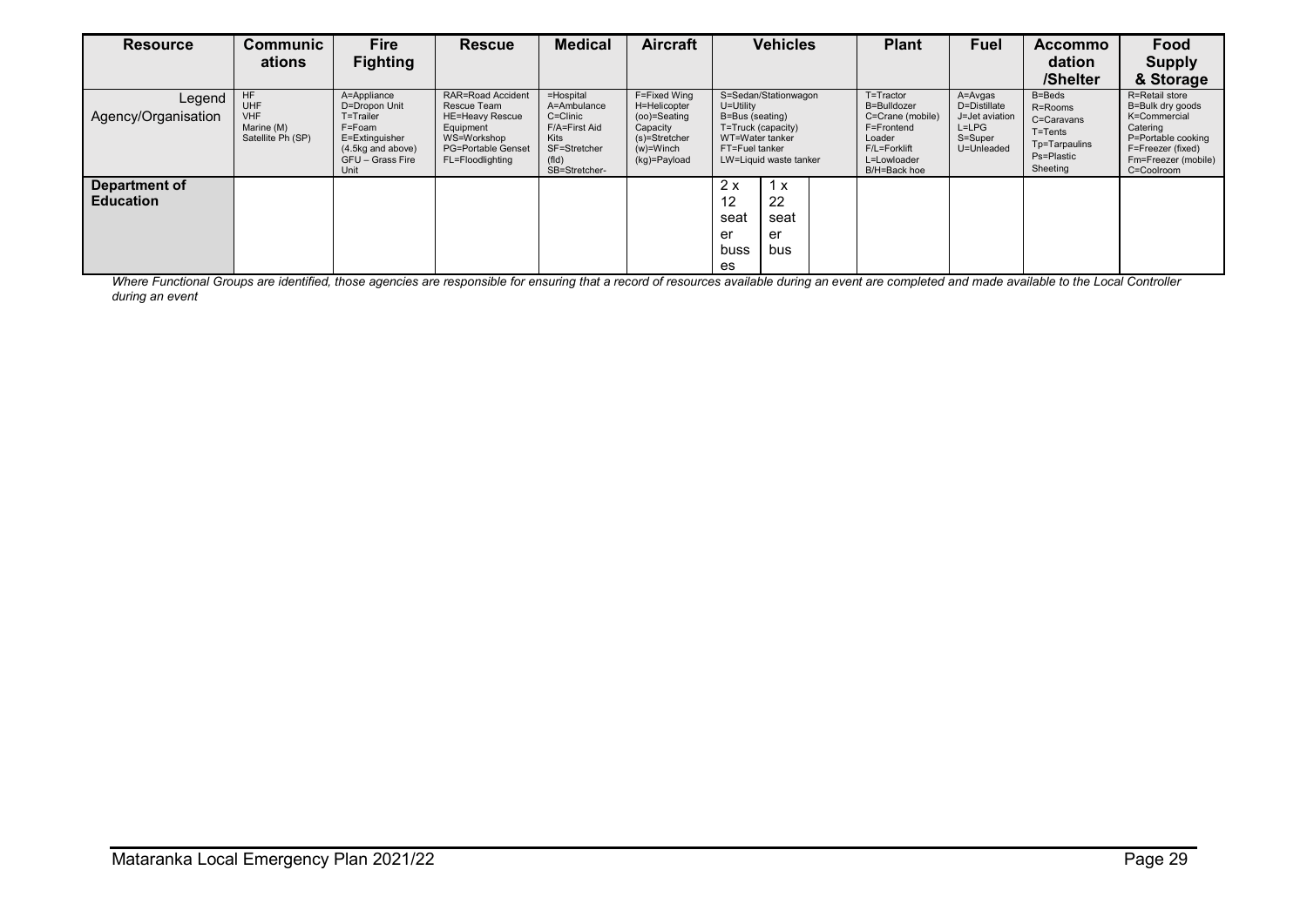# **TRANSPORT INCIDENT**

### <span id="page-29-0"></span>**Introduction**

This plan provides generic guidance on the response to road marine and air emergencies within the District which necessitate the activation of emergency management arrangements.

## **Motor Vehicle**

Main roads within the District are well maintained and have a bitumen surface. An extensive four wheel drive track network is also present throughout the NT that creates additional potential issues associated with remote area incidents.

Vehicular traffic ranges from cars to motorcycles, tourist coaches, caravans, road trains, and stock and fuel transporters. The vast majority of traffic accidents will be dealt with under existing day to day arrangements. Traffic accidents involving hazardous materials are covered under HAZMAT Risk.

#### **Rail**

The Darwin to Adelaide Railway is the only railway which transits through the NT. Approximately 12 trains use the line each week, carrying either passengers or a variety of general freight including hazardous chemicals/materials. Rail maintenance crews also operate various vehicles along the line at different times. Trains can travel at speeds in excess of 100 KPH. Most crossings within the Mataranka area are controlled crossings.

Most of the work associated with a major railway emergency will be handled by emergency service organisations and relevant rail companies, coordinated by NT Police under the auspices of the *Northern Territory Emergency Management Act.* Personnel who may be involved with rail accidents are advised to obtain and read a copy of the Australian Transport Safety Bureau**,** [Railway Accident Investigation](https://www.atsb.gov.au/media/47957/railway_guide.pdf)  [Guidelines for Rail Transport Operators, Police and Emergency Service Personnel." Edition](https://www.atsb.gov.au/media/47957/railway_guide.pdf)  [3.](https://www.atsb.gov.au/media/47957/railway_guide.pdf)

In the event of a major rail incident, many railway authorities have response responsibilities including provision of heavy lifting equipment, expertise and support. This support will be coordinated at the highest level, the initial point of contact being through the Local Controller. It is anticipated that for a major incident the EOC at the Peter McAulay Centre or Katherine Police Station will be activated and the relevant rail authorities will be in attendance

#### **Initial Responses**

Police would attend and assess situation. From the initial assessment the Local Controller will decide if the situation needs to be escalated to involve other stake holders.

#### **Rescue**

As information comes in from reconnaissance teams about the location and condition of survivors, rescue teams will respond.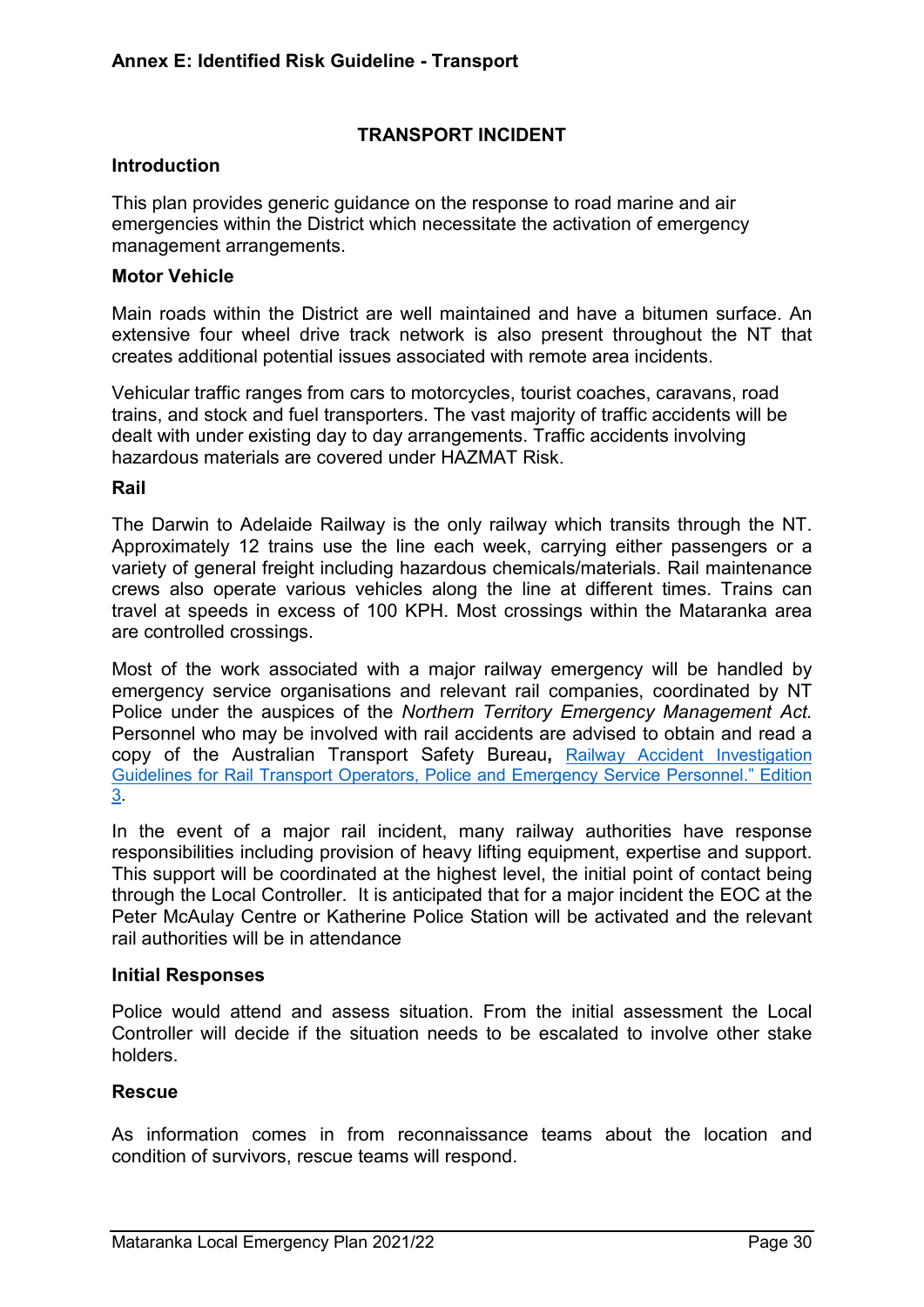# **ACTIONS TO BE TAKEN – TRANSPORT INCIDENT**

| <b>Organisation/Provider</b> | <b>Stage 1 Alert</b> | <b>Stage 2: Standby</b> | <b>Stage 3: Activation</b>                 | Stage 4: Stand down               | <b>Stage 5: Recovery</b>          |
|------------------------------|----------------------|-------------------------|--------------------------------------------|-----------------------------------|-----------------------------------|
| <b>ALL MEMBERS</b>           |                      |                         | Attend Briefings.                          | Attend Briefings.                 | Attend Briefings.                 |
|                              |                      |                         | Inform key personnel                       | Inform key personnel.             | Inform key personnel.             |
|                              |                      |                         | Provide SITREPS.                           | Provide SITREPS.                  | Provide SITREPS.                  |
| <b>LOCAL CONTROLLER</b>      |                      |                         | Notify relevant Group<br>Leaders.          | Notify relevant Group<br>Leaders. | Notify relevant Group<br>Leaders. |
|                              |                      |                         | <b>NTES Duty Officer</b>                   | NTES Duty Officer                 | NTES Duty Officer                 |
|                              |                      |                         | Set up WebEOC incident.                    | Notify Regional Controller if     | Convene debrief.                  |
|                              |                      |                         | Convene LEC if required.                   | required.                         | Notify Regional Controller if     |
|                              |                      |                         | Notify Regional Controller if<br>required. |                                   | required.                         |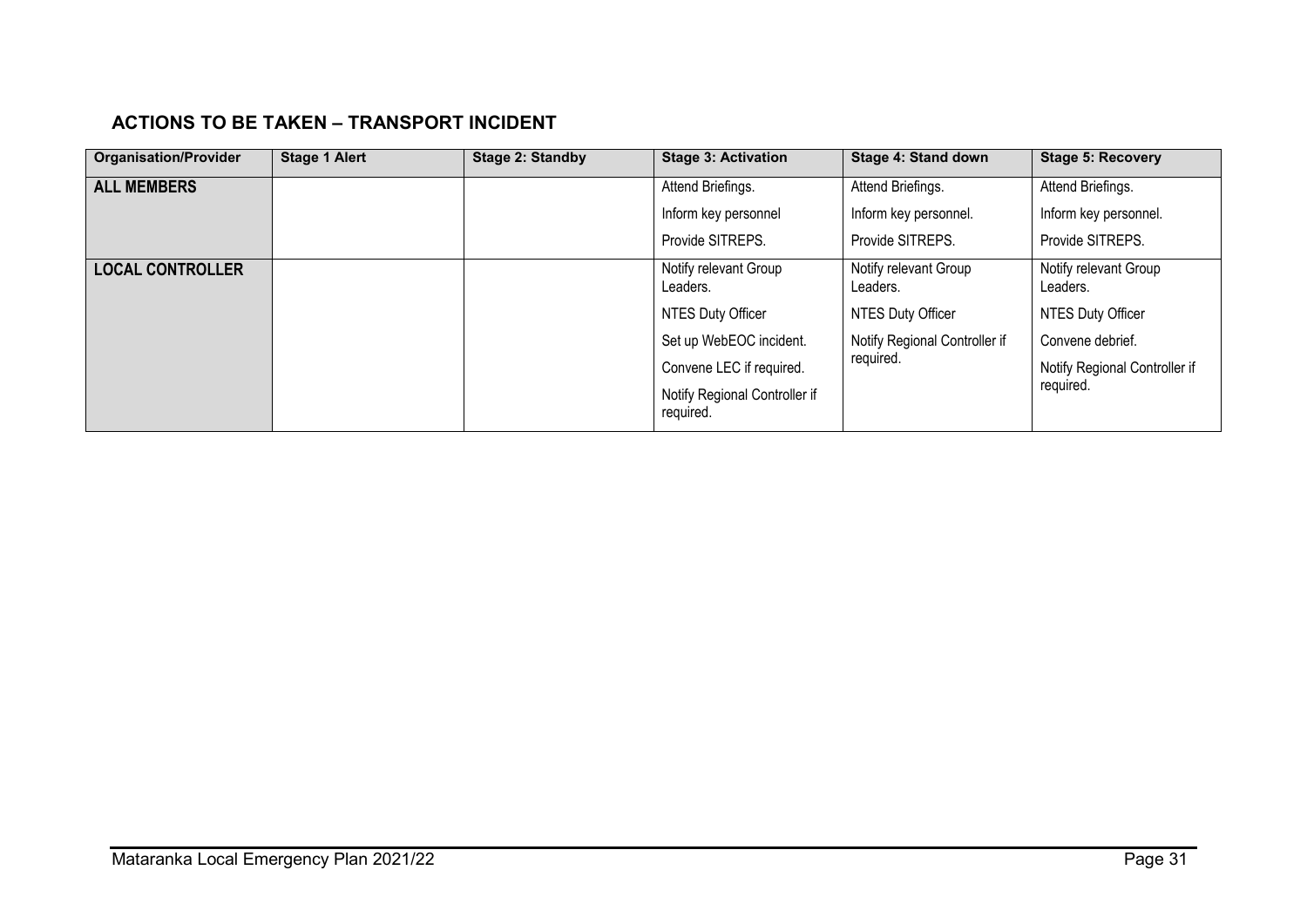# **Hazardous Material Incident (Hazmat)**

### <span id="page-31-0"></span>**Introduction**

Police would attend and assess situation. From the initial assessment the Local Controller will decide if the situation needs to be escalated to involve other stake holders.

Mataranka does not have the resources to contain any HAZMAT incident.

## **Incident Controller**

The Local Controller is the Incident Controller.

| <b>Organisation/Provider</b> | Stage 1<br><b>Alert</b> | Stage 2:<br><b>Standby</b> | Stage 3:<br><b>Activation</b>                           | Stage 4:<br><b>Stand down</b>                                     | Stage 5:<br><b>Recovery</b>                              |
|------------------------------|-------------------------|----------------------------|---------------------------------------------------------|-------------------------------------------------------------------|----------------------------------------------------------|
| <b>ALL MEMBERS</b>           |                         |                            | Attend briefings.<br>Inform key<br>personnel<br>Provide | Attend briefings.<br>Inform key<br>personnel.<br>Provide SITREPS. | Attend briefings.<br>Inform key<br>personnel.<br>Provide |
|                              |                         |                            | SITREPS.                                                |                                                                   | SITREPS.                                                 |
| <b>LOCAL CONTROLLER</b>      |                         |                            | Notify relevant<br>Group Leaders.                       | Notify relevant<br>Group Leaders.                                 | Notify relevant<br>Group Leaders.                        |
|                              |                         |                            | <b>NTES Duty</b>                                        | NTES Duty Officer                                                 | NTES Duty                                                |
|                              |                         |                            | Officer                                                 | Convene LEC if                                                    | Officer                                                  |
|                              |                         |                            | Set up WebEOC<br>incident.                              | required.                                                         | Convene debrief                                          |
|                              |                         |                            | Convene LEC if<br>required.                             | Notify Regional<br>Controller if<br>required.                     | Notify Regional<br>Controller if<br>required.            |
|                              |                         |                            | Notify Regional<br>Controller if<br>required.           |                                                                   |                                                          |
| <b>FERG</b>                  |                         |                            | As advised by<br>Local Controller                       |                                                                   |                                                          |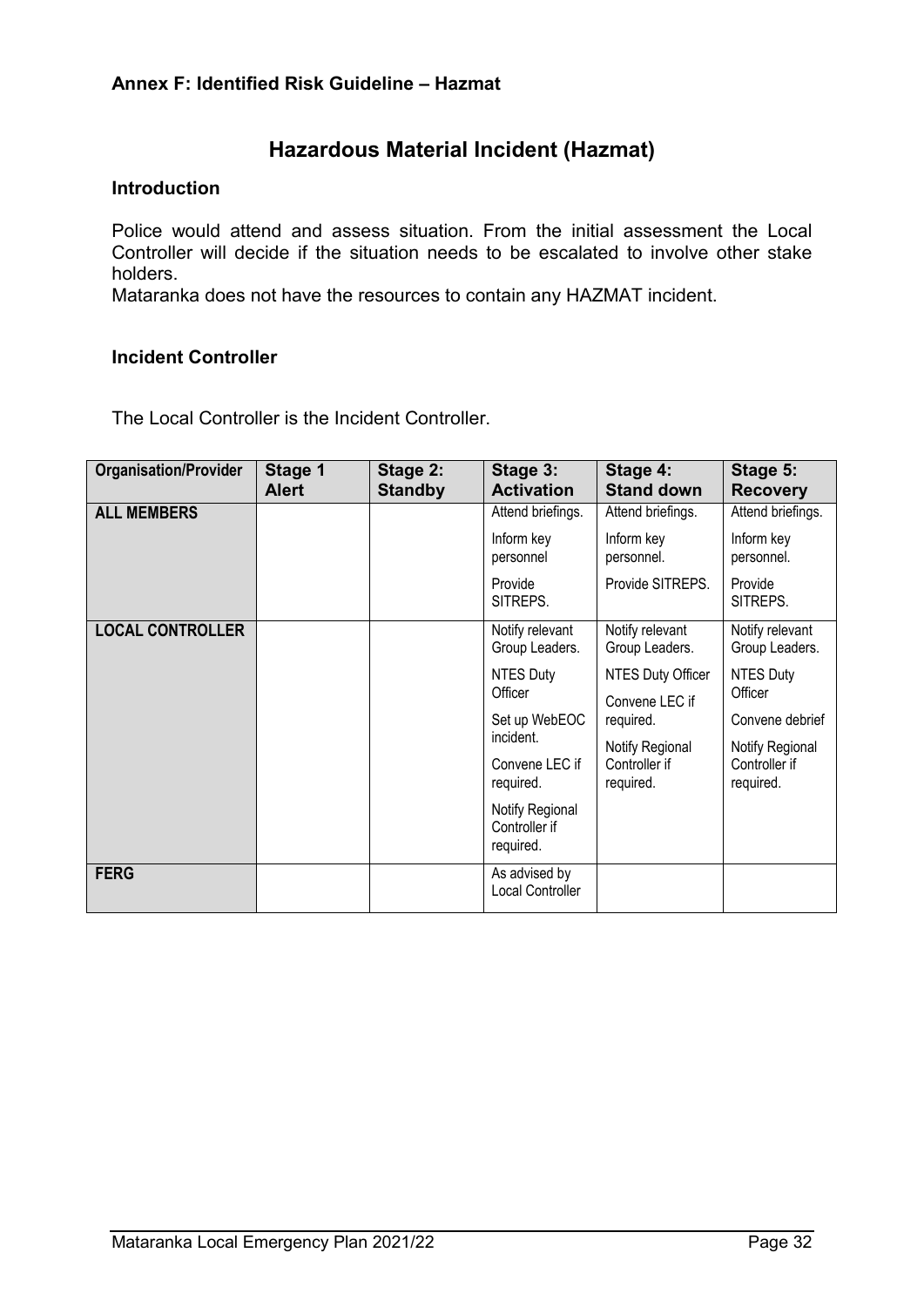# **Bushfire**

### <span id="page-32-0"></span>**Introduction**

Bushfires within the Mataranka area are looked after by Bushfires NT and a fire within the Mataranka Township will be dealt with by NTFRS or Bushfires NT (within their Respective areas of responsibility) which are the lead combat authorities for this threat.

#### **Initial Reponses**

Bushfires NT, upon receipt of advice of fire threat will:

- a. Determine lead agency through following agency Standard Operating Procedures (SOP).
- b. Implement callout procedures.
- c. Brief personal and place on standby.
- d. Ascertain state of preparedness.
- e. Dispatch fire units to fire scene, reassess situation and take appropriate action to contain fire and extinguish if possible.

NTFRS, upon receipt of advice of fire threat will:

- a. Determine lead agency through SOP and Gazetted fire district.
- b. Callout fire crews via JESSC Darwin or local SMS/ Pager system. Respond to threat as per agency SOPs

#### **Incident Controller**

All incidents are to be managed in accordance with the principals of the Australasian Interservice Incident Management System (AIIMS). The Incident Controller shall have overall management of the incident and overall responsibility for the management of resources allocated to that incident. There shall be only one Incident Controller (As per CFCO Standard Order 1).

#### **Notifications**

The Intent is that a Bushfire Information Message (BIM) will be issued on a regular basis for bushfires that have a localised threat to property or public safety and meet any of the following criteria:

- A bushfire is threatening or has the potential to pose a threat to public safety in the immediate area of the fire; or
- A bushfire is producing an undesirable effect (e.g. smoke) in an area that may cause concern to public; or
- BFNT Senior Fire Control Officer (SFCO) or CFCO wishes to advise the public of a specific event
- A Bushfire Warning Message (BWM) is the highest level of warning to the public, and will generally be issued for wide area community impact. A BWM will be issued when all of the following criteria are met:
- A bushfire is running / contained under very high to extreme weather conditions;
- The risk of loss of life or threat to properties is almost certain or has occurred;
- BFNT is primarily undertaking defensive strategies to protect lives and property;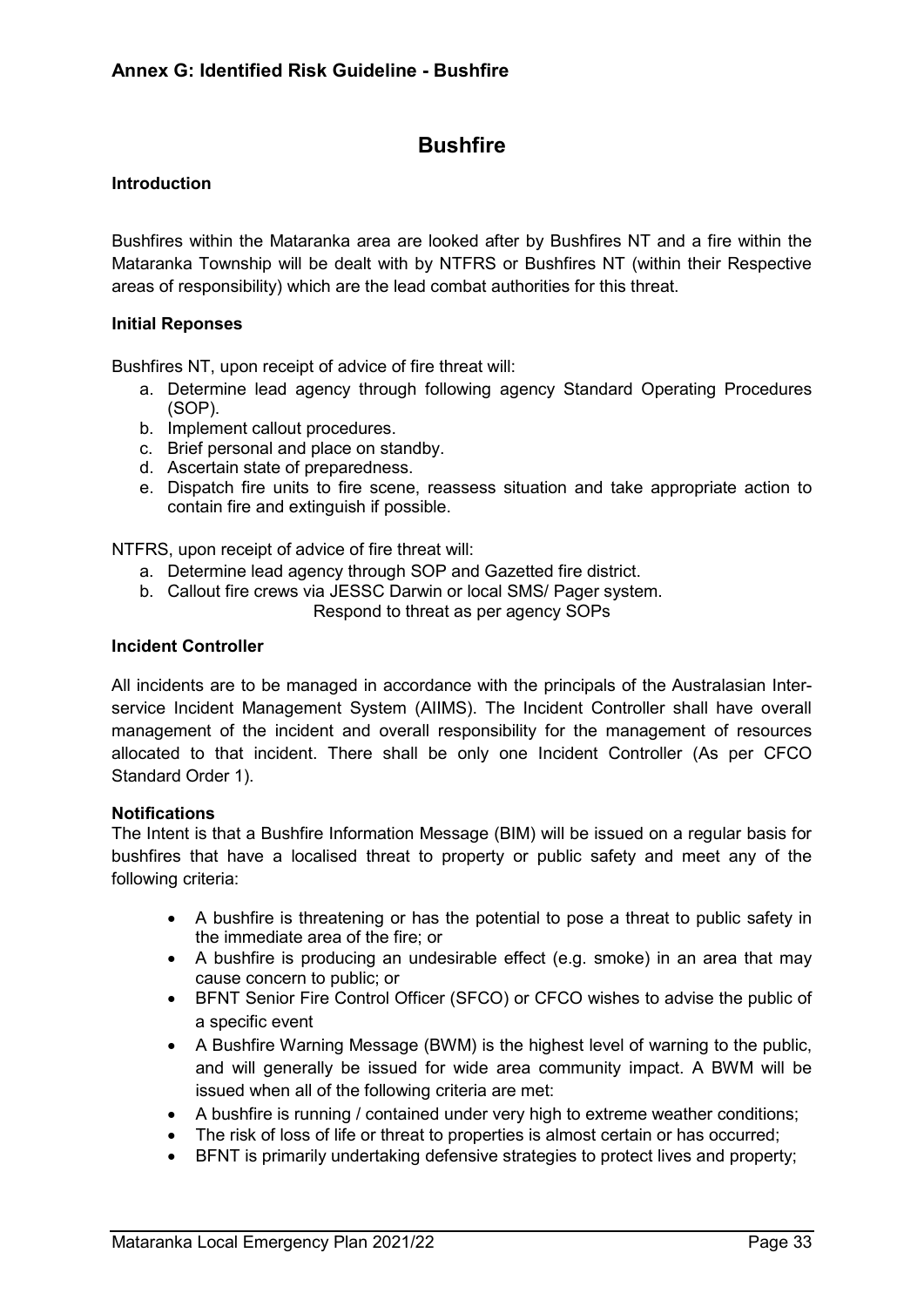• Where special circumstances exist and specifically approved by the CFCO (or his delegate) e.g. If a life or house has been lost.

#### **Communications**

### Bushfires NT

All fire ground radio communications will be conducted through Bushfires NT Katherine VHF Network.

# **ACTIONS TO BE TAKEN – FIRE**

| <b>Organisation/Provider</b>               | <b>Stage 1</b><br><b>Alert</b> | Stage 2:<br><b>Standby</b> | Stage 3:<br><b>Activation</b>                                                                                                 | Stage 4:<br><b>Stand</b><br>down                                                                   | Stage 5:<br><b>Recovery</b>                                                         |
|--------------------------------------------|--------------------------------|----------------------------|-------------------------------------------------------------------------------------------------------------------------------|----------------------------------------------------------------------------------------------------|-------------------------------------------------------------------------------------|
| <b>ALL MEMBERS</b>                         |                                |                            | Attend briefings.<br>Inform key<br>personnel<br>Provide<br>SITREPS.                                                           | Attend<br>briefings.<br>Inform key<br>personnel<br>Provide<br>SITREPS.                             | Attend briefings.<br>Inform key<br>personnel<br>Provide<br>SITREPS.                 |
| <b>LOCAL/INCIDENT</b><br><b>CONTROLLER</b> |                                |                            | Notify relevant<br>Group Leaders.<br><b>NTES Duty</b><br>Officer<br>Set up WebEOC<br>incident.<br>Convene LEC if<br>required. | Notify relevant<br>Group<br>Leaders.<br><b>NTES Duty</b><br>Officer<br>Convene LEC<br>if required. | Notify relevant<br>Group Leaders.<br><b>NTES Duty</b><br>Officer<br>Convene debrief |
| <b>FERG</b>                                |                                |                            |                                                                                                                               |                                                                                                    |                                                                                     |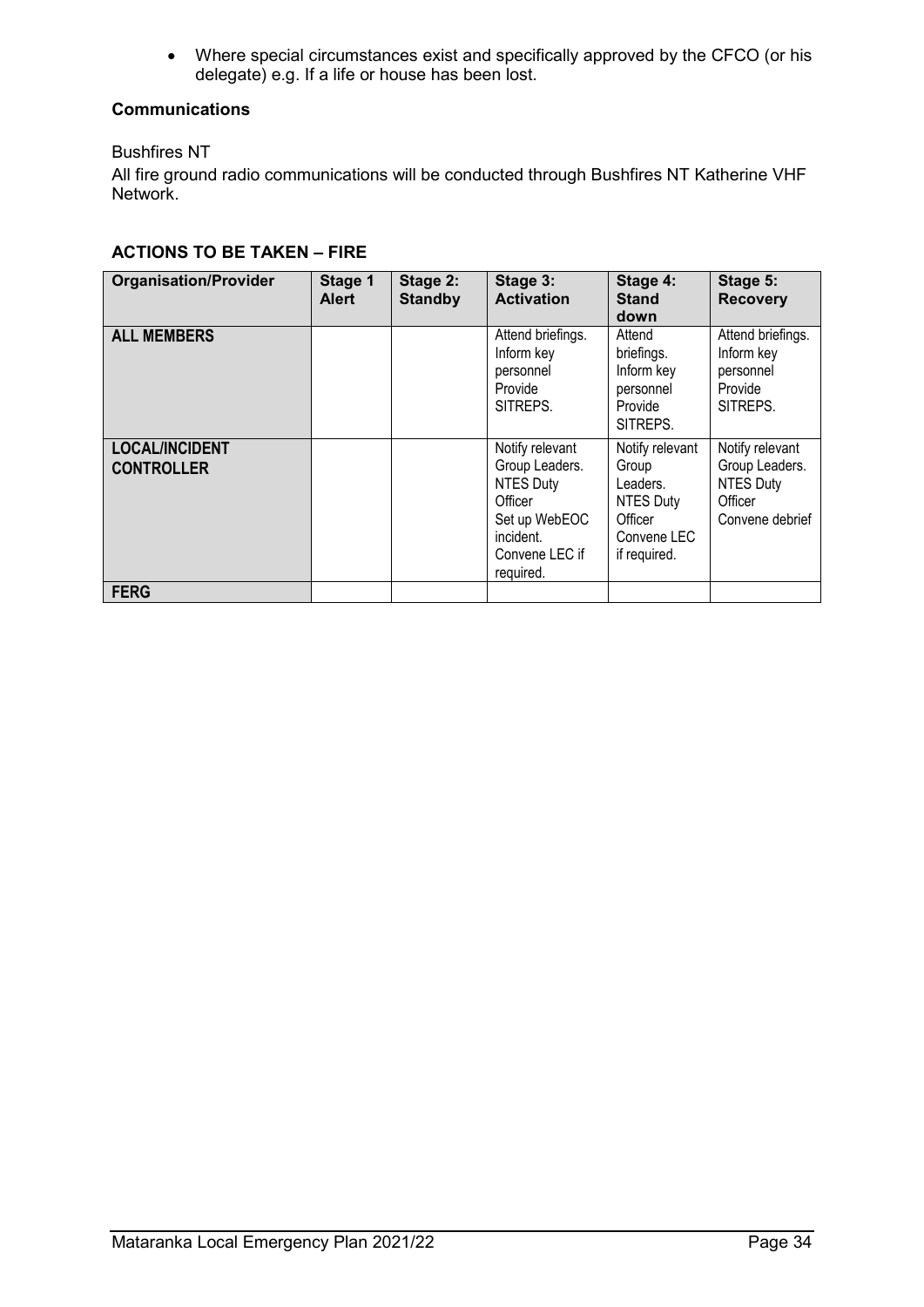# **Flood**

#### <span id="page-34-0"></span>**Introduction**

The Mataranka district may be subject to flooding caused by monsoonal storm activity during the wet season. Flooding occurs along the Roper River, Waterhouse River and Elsey Creek/Warlock Ponds area. When such flooding occurs access by road may be severely restricted.

#### **Natural Drainage and Flooding**

There are limited flood warning systems in the Waterhouse River and Elsey Creek/Warlock Ponds. There are several rain and river level gauges in the catchment, but these are not telemetered at present.

#### **Localised Flooding**

If it is considered probable that the Mataranka, Jilkminggan or surrounding communities and facilities will flood due to heavy rainfall or other extraordinary circumstances, the Mataranka Local Controller is to inform the Regional Controller and the Duty Officer, NTES.

#### **Flood Forecasting**

The Mataranka Local Controller will be largely dependent on knowledge available at the local level in making judgements about the potential for flooding to occur. However, he or she should maintain contact with the NTES Duty Officer and BoM to obtain information about rainfall extent and intensities over the catchment to provide a firm basis for such judgement.

| <b>Advise Levels</b> | Description-                                          | Public Messaging Broadcast with BOM Flood Message<br>Advise                                                                                                                                                                                                                                                                                                                        |
|----------------------|-------------------------------------------------------|------------------------------------------------------------------------------------------------------------------------------------------------------------------------------------------------------------------------------------------------------------------------------------------------------------------------------------------------------------------------------------|
| Watch                | Flood waters are contained<br>within the river banks. | Flood Early Warning system will be activated.                                                                                                                                                                                                                                                                                                                                      |
| Minor Flooding       | Flood waters are contained<br>within the river banks. | A Minor Floor Warning for  has now been declared.<br>All Residents are advised to listen carefully to this advice.<br>The river at has reached  metres.<br>Consider your actions. Take necessary steps to ensure your<br>personal safety, and protection of your property. Stock up on<br>essential items.<br>If evacuating, take essential medicines, baby necessities, clothing, |
|                      |                                                       | blankets, a torch and valuable personal papers with you.<br>We advise you stay with friends or family not in the flood prone<br>area.<br>There are NO public shelters open at this time.                                                                                                                                                                                           |
|                      |                                                       | This has been a MINOR FLOOD WARNING FOR<br>If you decide to evacuate, you should take essential medicines,<br>baby necessities, clothing, blankets, a torch and valuable<br>Stay tuned to this station for further information and advice.                                                                                                                                         |
| Moderate<br>Flooding | Flooding will occur along:                            | A Moderate Flood Warning for  has now been declared.<br>All residents - listen carefully to this advice.<br>The height of the river at  is at  metres and                                                                                                                                                                                                                          |

#### **Flooding Advice**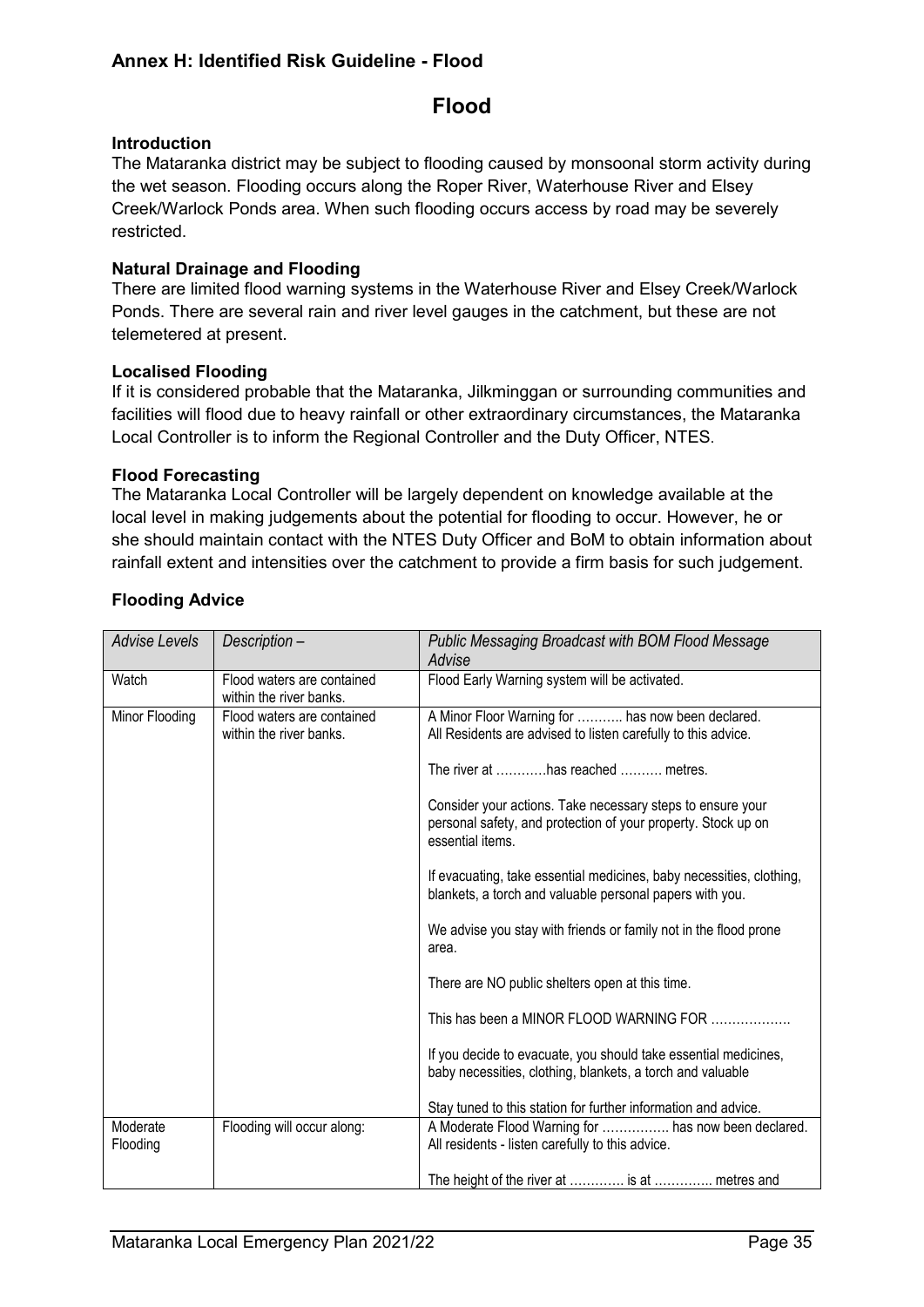|                               |                                                                  | predicted to rise. .                                                                                                                                                                                                                        |
|-------------------------------|------------------------------------------------------------------|---------------------------------------------------------------------------------------------------------------------------------------------------------------------------------------------------------------------------------------------|
|                               |                                                                  | If you are in a threatened area take action now. Ensure you safety<br>and protect your property.                                                                                                                                            |
|                               |                                                                  | If you decide to evacuate, you should take essential medicines,<br>baby necessities, clothing, blankets, a torch and valuable personal<br>papers. You are advised to arrange to stay with friends or family not<br>in the flood prone area. |
|                               |                                                                  | NO public shelters are open at this time.                                                                                                                                                                                                   |
|                               |                                                                  | This has been a MODERATE FLOOD WARNING FOR THE                                                                                                                                                                                              |
|                               |                                                                  | For more information please phone - 1800 500 070 - Flood Line.                                                                                                                                                                              |
|                               |                                                                  | Or go to the Bureau of Meteorology website: www.bom.gov.au for<br>more information on rainfalls, flood alerts and river heights.                                                                                                            |
|                               |                                                                  | Stay tuned to this station for further information and advice or refer<br>to SecureNT on line.                                                                                                                                              |
| Major Flooding                | Flooding will cover extensive<br>areas.                          | A Major Flood Warning for  has now been declared. All<br>residents - listen carefully to this advice.                                                                                                                                       |
|                               |                                                                  | If you are in a threatened area take action now. Ensure your safety<br>and protect your property.                                                                                                                                           |
|                               |                                                                  | If you decide to evacuate, you should take essential medicines,<br>baby necessities, clothing, blankets, a torch and valuable personal<br>papers with you.                                                                                  |
|                               |                                                                  | You are advised to stay with friends or family not in the flood prone<br>area.                                                                                                                                                              |
|                               |                                                                  | If you do not have this option please advise the NT Police to enable<br>alternative arrangements to be made.                                                                                                                                |
|                               |                                                                  | This has been Major Flood Warning for the                                                                                                                                                                                                   |
|                               |                                                                  | For more information please phone - 1800 500 070 - Flood Line.                                                                                                                                                                              |
|                               |                                                                  | Or go to the Bureau of Meteorology website: www.bom.gov.au for<br>more information on rainfalls, flood alerts and river heights.                                                                                                            |
|                               |                                                                  | Stay tuned to this station for further information and advice or refer<br>to SecureNT on line.                                                                                                                                              |
| <b>Fallen River</b><br>Height | A "Falling River Height" Advice<br>for has now been              | expected to continue falling.                                                                                                                                                                                                               |
|                               | declared.                                                        | Currently a Flood *<< >> Warning for  is in effect.                                                                                                                                                                                         |
|                               | All residents are advised to listen<br>carefully to this advice. | Where required, emergency services will be activated to assist the<br>public in flood affected areas.                                                                                                                                       |
|                               |                                                                  | This has been a FALLING RIVER HEIGHT ADVICE.                                                                                                                                                                                                |
|                               |                                                                  | For more information please phone - 1800 500 070 - Flood Line.                                                                                                                                                                              |
|                               |                                                                  | Or go to Bureau of Meteorology website: www.bom.gov.au for more<br>information on rainfalls, etc.                                                                                                                                           |
|                               |                                                                  | Stay tuned to this station for further information and advice or refer                                                                                                                                                                      |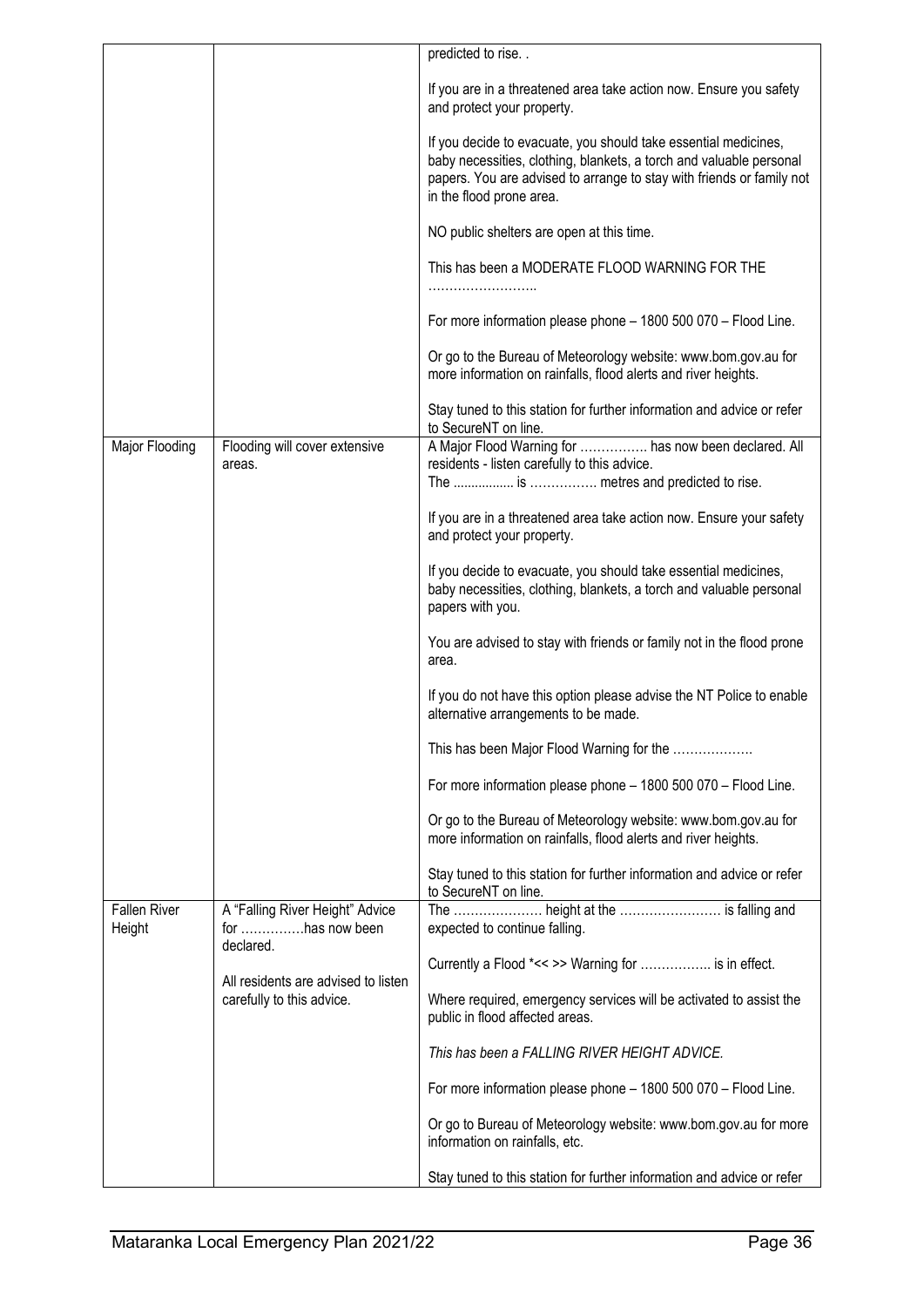|                                 |                                         | to SecureNT online.                                                                              |
|---------------------------------|-----------------------------------------|--------------------------------------------------------------------------------------------------|
| Cancellation of<br>Food Warning | A Flood Warning for the<br>area has now | The  is falling and expected to continue falling.                                                |
|                                 | been CANCELLED.                         | Further broadcasts will be issued if the situation alters.                                       |
|                                 |                                         | This has been a FLOOD WARNING FOR THE Daly River -<br>CANCELLATION ADVICE                        |
|                                 |                                         | For more information please phone - 1800 500 070 - Flood Line.                                   |
|                                 |                                         | Or go to Bureau of Meteorology website: www.bom.gov.au for more<br>information on rainfalls etc. |
|                                 |                                         | Stay tuned to this station for further information and advice or refer<br>to SecureNT on line.   |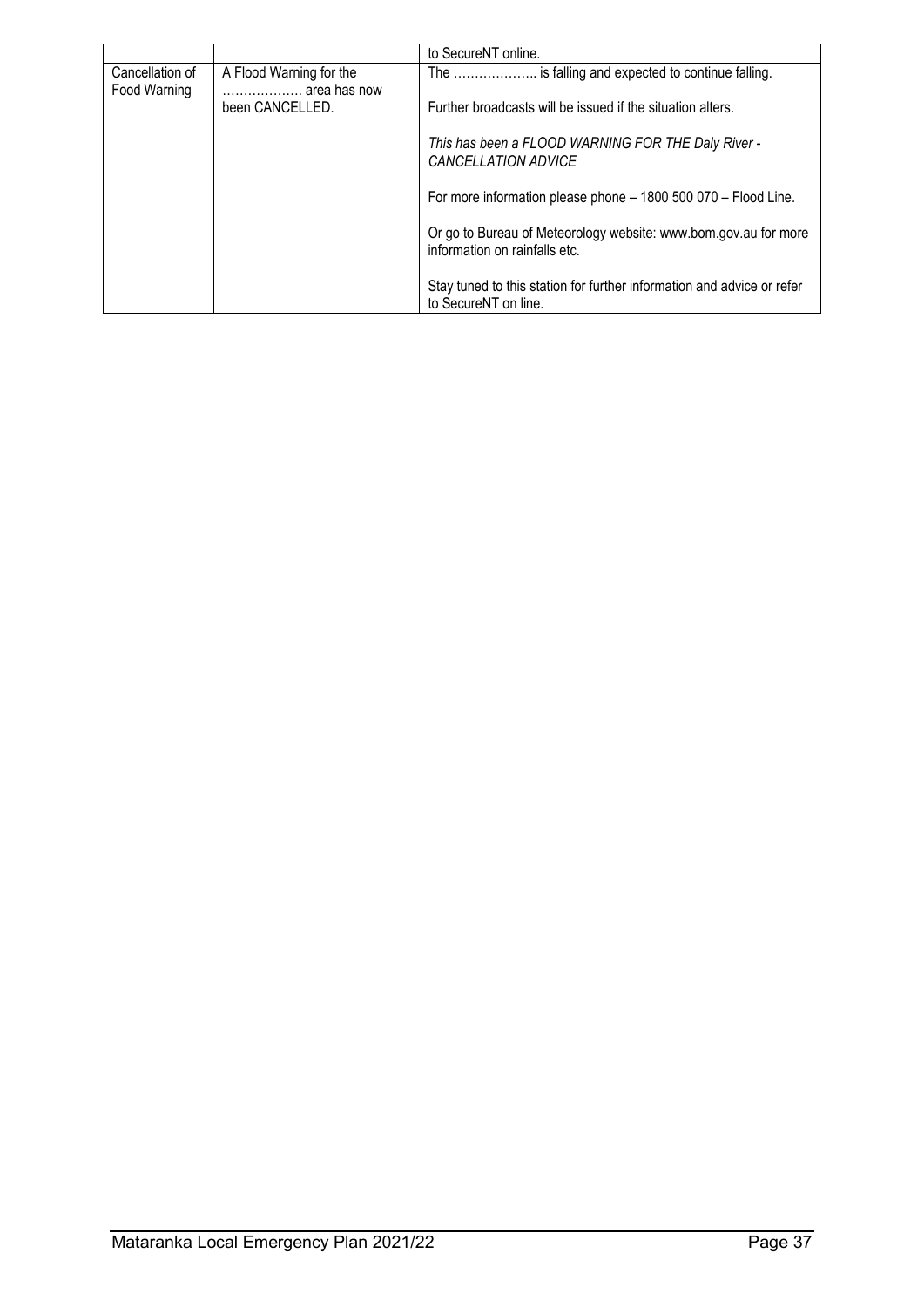# **ACTIONS TO BE TAKEN – Flood**

| <b>Organisation/ Provider</b>          | <b>Minor</b>                                                                                                                                       | <b>Moderate</b>                                                                                                                                                       | <b>Major</b>                                                                                              | <b>Falling River Heights</b>                                                                                         | <b>Cancellation</b>                                                                                                                                                                                                                                 |
|----------------------------------------|----------------------------------------------------------------------------------------------------------------------------------------------------|-----------------------------------------------------------------------------------------------------------------------------------------------------------------------|-----------------------------------------------------------------------------------------------------------|----------------------------------------------------------------------------------------------------------------------|-----------------------------------------------------------------------------------------------------------------------------------------------------------------------------------------------------------------------------------------------------|
| ALL FUNCTIONAL GROUP<br><b>LEADERS</b> | Attending meetings that are called<br>by the local controller.<br>Relay information to other key<br>stake holders                                  | Assist where necessary and ensure<br>all procedures for each location /<br>area to be affected is well<br>prepared.                                                   | Monitor the Flood level and<br>ensure all precautions have been<br>taken.                                 | Prepare for recovery and ensure<br>all rehabilitation measures are put<br>in place at the earliest possible<br>time. | Advise all<br>Persons that were likely to be<br>affected by flooding.                                                                                                                                                                               |
| <b>LOCAL CONTROLLER</b>                | Update Committee members of<br>the Impending situation.<br>Commence Plan and ensure all<br>necessary people are aware and<br>advise of next update | SITREPS to be given to committee<br>members and key stakeholders<br>Ensure all necessary procedures<br>have been updated<br>Continually update                        | SITREPS and update continually<br>Ensure all updates are taking place                                     | Commence plans for rehabilitation<br>to take place                                                                   | Advise all committee members<br>and key stake holders involve<br>other stake holders Government<br>departments to ensure the<br>recovery stage is completed as<br>quickly as possible and people are<br>displaced for the shortest possible<br>time |
| Mataranka Police                       | Advise all Functional group leaders                                                                                                                | Advise all functional group leaders                                                                                                                                   | Advise all functional group leaders.                                                                      | Advise all functional group leaders.                                                                                 | Advise all functional group leaders.                                                                                                                                                                                                                |
| Mataranka FERG<br>members              | Commence assisting all persons in<br>affected areas especially the<br>elderly and those with medical<br>conditions.                                | Ensure elderly and those with<br>medical conditions in affected<br>areas have been moved and<br>ensure people in affected areas<br>are aware of the continued threat. | Ensure all those in affected areas<br>are aware of the threat and ensure<br>they are as safe as possible. | Commence the rehabilitation<br>stage and assist where required.                                                      | Assist those that require to return<br>property, and also assist with<br>people returning to their<br>properties.                                                                                                                                   |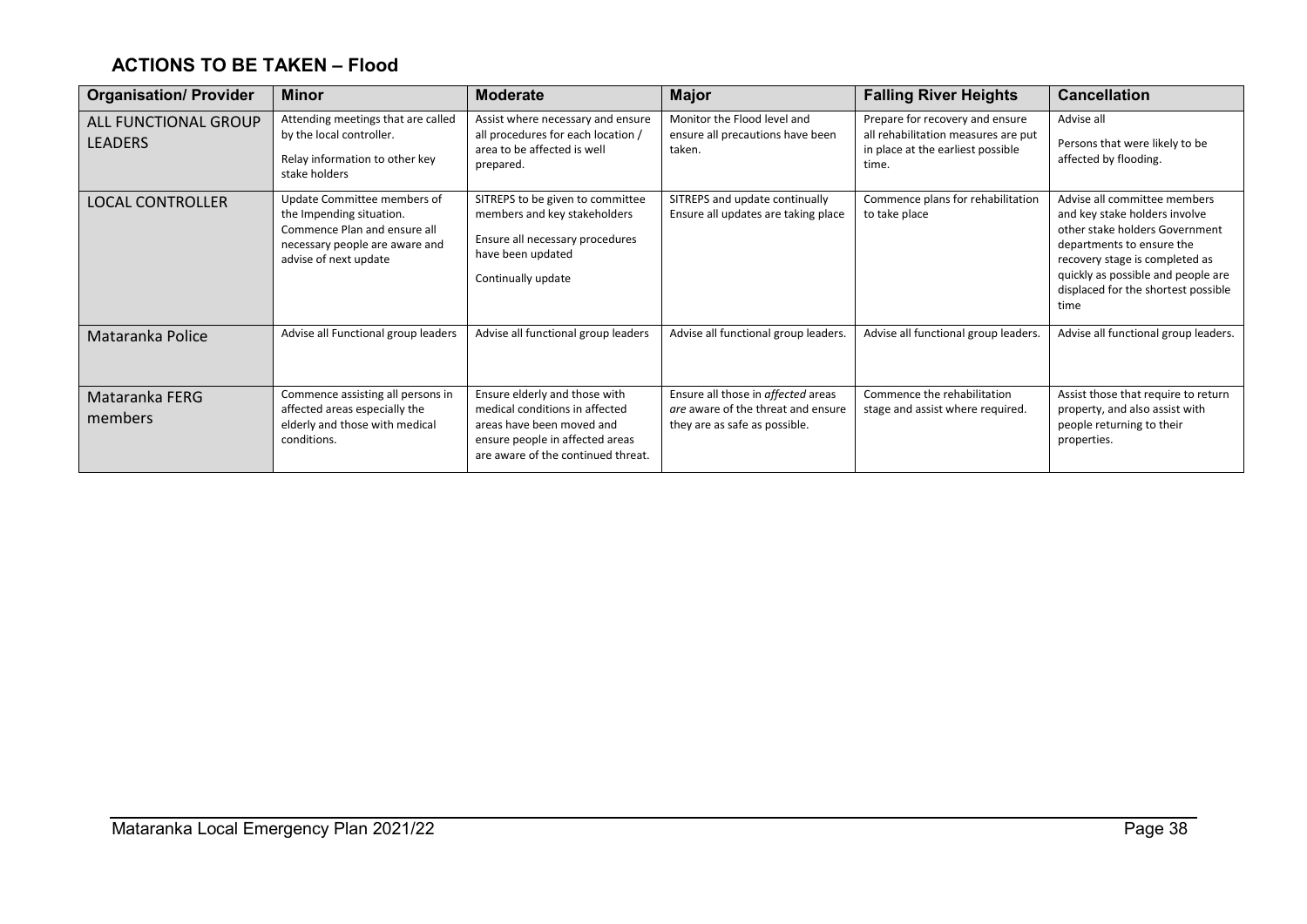# <span id="page-38-0"></span>**Annex I: Evacuation Guideline**

Evacuation is a risk management strategy that can be used to mitigate the effects of an emergency or disaster on a community. Evacuation involves moving people to a safer location, and is usually considered to include the return of the affected community. It is recommended that when advance warning is available to notify the Territory Emergency Management Council.

Evacuation is a complex process that has five distinct steps:

- 1. decision
- 2. warning
- 3. withdrawal
- 4. shelter
- 5. return.

Each step is linked and must be carefully planned and carried out in order for the entire process to be successful. Given an evacuation centre will only be opened as a part an evacuation, it is vital to have an understanding of the five-step process.



*Source: Five stages of Evacuation, Qld Government, 2011.*

# **Emergency Shelters**

An emergency shelter can generally only operate for up to **48 hours.**

Although staffed by various community service providers, an emergency shelter offers minimal support services. People accessing a shelter are expected to be selfsufficient and provide their own food and emergency supplies.

Where longer-term emergency accommodation and support is required following a disaster or event, an evacuation centre may be set up. An evacuation centre is designed to accommodate people for short to medium periods of approximately **four to six weeks**, although this figure may vary.

An evacuation centre will provide some or all of the following services:

- meals
- **beds**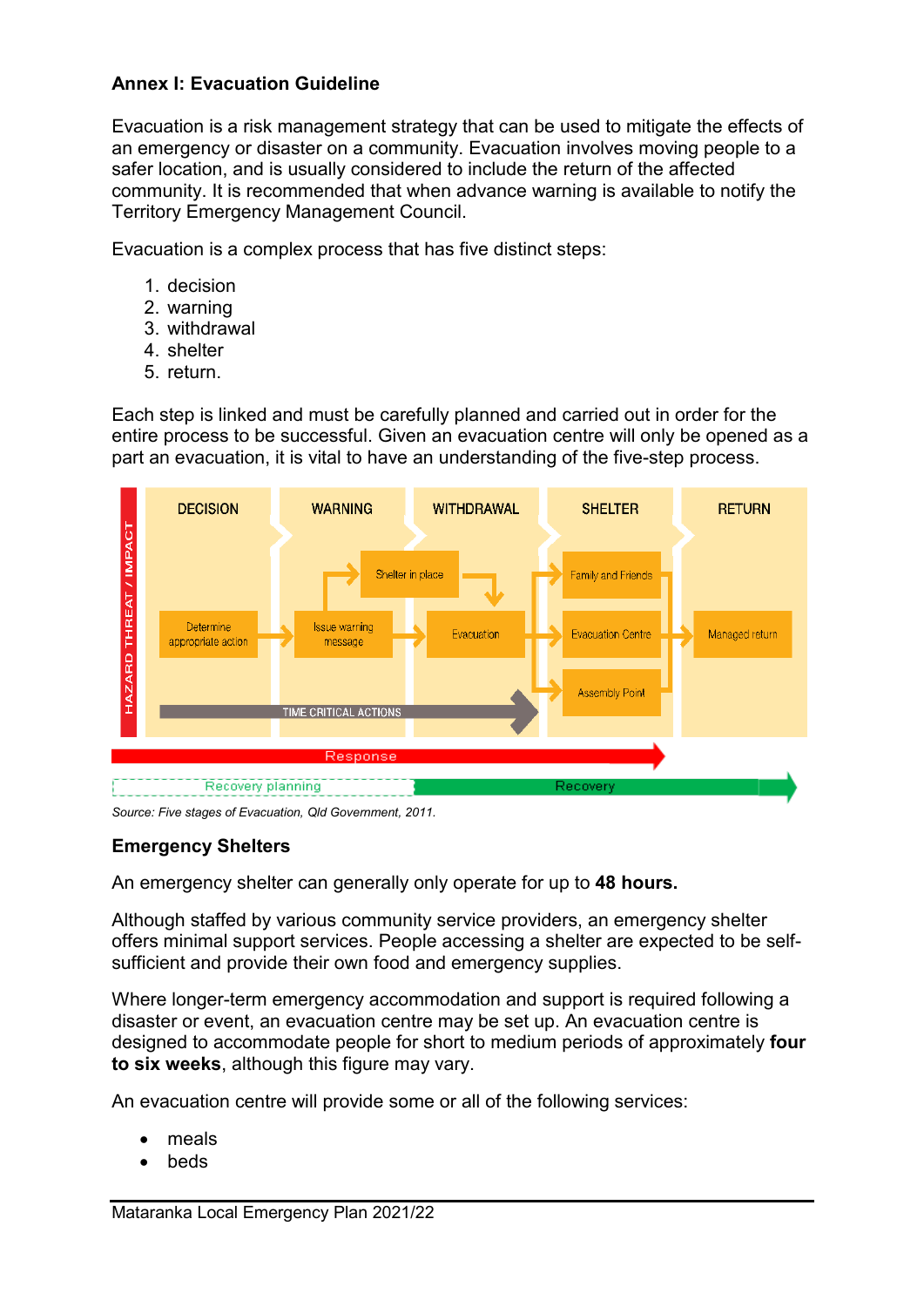- linen
- personal support
- medical services (or access to them)
- assistance accessing finances and recreational activities

An evacuation centre implies the provision of these services in contrast to an emergency shelter, in which people are expected to be self-sufficient.

### **Identified Evacuation Centres**

For further information on evacuation centres / shelters management, refer to the NT Evacuation Centre Guide available on WebEOC.

## **Evacuation Guidelines**

|                                                                                                               | <b>Stage 1 - Decision</b>                                                                                                                                                                                                                                                                                                                                                                                                                                                                                                                                                                                                                                                                                                                                                                                                                                                      |                                                                                          |
|---------------------------------------------------------------------------------------------------------------|--------------------------------------------------------------------------------------------------------------------------------------------------------------------------------------------------------------------------------------------------------------------------------------------------------------------------------------------------------------------------------------------------------------------------------------------------------------------------------------------------------------------------------------------------------------------------------------------------------------------------------------------------------------------------------------------------------------------------------------------------------------------------------------------------------------------------------------------------------------------------------|------------------------------------------------------------------------------------------|
| <b>Authority</b>                                                                                              | The Northern Region Emergency Controller will authorise<br>the activation of the evacuation plan.<br>This evacuation plan is to be approved by the Territory<br>Emergency Management Council prior to activation.                                                                                                                                                                                                                                                                                                                                                                                                                                                                                                                                                                                                                                                              | Regional Controller<br>in conjunction with<br><b>TEMC</b>                                |
| <b>Legal references</b>                                                                                       | <b>Emergency Management Act and approved Local</b><br>Mataranka Local Emergency Plan (LEP).<br>It is recommended that the Minister declares an Emergency<br>Situation under section 18 of the Emergency Management<br>Act when this evacuation plan is activated.                                                                                                                                                                                                                                                                                                                                                                                                                                                                                                                                                                                                              |                                                                                          |
| <b>Alternative to</b><br>evacuation? I.e. shelter<br>in place, temporary<br>accommodation on-<br>site/nearby. | Mataranka School. Approximately 150 people.<br>Jilkminggan School. (no water or sewerage if no<br>power) Approximately 150 people.<br>Town Hall Approximately 100 people.<br>Sports and Recreation Grounds (Rodeo Ground).<br>Approximately 50 people<br>If needed residents will be progressively relocated within<br>the community to Mataranka School for pre staging post a<br>cyclone impact.<br>Refer to the Mataranka staging arrangements.                                                                                                                                                                                                                                                                                                                                                                                                                             | Mataranka<br><b>Local Controller to</b><br>arrange.                                      |
| <b>Summary of proposed</b><br>evacuation                                                                      | <b>Decision</b> – made by the Regional Controller when the<br>Mataranka <to be="" determined=""><br/>The Mataranka Local Controller to disseminate information<br/>to the community.<br/>Withdrawal - four stage process;<br/>Mataranka community to the Mataranka to be<br/>а.<br/>registered for evacuation to <location be<br="" to="">determined&gt;;<br/><b>b.</b> Once registered, groups to move to the airstrip<br/>assembly area using buses/vehicles;<br/>Red Cross to register check utilising Register Find<br/>c.<br/>Reunite.<br/>Shelter - evacuees will be encouraged to stay with friends<br/>or family. The remainder will be accommodated at an<br/>evacuation centre <location be="" determined="" to=""><br/>Return - to be determined once recovery can sustain<br/>return to <location be="" determined="" to=""></location></location></location></to> | The decision will be<br>informed by<br>additional advice<br>from BOM up to<br>that time. |
| <b>Which</b><br>communities/outstations<br>or geographical area<br>does the evacuation                        | <out and="" homelands="" homesteads="" stations,=""></out>                                                                                                                                                                                                                                                                                                                                                                                                                                                                                                                                                                                                                                                                                                                                                                                                                     |                                                                                          |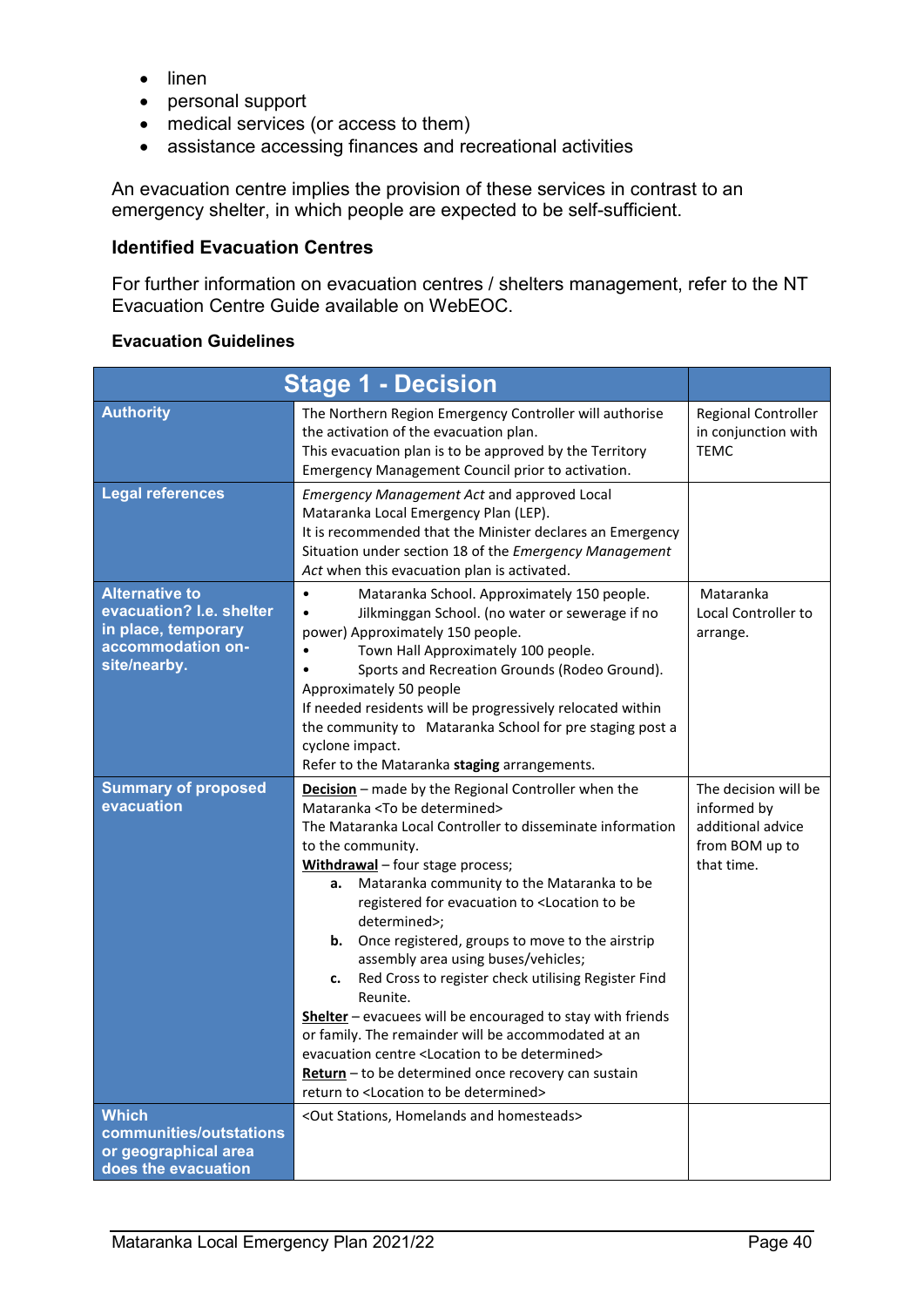| apply to?                                                                                            |                                                                                                                                                                                                                                                                                                                                                                                                                                                                                                                                                                                                                                                                                                                                                                                                                                                                                                                                                                                                                                                                                                                                                                                                                                                                                                                                                                                                                                  |                                                                      |
|------------------------------------------------------------------------------------------------------|----------------------------------------------------------------------------------------------------------------------------------------------------------------------------------------------------------------------------------------------------------------------------------------------------------------------------------------------------------------------------------------------------------------------------------------------------------------------------------------------------------------------------------------------------------------------------------------------------------------------------------------------------------------------------------------------------------------------------------------------------------------------------------------------------------------------------------------------------------------------------------------------------------------------------------------------------------------------------------------------------------------------------------------------------------------------------------------------------------------------------------------------------------------------------------------------------------------------------------------------------------------------------------------------------------------------------------------------------------------------------------------------------------------------------------|----------------------------------------------------------------------|
| <b>Vulnerable groups</b><br>within the community                                                     | The Medical Group will liaise with local health staff and<br>provide information on medically vulnerable people.<br>The Identified people will be evacuated <at a="" be<br="" time="" to="">determined&gt;.</at>                                                                                                                                                                                                                                                                                                                                                                                                                                                                                                                                                                                                                                                                                                                                                                                                                                                                                                                                                                                                                                                                                                                                                                                                                 | Medical Group &<br>Transport Group to<br>action.                     |
| <b>Community</b><br>demographics (approx.<br>total number, family<br>groups, cultural groups<br>etc) | Refer to Evacuation Centre Guidelines p.21 (section 4.2)<br>Examine the demographic breakdown of the community to<br>be evacuated including<br>$\bullet$<br>The total number of people being evacuated.<br>An estimate of the number of people likely to require<br>$\bullet$<br>accommodation in the evacuation centre.<br>A breakdown of the evacuees to be accommodated by<br>$\bullet$<br>age and gender. For example, the number of family<br>groups and single persons, adult males and females,<br>teenage males and females, and the number of<br>primary school-aged children, toddlers and infants.<br>A summary of cultural considerations, family groups,<br>$\bullet$<br>skin groups and community groups.<br>Potential issues that may arise as a result of these<br>$\bullet$<br>groups being accommodated in close proximity to one<br>another.<br>A summary of people with health issues, including<br>$\bullet$<br>chronic diseases, illnesses and injuries.<br>Details of vulnerable clients (other than medically<br>$\bullet$<br>vulnerable), such as the elderly, frail and disabled (and<br>if they are accompanied by support ie: family<br>members)<br>Details of community workers also being evacuated<br>$\bullet$<br>who may be in a position to support the operation of<br>the evacuation centre. Examples include teachers,<br>nurses, health workers, shire staff, housing staff and<br>police. | Mataranka Local<br>Controller to obtain<br>information.              |
| What is the nature of the<br>hazard?                                                                 | <to be="" determined=""></to>                                                                                                                                                                                                                                                                                                                                                                                                                                                                                                                                                                                                                                                                                                                                                                                                                                                                                                                                                                                                                                                                                                                                                                                                                                                                                                                                                                                                    |                                                                      |
| <b>Estimated duration of</b><br>the potential<br>evacuation?                                         | <to be="" determined=""></to>                                                                                                                                                                                                                                                                                                                                                                                                                                                                                                                                                                                                                                                                                                                                                                                                                                                                                                                                                                                                                                                                                                                                                                                                                                                                                                                                                                                                    |                                                                      |
| <b>Triggers for the</b><br>evacuation                                                                | <example<br>Evacuation planning to commence when the<br/>1.<br/>Location is under a "Tropical Cyclone Watch".<br/>Implement evacuation if the Cyclone category is at<br/>2.<br/>severe and impact has caused major damage and<br/>disruption to all services.<br/>Elderly and vulnerable people are to be<br/>3.<br/>considered for evacuation during the "TC Watch"<br/>due to limited health services.&gt;<br/>Further details of the intra-community relocation plan are<br/>required.</example<br>                                                                                                                                                                                                                                                                                                                                                                                                                                                                                                                                                                                                                                                                                                                                                                                                                                                                                                                           | Northern Regional<br>Controller<br>&<br>NTES to confirm<br>triggers. |
| <b>Self-evacuation</b>                                                                               | Where possible residents will be encouraged to self-<br>evacuate and make their own accommodation<br>arrangements if they wish to do so. Individuals and families<br>taking this option will be encouraged to register prior to<br>leaving the community.                                                                                                                                                                                                                                                                                                                                                                                                                                                                                                                                                                                                                                                                                                                                                                                                                                                                                                                                                                                                                                                                                                                                                                        | Mataranka<br>Local Controller                                        |
| <b>Responsibility for the</b><br>coordination Stage 1                                                | Northern Region Controller<br><b>Local Controller</b>                                                                                                                                                                                                                                                                                                                                                                                                                                                                                                                                                                                                                                                                                                                                                                                                                                                                                                                                                                                                                                                                                                                                                                                                                                                                                                                                                                            |                                                                      |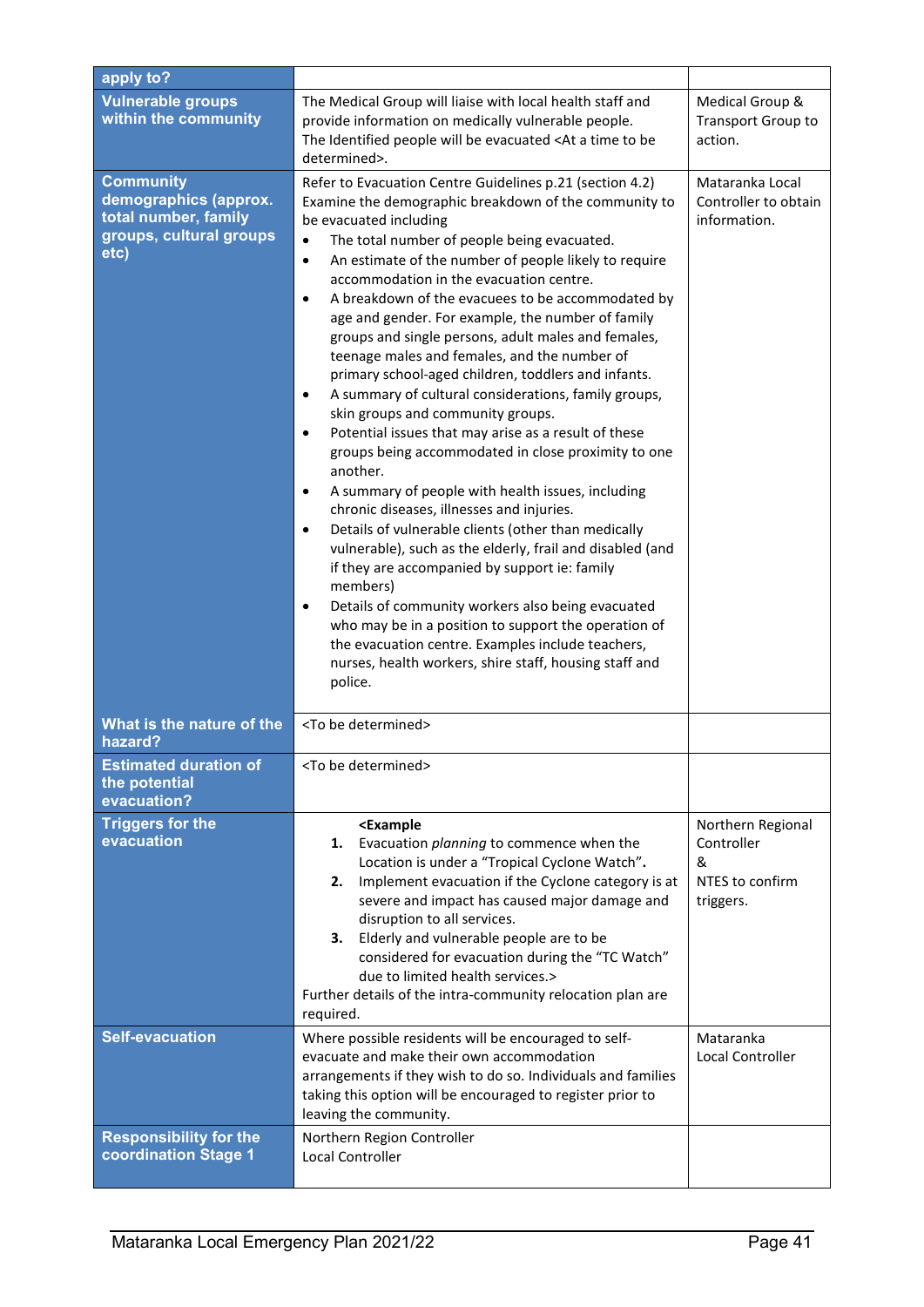|                                                                                               | <b>Stage 2 - Warning of Evacuation</b>                                                                                                                                                                                                                                                                                                                                                                                                                                                                                                                         |                                                                                                     |
|-----------------------------------------------------------------------------------------------|----------------------------------------------------------------------------------------------------------------------------------------------------------------------------------------------------------------------------------------------------------------------------------------------------------------------------------------------------------------------------------------------------------------------------------------------------------------------------------------------------------------------------------------------------------------|-----------------------------------------------------------------------------------------------------|
| Who has the<br>authority to issue<br>warnings?                                                | Bureau of Meteorology will issue Tropical Cyclone advice and<br>warnings.<br>All further public information will be approved by the<br>Northern Regional Controller in consultation with the Public<br>Information Group and NTES<br>The Mataranka Local Controller will coordinate the<br>dissemination of community level information.                                                                                                                                                                                                                       | Northern Regional<br>Controller to liaise<br>with Information<br>Group and NTES                     |
| <b>Process for issuing</b><br>evacuation warnings<br>and other<br>information                 | At community level, the Mataranka Local Controller is to<br>appoint a community spokesperson to disseminate up to date<br>situational information at community meetings; which are to<br>be held immediately post a convening LEC meeting, at each<br>declared stage of the Mataranka LEP.<br>A media brief approved by the Local Controller at each LEC<br>meeting, will be announced over the Local Radio station<br>containing current situational information, relevant safety<br>information, what to prepare, when to self-evacuate, and<br>where to go. | Mataranka Local<br>Controller                                                                       |
| <b>When will warnings</b><br>be issued (relative to<br>the impact of the<br>hazard)?          | Immediately upon a decision to evacuate being made the<br>Mataranka LEC will commence coordinating residents to<br>prepare for transport.                                                                                                                                                                                                                                                                                                                                                                                                                      | Mataranka Local<br>Controller                                                                       |
| <b>What information will</b><br>the messages<br>contain?<br>(What do people<br>need to know?) | To be determined: considerations -<br>Outline of the proposed evacuation plan<br>$\overline{\phantom{a}}$<br>Measure to prepare residences<br>$\overline{\phantom{a}}$<br>Safety issues; not overloading transport<br>$\overline{\phantom{a}}$<br>Items to bring on the evacuation<br>$\overline{\phantom{a}}$<br>Arrangements for pets and animals<br>$\overline{\phantom{a}}$                                                                                                                                                                                | Mataranka Local<br>Controller<br><b>Biosecurity &amp; Animal</b><br><b>Welfare Group</b><br>liaison |
| <b>Responsibility for</b><br>the coordination of<br>stage 2                                   | Local Controller / Regional Controller                                                                                                                                                                                                                                                                                                                                                                                                                                                                                                                         |                                                                                                     |

|                                                                | <b>Stage 3 - Withdrawal</b>                                                                                                                                                                                                                                                                                                                                                                                                                                                                                                                                                                     |              |  |  |
|----------------------------------------------------------------|-------------------------------------------------------------------------------------------------------------------------------------------------------------------------------------------------------------------------------------------------------------------------------------------------------------------------------------------------------------------------------------------------------------------------------------------------------------------------------------------------------------------------------------------------------------------------------------------------|--------------|--|--|
| <b>Outline</b>                                                 | Three stage process;<br>Mataranka residents to Staging Area 1;<br>a.<br><staging 1="" area=""> to Airport<br/>b.<br/>Mataranka Airport to <location be="" determined="" to=""><br/>c.<br/><evacuation be="" centre="" determined="" to=""><br/>d.</evacuation></location></staging>                                                                                                                                                                                                                                                                                                             |              |  |  |
| <b>Mataranka</b><br><b>Community to the</b><br><b>Airstrip</b> | Lead – NTES/NTPOL<br>Overview – the community will gather at the Mataranka<br>located at Mataranka prior to being transported by community<br>buses to the airstrip.<br>Risks/other considerations: Evacuation should be<br>undertaken during daylight hours, if possible. Risks include<br>inclement weather, persons with infectious diseases,<br>vulnerable persons, and frail/elderly persons, chronically<br>ill.<br>Estimated time en-route: __ minutes each way<br>٠<br>Estimated timeframe overall: __ hours utilising current<br>٠<br>resources.<br>Alternate transport options: Walk? | NTES / NTPOL |  |  |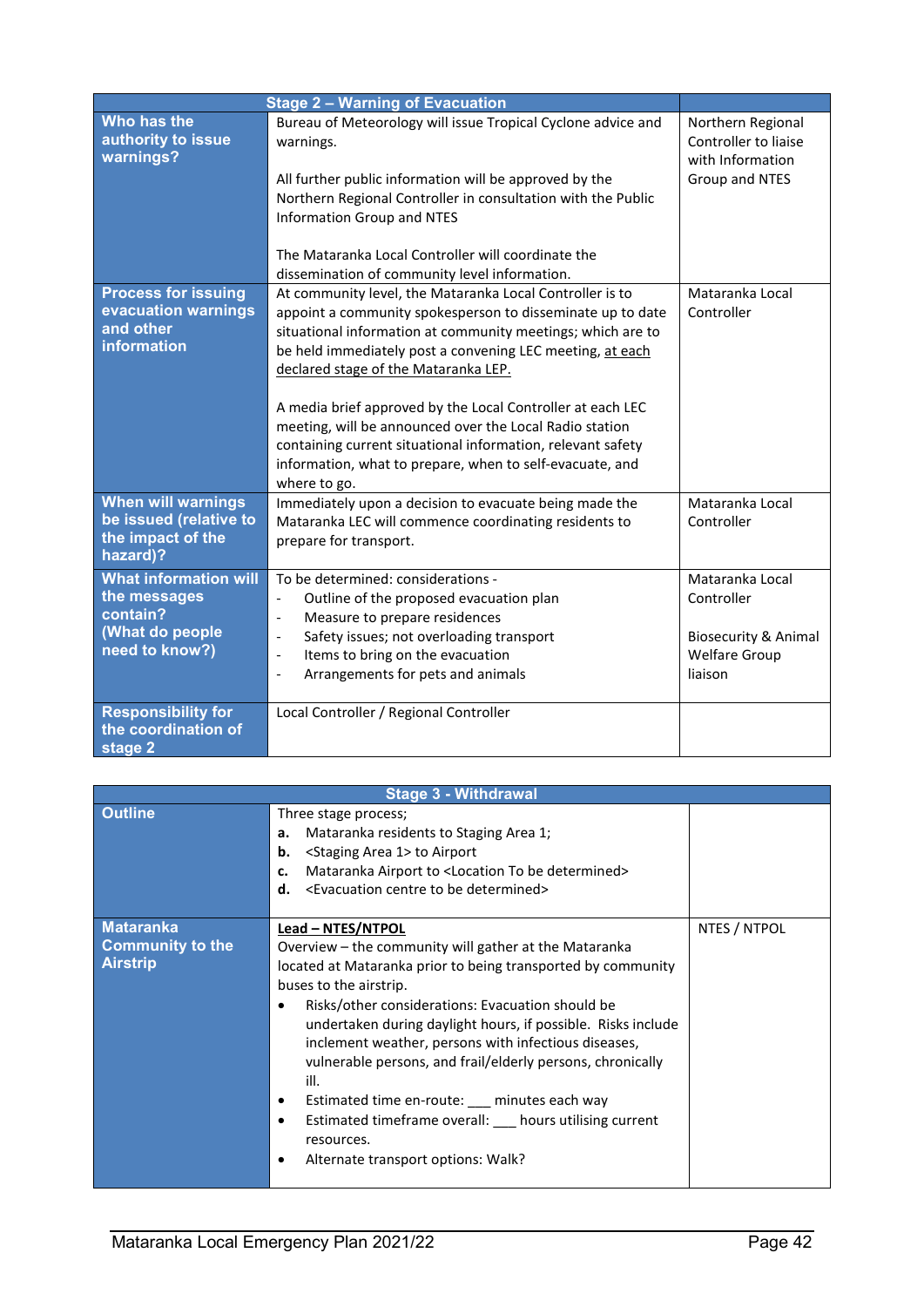| <b>Assembly area</b>                                  | <b>Mataranka</b><br>Mataranka will be utilised as an assembly point where people<br>will be transported to after pick up from homes to await<br>registration, buses and onward transport. This will also be the<br>point where evacuee registration will take place. Basic services<br>should be provided i.e. drinking water, information.<br>Services to be provided: Red Cross<br>$\bullet$<br><b>Coordinator: Red Cross</b><br>$\bullet$<br>Other details: Evacuee Registration - NTPFES College staff<br>$\bullet$<br>onsite will have log on access to the Register. Find. Reunite<br>system via the 3G network and hard copy registration<br>forms should there be a network failure.<br>Residents will need to register at Mataranka Club or<br>$\bullet$<br>Airport if (self-evacuating) to be permitted access to the<br>evacuation centre at the Darwin Show Grounds                                                                                                                                                                                                                    | NTES/NTPOL                    |
|-------------------------------------------------------|----------------------------------------------------------------------------------------------------------------------------------------------------------------------------------------------------------------------------------------------------------------------------------------------------------------------------------------------------------------------------------------------------------------------------------------------------------------------------------------------------------------------------------------------------------------------------------------------------------------------------------------------------------------------------------------------------------------------------------------------------------------------------------------------------------------------------------------------------------------------------------------------------------------------------------------------------------------------------------------------------------------------------------------------------------------------------------------------------|-------------------------------|
| <b>Mataranka to</b>                                   | Lead - NTES/NTPOL                                                                                                                                                                                                                                                                                                                                                                                                                                                                                                                                                                                                                                                                                                                                                                                                                                                                                                                                                                                                                                                                                  | NTES / NTPOL                  |
| <location be<br="" to="">determined&gt;</location>    | <b>Example</b><br>Lead - Transport Group<br>Overview - Transport Group has identified commercial<br>operators and the Police Air Section able to provide evacuation<br>assistance.<br>Total proposed air assets: _________.<br>Commercial operators will be charging commercial rates for<br>their services at a cost of $(\xi$ ____________.<br>The operation will begin at ________ hrs with the first aircraft,<br>leaving <to be="" determined=""> and arriving at Mataranka at<br/>hrs.<br/>The operation will continue throughout the day until all<br/><math display="inline">\bullet</math><br/>community members are evacuated. It is estimated that<br/>all community member can be evacuated by _______hrs<br/>(arriving in <to be="" determined="">).</to></to>                                                                                                                                                                                                                                                                                                                        |                               |
| < Location > Airport                                  | <b>Lead-Transport Group</b>                                                                                                                                                                                                                                                                                                                                                                                                                                                                                                                                                                                                                                                                                                                                                                                                                                                                                                                                                                                                                                                                        | <b>Transport Group</b>        |
| to Evacuation Centre<br><to be="" determined=""></to> | <b>Example</b><br>Overview - Buses (Buslink) will be on standby at <location to<br="">be determined&gt; Airport from am to receive passengers<br/>and continue throughout the day transferring to <to be<br="">determined&gt; only, as required. Transport staff will be on the<br/>ground at <location be="" determined="" to=""> Airport to marshal<br/>passengers on buses only. Buses to be arranged by the<br/>Transport Group. Evacuees will be collected from <location to<br="">be determined&gt; Airport and transported to the <location be<br="" to="">determined&gt;.<br/>A reception team provided by NT Police will meet evacuees and<br/>facilitate transport.<br/>Details: to be determined<br/><math display="inline">\bullet</math><br/>Estimated time en-route: ____ minutes<br/><math display="inline">\bullet</math><br/>Estimated timeframe: possibly _____ hours, dependant on<br/><math display="inline">\bullet</math><br/>aircraft arrivals.<br/>Alternate transport options:<br/><math display="inline">\bullet</math></location></location></location></to></location> |                               |
| <b>End point</b>                                      | <location be="" determined="" to=""></location>                                                                                                                                                                                                                                                                                                                                                                                                                                                                                                                                                                                                                                                                                                                                                                                                                                                                                                                                                                                                                                                    | EOC / Welfare<br>coordination |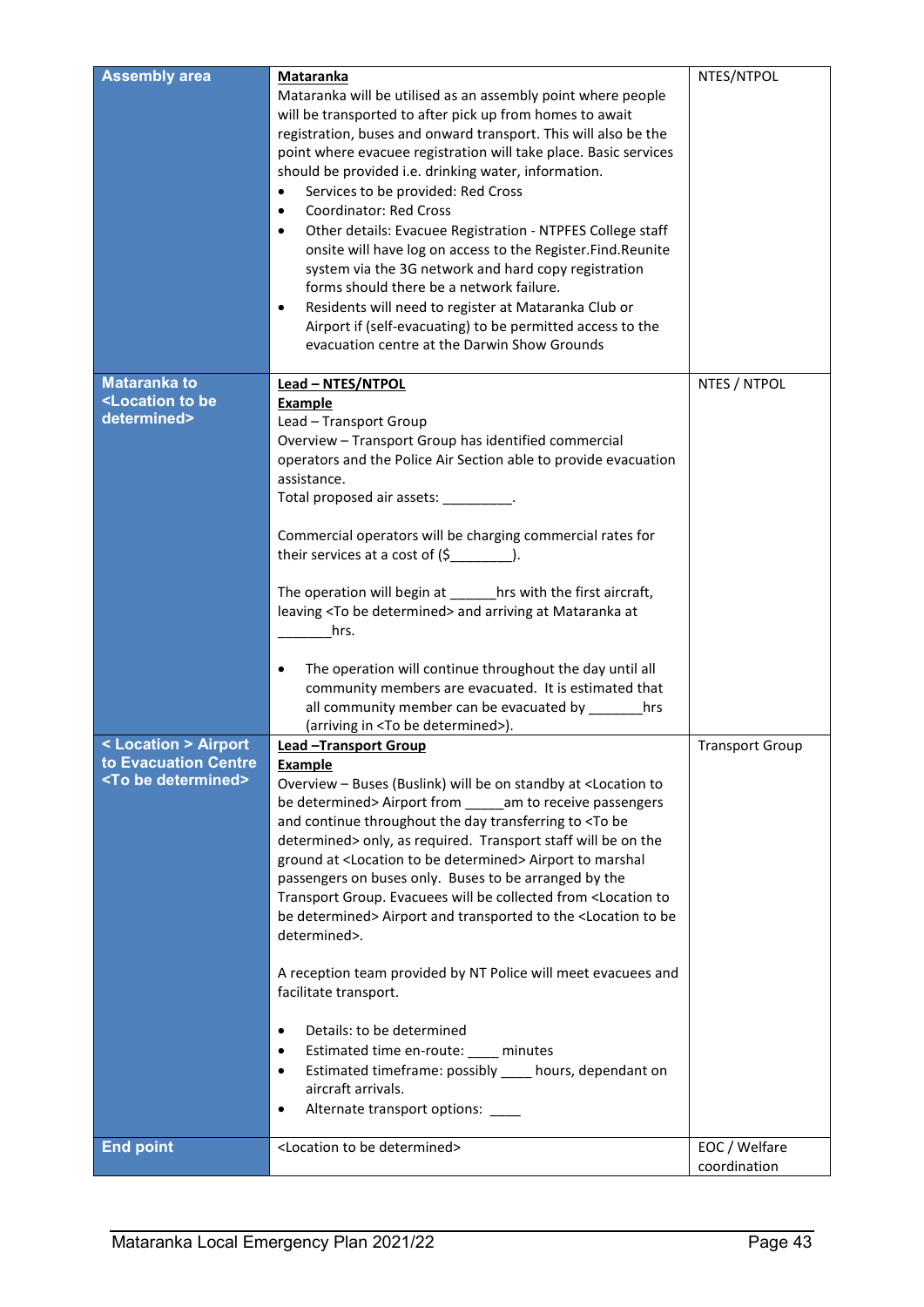| <b>Transport of</b><br>vulnerable members<br>of the community | Medical Group to arrange transport of vulnerable people from<br>the community to <location be="" determined="" to="">.</location>                                                                                                                                                                                                                                                                                                                                               | <b>Medical Group</b>            |
|---------------------------------------------------------------|---------------------------------------------------------------------------------------------------------------------------------------------------------------------------------------------------------------------------------------------------------------------------------------------------------------------------------------------------------------------------------------------------------------------------------------------------------------------------------|---------------------------------|
| <b>Registration and</b><br>tracking                           | Example<br>Welfare Group to activate registration arrangements.<br>Registration will be undertaken by NT Police and will occur at<br>Mataranka Club. Names of evacuees will be obtained prior to<br>boarding buses.<br>Where possible details of individuals and families self-<br>evacuating to be obtained on arrival at the Mataranka Airstrip.<br>If persons are not registered as evacuees or self-evacuees they<br>will not be provided access to the evacuation shelter. | Welfare Group /<br><b>NTPOL</b> |
| Who will coordinate<br>stage 3?                               | Region 2 Regional Controller.                                                                                                                                                                                                                                                                                                                                                                                                                                                   | EOC coordination.               |

|                                                   | <b>Stage 4 - Shelter</b>                                                                                                                                                                 |                                 |
|---------------------------------------------------|------------------------------------------------------------------------------------------------------------------------------------------------------------------------------------------|---------------------------------|
| <b>Overview</b>                                   | An evacuation centre will be established at the <location<br>to be determined&gt;. The <location be="" determined="" to=""> will<br/>be the primary areas used.</location></location<br> |                                 |
| <b>Alternate shelter</b>                          | Where possible evacuees will be encouraged to seek                                                                                                                                       |                                 |
| options.                                          | alternative accommodation with family, friends or through<br>commercial accommodation.                                                                                                   |                                 |
| <b>Estimated duration</b><br>of the shelter phase | <to be="" determined="">.</to>                                                                                                                                                           |                                 |
| <b>Arrangements for</b><br>domestic animals       | No domestic animals are to accompany evacuees. Any<br>self-evacuees with domestic animals will be expected to<br>make their own arrangements for the animals.                            | <b>Advise Animal</b><br>Welfare |
| <b>Roles</b>                                      |                                                                                                                                                                                          |                                 |
| <b>Director</b>                                   | CMC                                                                                                                                                                                      | <b>CMC</b>                      |
| <b>Deputy Director</b><br>$\bullet$               | <b>DTFHC</b>                                                                                                                                                                             | <b>Welfare Group</b>            |
| Log./planning<br>$\bullet$                        | EOC.                                                                                                                                                                                     | NTES / NTPOL                    |
| <b>Admin teams</b><br>$\bullet$                   | EOC                                                                                                                                                                                      | CMC / Welfare<br>Group          |
| <b>Shift manager/s</b><br>$\bullet$               | To be confirmed - drawn from pool of trained DCF staff.                                                                                                                                  | <b>Welfare Group</b>            |
| <b>Welfare Team</b><br>$\bullet$                  | To be confirmed                                                                                                                                                                          | <b>Welfare Group</b>            |
| <b>Facility Team</b><br>$\bullet$                 | The Showgrounds Grounds and Maintenance Supervisor<br>will lead this in the first instance and arrange any<br>maintenance required using existing contractors.                           |                                 |
| <b>Sport and Rec</b><br><b>Team</b>               | To be confirmed                                                                                                                                                                          |                                 |
| <b>Medical Team</b><br>$\bullet$                  | To be confirmed. It is likely St Johns volunteers will be<br>requested. Evacuees will be referred to off-site medical<br>services.                                                       | <b>Medical Group</b>            |
| <b>Public Health</b><br><b>Team</b>               | <to be="" confirmed=""></to>                                                                                                                                                             | <b>Public Health</b><br>Group   |
| <b>Transport Team</b>                             | <to be="" confirmed=""></to>                                                                                                                                                             | <b>Transport Group</b>          |
| <b>Evacuation centre</b><br>set-up                | Refer to the Evacuation Centre Template for set-up<br>considerations                                                                                                                     |                                 |
| What strategy will be                             | Closure of the evacuation centre will be largely dependent                                                                                                                               |                                 |
| put in place to close                             | on the extent of inundation and complexity of the recovery                                                                                                                               |                                 |
| the evacuation<br>centre?                         | process.                                                                                                                                                                                 |                                 |

| Stage 5 - Return                                       |                                                                                          |  |  |
|--------------------------------------------------------|------------------------------------------------------------------------------------------|--|--|
| Indicators or triggers<br>that will enable a<br>return | (refer to recovery action plan for the community)<br>Dept. of Chief Minister and Cabinet |  |  |
| Who is responsible                                     | Recovery Coordination in conjunction with IMT.                                           |  |  |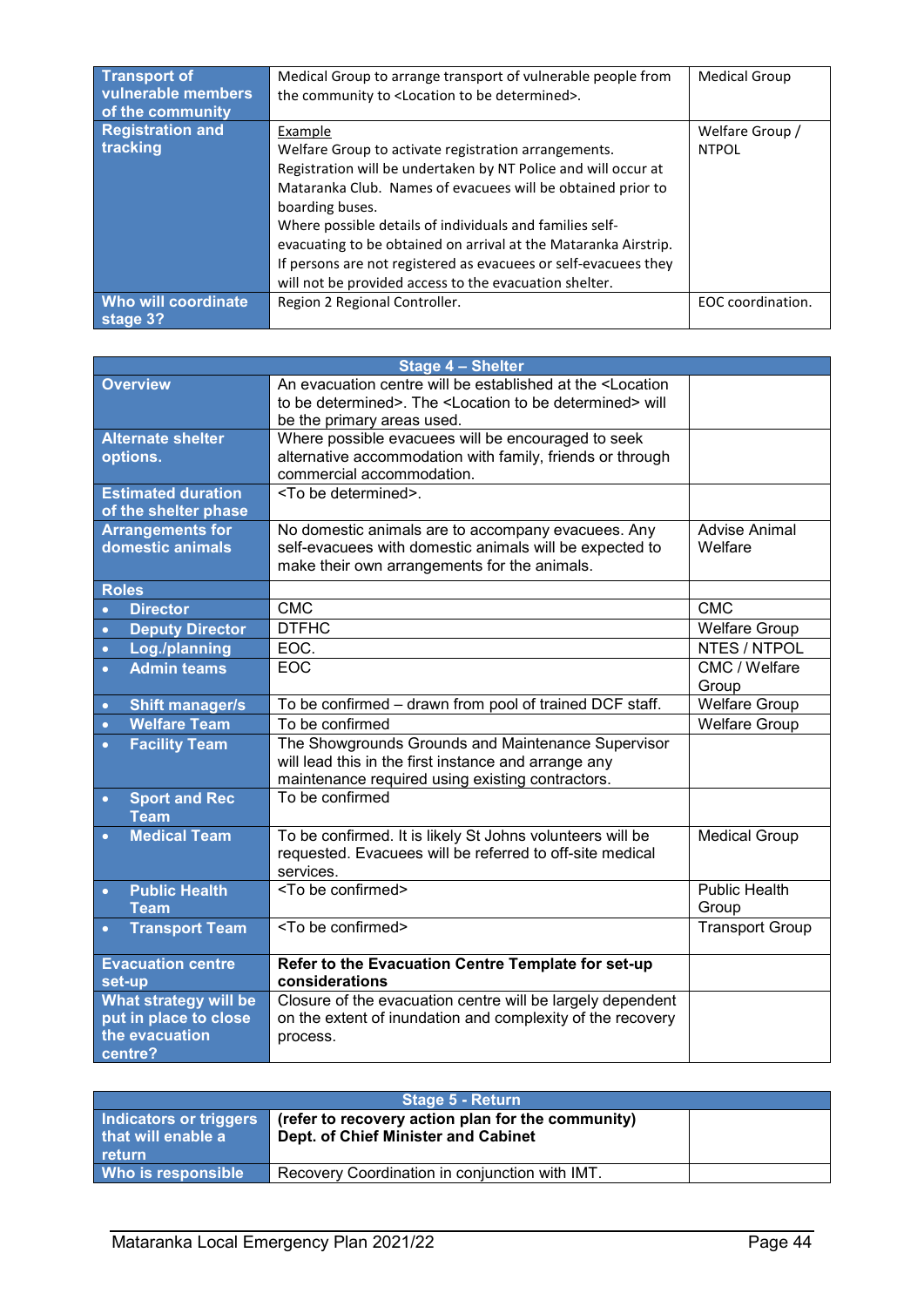| for developing a plan<br>for the return?                                                        |                  |  |
|-------------------------------------------------------------------------------------------------|------------------|--|
| <b>Transportation</b><br>$\bullet$                                                              | To be confirmed. |  |
| <b>Route/assembly</b><br>$\bullet$                                                              | To be confirmed. |  |
| points en-route                                                                                 |                  |  |
| $\bullet$<br><b>End point</b>                                                                   | To be confirmed. |  |
| <b>How will information</b><br>about the return be<br>communicated to<br>evacuees?              | To be confirmed. |  |
| <b>What information</b><br>needs to be<br>conveyed to the<br>evacuated<br>community<br>members? | To be confirmed. |  |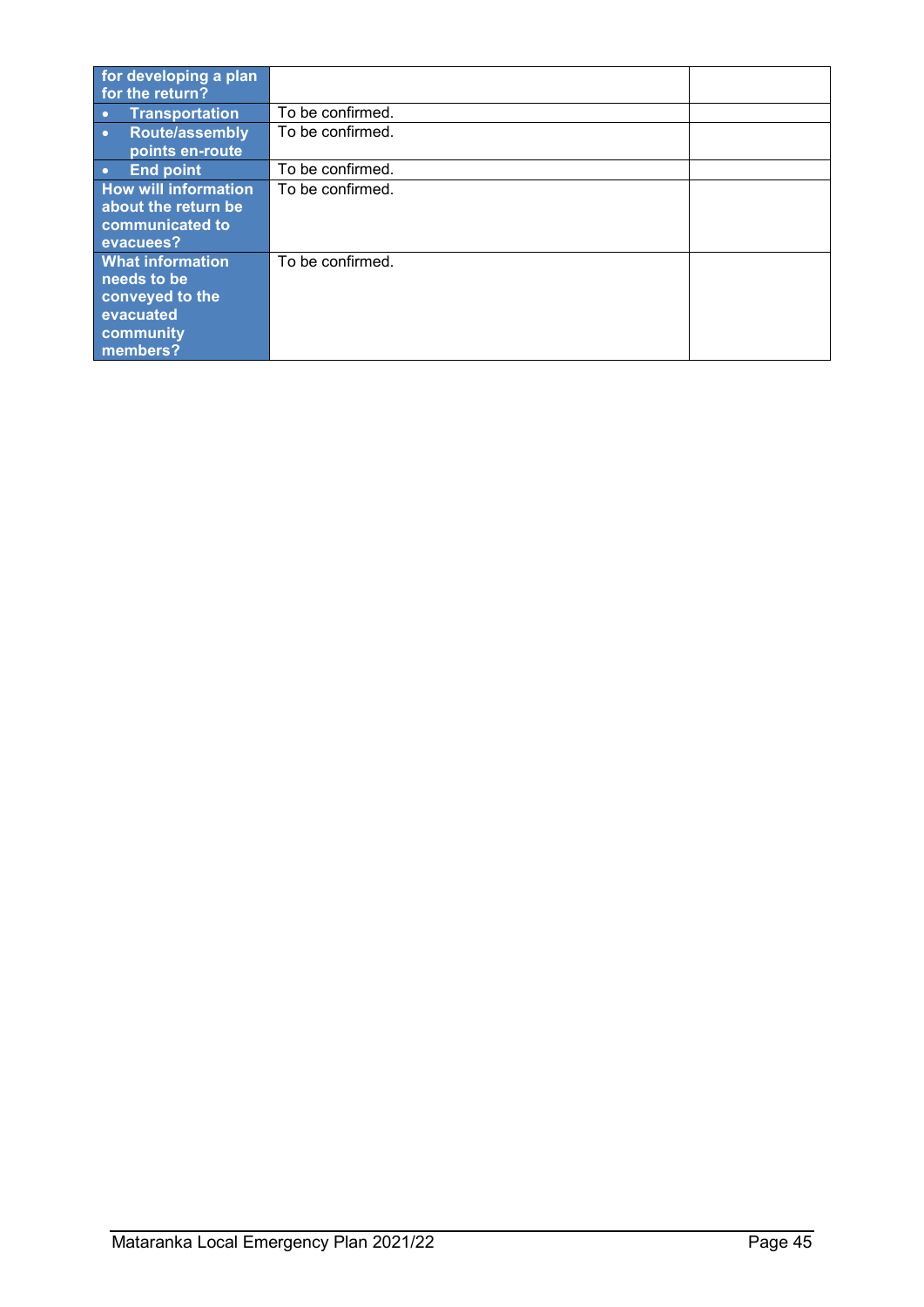<span id="page-45-0"></span>**Annex J: SITREP Template** 

# **SITUATION REPORT (SITREP)**

**SITREP NO:**

**Date:**

| <b>Period covered:</b> | From: | To: |
|------------------------|-------|-----|
| <b>AGENCY:</b>         |       |     |
|                        |       |     |

**Created by:**

Current Situation:

Objectives:

Present Key Issues:

Future Key Issues:

Recommendation(s):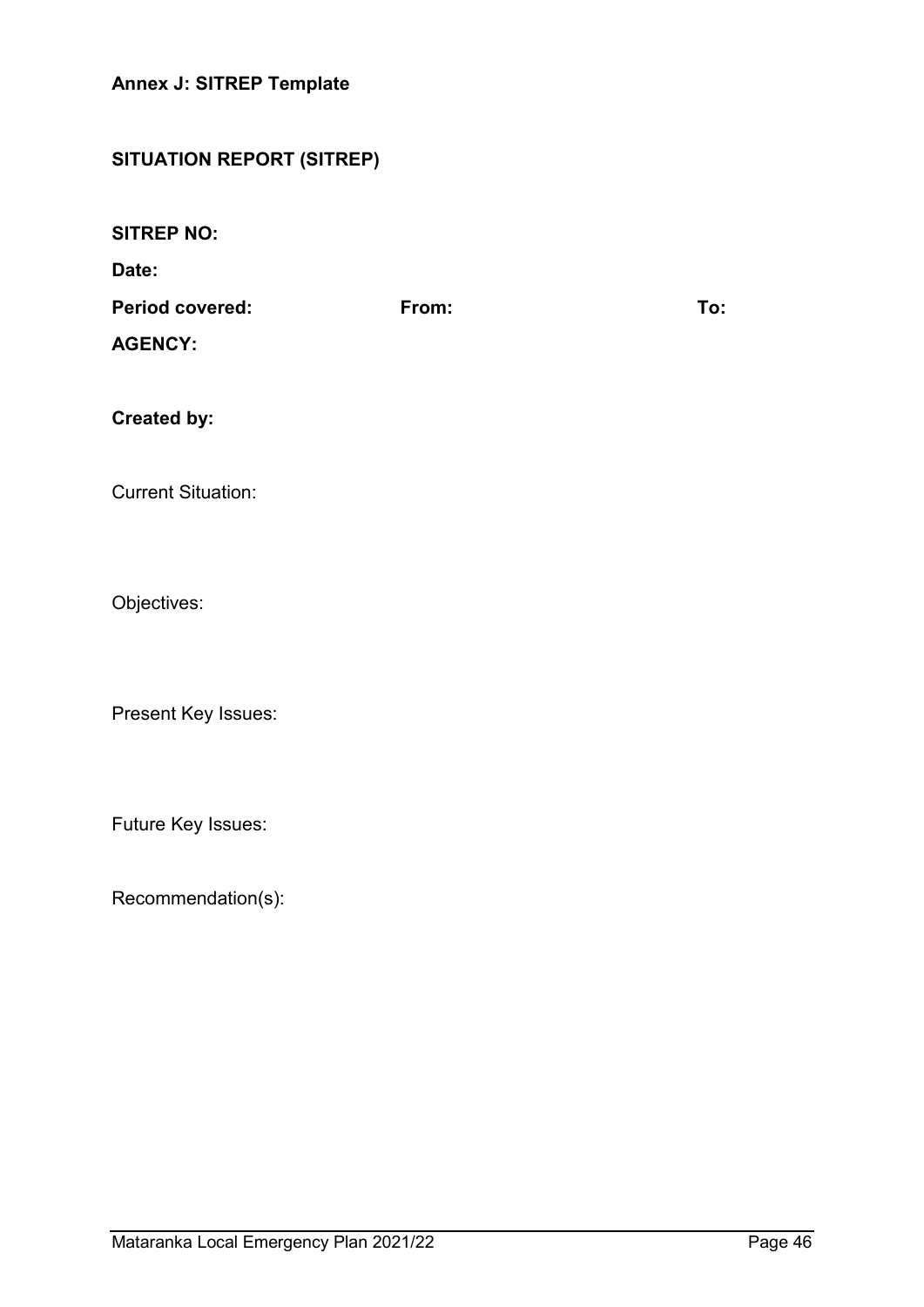# <span id="page-46-0"></span>**Annex K: Summary of Response and Recovery Activities**

The following tables list a summary of possible response and recovery activities to be considered following an event.

Activities have been broken down and are listed under either response or recovery for simplicity and ease of use. In practice not all response activities will be completed during the response phase. Likewise not all recovery activities will commence after the transition to recovery.

The post event period of any event is highly dynamic produces many challenges, both foreseen and unpredicted. Response and Recovery Coordination must be flexible and able to adapt to the situation as it evolves.

This table is presented as a guide to assist emergency managers with operational decision making, planning and resource allocation. It also highlights the importance of Response and Recovery Coordination working collaboratively.

In most cases the points noted in this table and in the ensuing document are outlined in greater detail in functional group or agency plans.

| <b>Transitional</b>                  |                            |                                                                                                                                                                                                                                                                                                                                                   |                                      |                                                                                                                                                                                                                                                                                                                                                                               |  |  |
|--------------------------------------|----------------------------|---------------------------------------------------------------------------------------------------------------------------------------------------------------------------------------------------------------------------------------------------------------------------------------------------------------------------------------------------|--------------------------------------|-------------------------------------------------------------------------------------------------------------------------------------------------------------------------------------------------------------------------------------------------------------------------------------------------------------------------------------------------------------------------------|--|--|
| <b>Response</b><br><b>PFES / EOC</b> |                            | <b>Arrangements</b>                                                                                                                                                                                                                                                                                                                               | <b>Recovery</b><br><b>DCM / TCCC</b> |                                                                                                                                                                                                                                                                                                                                                                               |  |  |
|                                      | <b>Activity</b>            | <b>Response activities</b>                                                                                                                                                                                                                                                                                                                        |                                      | <b>Recovery activities</b>                                                                                                                                                                                                                                                                                                                                                    |  |  |
| 1.                                   | Situational<br>awareness   | Survey and rescue teams<br>Road clearance teams<br>Impact assessment teams<br>General public<br>Media reports                                                                                                                                                                                                                                     |                                      | Continues in recovery through the use of<br>□<br>impact assessments and Outreach                                                                                                                                                                                                                                                                                              |  |  |
| 2.                                   | Public<br>Information      | Public Information Group stood up<br>Spokes persons identified<br>SecureNT activated                                                                                                                                                                                                                                                              |                                      | Continues in recovery<br>□<br>$\Box$<br>Handover to long term recovery coordination                                                                                                                                                                                                                                                                                           |  |  |
| 3.                                   | Survey and<br>Rescue       | Survey teams deploy to designated areas<br>Critical sites surveyed<br>Deploy rescue teams - NTFRS and TRS<br>provide primary USAR capability                                                                                                                                                                                                      |                                      | Nil                                                                                                                                                                                                                                                                                                                                                                           |  |  |
| 4.                                   | Road clearance             | Road patrol teams deploy and check assigned<br>routes<br>Road clearance to priority sites<br>Assess Stuart Hwy to Katherine (supply route)                                                                                                                                                                                                        |                                      | Monitoring<br>and<br>completing<br>road<br>clearance<br>activities                                                                                                                                                                                                                                                                                                            |  |  |
| 5.                                   | Emergency<br>accommodation | Emergency accommodation and shelter<br>- welfare assembly centres (WAC)<br>- evacuation centres<br>Provision of resources that will enable people<br>to remain in their homes<br>Emergency clothing                                                                                                                                               |                                      | Evacuation centres may continue into recovery.<br>Temporary accommodation options                                                                                                                                                                                                                                                                                             |  |  |
| 6.                                   | Medical                    | Hospital<br>road clearance to the hospital<br>$\blacksquare$<br>damage assessment<br>increase morgue capacity<br>divert patients from remote<br>regional areas<br>power (fuel) and water supplies<br>Medical clinics and field hospitals<br>Determine the need for clinics to be<br>opened<br>Assess damage to clinics<br>Deploy field hospital/s | and                                  | Hospital<br>Business continuity arrangements<br>Repair work<br>Department of Health- Health Centres<br>Repair work<br>$\blacksquare$<br>Reopen other clinics<br>Support vulnerable people to return home.<br>GP clinics and pharmacies<br>Ongoing liaison by the Medical Group<br>CareFlight - resume normal operations<br>St John Ambulance - resumption of core<br>business |  |  |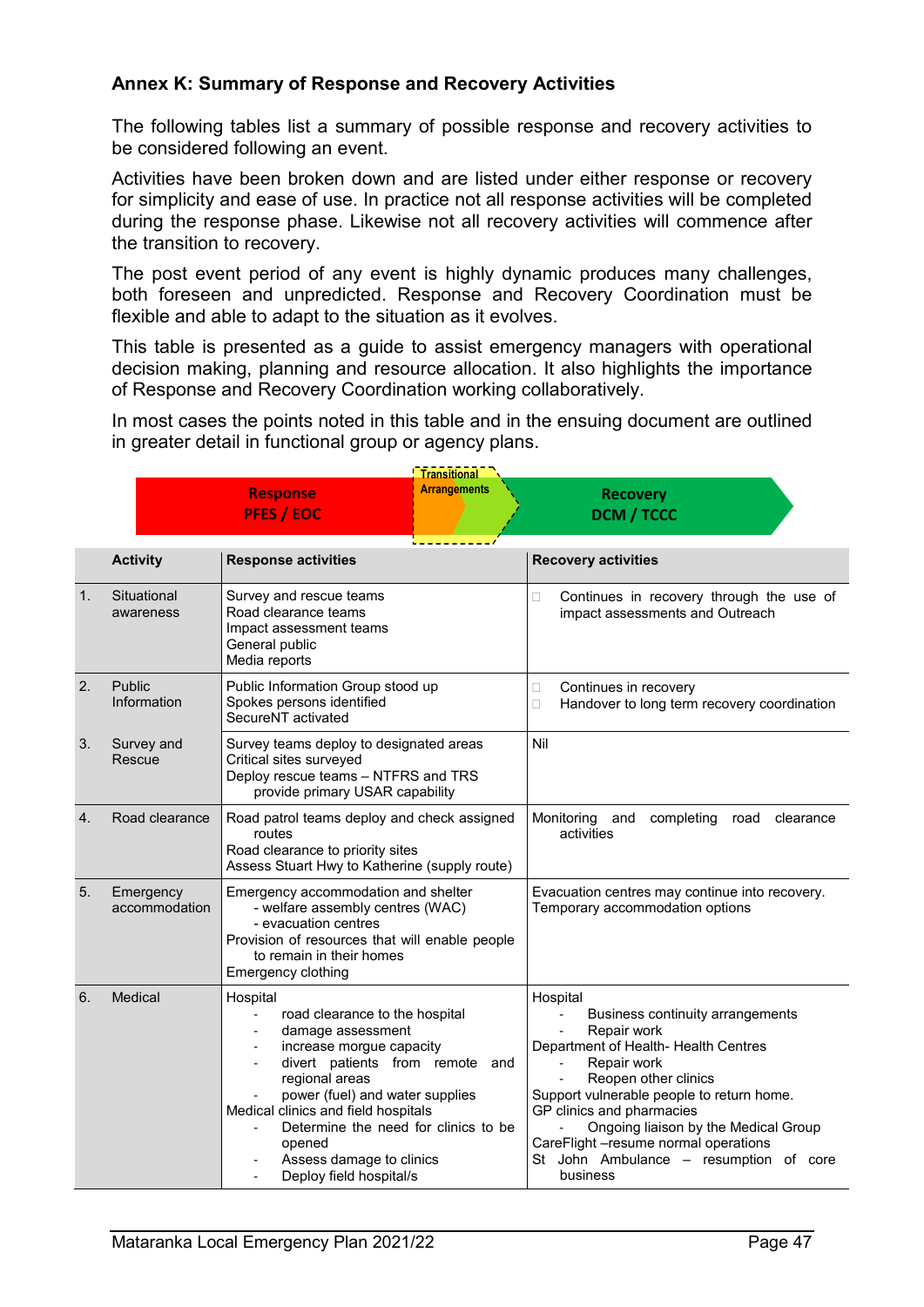|    |                                                     | Medical presence in WAC<br>□<br>Supplied by the Medical Group<br>Ambulance pick up points on key, cleared<br>Ц<br>roads<br>GP clinics and pharmacies<br>Identify GP clinics able to open<br>Identify pharmacies able to open<br>Medically vulnerable people<br>Support agencies to follow-up and<br>advise the Medical Group<br>Vulnerable people in shelters or<br><b>WAC</b><br>Support for vulnerable people at<br>shelters<br>Care Flight |                                                                                                                                                                                                                                                                                    |  |
|----|-----------------------------------------------------|-----------------------------------------------------------------------------------------------------------------------------------------------------------------------------------------------------------------------------------------------------------------------------------------------------------------------------------------------------------------------------------------------------------------------------------------------|------------------------------------------------------------------------------------------------------------------------------------------------------------------------------------------------------------------------------------------------------------------------------------|--|
| 7. | Essential goods<br>and services                     | Establish emergency feeding and food<br>distribution points<br>Assessing the damage to suppliers and<br>retailers of critical resources<br>Assess the impact on barge operations and<br>any effect on the ability to supply remote<br>communities<br>Implement interim banking arrangements                                                                                                                                                   | Encourage private business to reopen<br>Monitor levels and availability of critical<br>resources<br>Manage logistics arrangements supplying<br>resources to outlying communities<br>Public Health inspections (food outlets)<br>Banking sector business continuity<br>arrangements |  |
|    |                                                     | Fuel<br>Fuel suppliers and point of sale<br>Manage fuel supplies to emergency power<br>generation                                                                                                                                                                                                                                                                                                                                             | Liaise with fuel suppliers, distributors and<br>wholesalers. Monitor fuel levels<br>Infrastructure repairs                                                                                                                                                                         |  |
|    |                                                     | Cash<br>Assess damage to banks and ATMs<br>Implement temporary arrangements                                                                                                                                                                                                                                                                                                                                                                   | Implement long term arrangements                                                                                                                                                                                                                                                   |  |
| 8. | Evacuation                                          | Evacuations within community<br>Evacuation out of community<br>Registration                                                                                                                                                                                                                                                                                                                                                                   | Support services for evacuees<br>Recovery information for evacuees                                                                                                                                                                                                                 |  |
| 9. | <b>Public Health</b>                                | Communicable disease control response<br>Drinking water safety standards<br>Sewage and waste disposal<br>Safe food distribution and advice<br>Vector and vermin control<br>Food and commercial premises                                                                                                                                                                                                                                       | Ongoing in recovery                                                                                                                                                                                                                                                                |  |
|    | 10. Utilities                                       | Power supply<br>Power generation<br>Water supply<br>Sewerage<br><b>Emergency sanitation</b>                                                                                                                                                                                                                                                                                                                                                   | Recovery of the power network<br>Recovery of water and sewerage infrastructure                                                                                                                                                                                                     |  |
|    | 11. Impact<br>Assessments                           | Training assessment teams<br>Initial Impact Assessments                                                                                                                                                                                                                                                                                                                                                                                       | <b>Secondary Impact Assessments</b><br>Continued assessments through outreach                                                                                                                                                                                                      |  |
|    | 12. Transport infra-<br>structure (supply<br>lines) | Air (Airport/Airstrip)<br>Clear the runway to allow air movements<br>Establish a logistics hub at the airport<br>Terminal damage and operational capability<br>assessment                                                                                                                                                                                                                                                                     | Monitor repairs and business continuity<br>□<br>activities                                                                                                                                                                                                                         |  |
|    |                                                     | Road<br>Highway and critical access roads damage<br>assessment<br>Repair work to commence immediately                                                                                                                                                                                                                                                                                                                                         | Planning and prioritising repair work of all<br>affected key Territory Highways (Stuart,<br>Barkly, Victoria and Arnhem)                                                                                                                                                           |  |
|    |                                                     | Rail<br>Ask rail operator to assess damage to the<br>railway & associated infrastructure and report<br>outage estimation                                                                                                                                                                                                                                                                                                                      | $\Box$<br>Liaising with GWA and Australasia Rail to<br>monitor repair work                                                                                                                                                                                                         |  |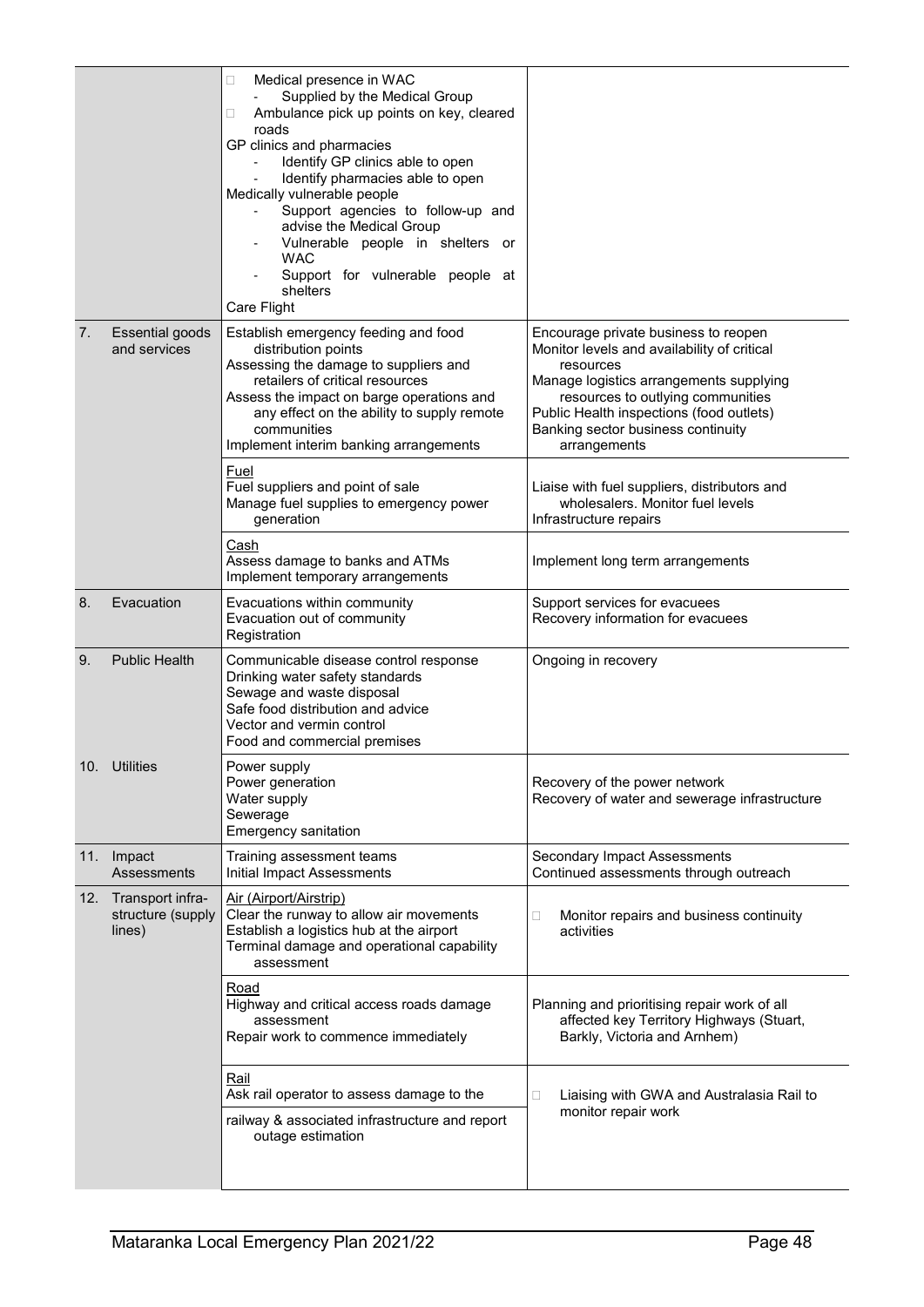|     |                                  | Port, Harbour and Barge<br>Assess damage to Port infrastructure and<br>harbour facilities<br>Assess the damage to barge facilities                                                                                            | Repairing infrastructure<br>Establish alternate arrangements for the supply<br>of remote communities                                                                                                                                                                                                                   |  |
|-----|----------------------------------|-------------------------------------------------------------------------------------------------------------------------------------------------------------------------------------------------------------------------------|------------------------------------------------------------------------------------------------------------------------------------------------------------------------------------------------------------------------------------------------------------------------------------------------------------------------|--|
|     | 13. Waste<br>management          | Waste management requirements and<br>develop waste management plan if<br>required                                                                                                                                             | Continues in recovery                                                                                                                                                                                                                                                                                                  |  |
| 14. | Repairs and<br>reconstruction    | Private housing<br><b>Impact Assessments</b><br>Temporary repairs<br>Government buildings<br>□<br>Damage assessment<br><b>Public Housing</b><br>□<br><b>Impact Assessments</b><br>Private Industry<br>ш<br>Damage assessments | Private housing<br>Information and support to facilitate<br>repairs.<br>Government buildings<br>□<br>Repairs and reconstruction<br><b>Public Housing</b><br>□<br>Long term repair plans<br>Private Industry<br>□<br>Repair and reconstruction<br>Temporary accommodation for a visiting<br>□<br>construction workforce |  |
|     | 15. Transport<br><b>Services</b> | Staged re-establishment of public transport<br>services                                                                                                                                                                       | Continues in recovery                                                                                                                                                                                                                                                                                                  |  |
|     | 16. Tele-<br>communications      | Telstra and Optus will assess the damage to<br>their infrastructure<br>Put in place temporary measures to enable<br>landline and mobile services                                                                              | Repair damage networks and infrastructure                                                                                                                                                                                                                                                                              |  |
| 17. | Public safety                    | Police will maintain normal policing services to<br>the community                                                                                                                                                             | Gradual return to core business                                                                                                                                                                                                                                                                                        |  |
|     | 18. Pets                         | Temporary emergency arrangements for pets.                                                                                                                                                                                    | Reunite pets with their owners and cease<br>emergency support arrangements                                                                                                                                                                                                                                             |  |
| 19. | Community<br>consultation        | Information provision regarding the overall<br>situation, response efforts, what services<br>are available and how to access them                                                                                             | Community consultation process regarding long<br>term recovery and community development                                                                                                                                                                                                                               |  |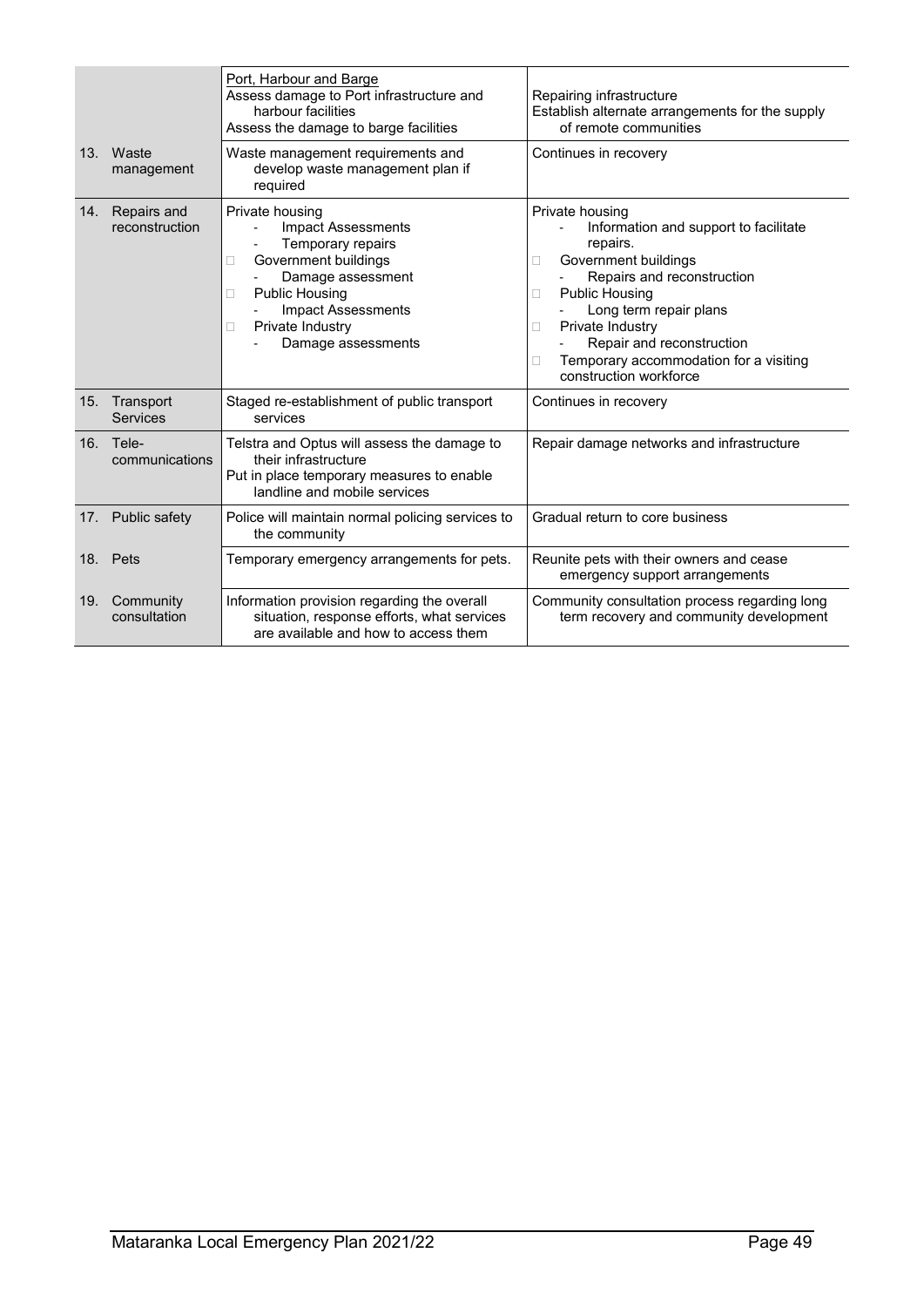# **Annex L: Contact Details**

<span id="page-49-0"></span>

| <b>Position/Functional Group</b>                    | <b>Name</b>                          | <b>Email address</b>                         | <b>Work</b>    | <b>Mobile</b> | <b>After Hours</b> |
|-----------------------------------------------------|--------------------------------------|----------------------------------------------|----------------|---------------|--------------------|
| <b>Local Controller</b>                             | <b>Thomas Chalk</b>                  | thomas.chalk@pfes.nt.gov.au                  | PH: 89754511   |               |                    |
| NT Police - OIC Mataranka                           |                                      |                                              |                |               |                    |
| <b>NTES Operations Officer</b>                      | <b>David Travers</b>                 | David.travers@pfes.nt.gov.au                 | 8973 8010      |               |                    |
| <b>NTES Duty Officer</b>                            | <b>NTES Northern Duty</b><br>Officer | territorydutyofficer.ntes@pfes.nt.go<br>v.au |                |               |                    |
| <b>Big Rivers Recovery</b><br>Coordinator           | William Bridgeman                    | william.bridgeman@nt.gov.au                  | 08 8973 8518   |               |                    |
| <b>Medical Group Leader</b>                         | Donald Murray                        | donald.blackman@sunrise.org.au               | PH: 8975 4547  |               |                    |
| Mataranka & Jilkminggan                             | <b>BLACKMAN</b>                      |                                              |                |               |                    |
| Roper Gulf Regional Council                         | Mark O'Bryan                         | mark.o'bryan@ropergulf.nt.gov.au             | PH: 0889772300 |               |                    |
| Council Services Manager -<br>Mataranka             |                                      |                                              |                |               |                    |
| Roper Gulf Regional Council                         | <b>Michael MCFARLANE</b>             | michael.mcfarlane@ropergulf.nt.gov           | PH: 8977 2300  |               |                    |
| Council Services Manager-<br>Jilkminggan            |                                      | $au$                                         |                |               |                    |
| Parks & Wildlife - Mataranka                        | Andrew Peckham                       | Andrew.peckham@nt.gov.au                     | PH: 8975 4560  |               |                    |
| Mataranka Fire & Emergency<br><b>Response Group</b> | Des Barritt                          |                                              |                |               |                    |
| Dept. of Education -<br>Mataranka                   | Telka Zotz WILSON                    | telka.zotz@educationnt.gov.au                | PH: 8975 4543  |               |                    |
| Principal                                           |                                      |                                              |                |               |                    |
| Dept. of Education -<br>Jilkminggan Principal       | Lyndie WATSON                        | Lyndie.watson@ntschools.net                  | 0889 754896    |               |                    |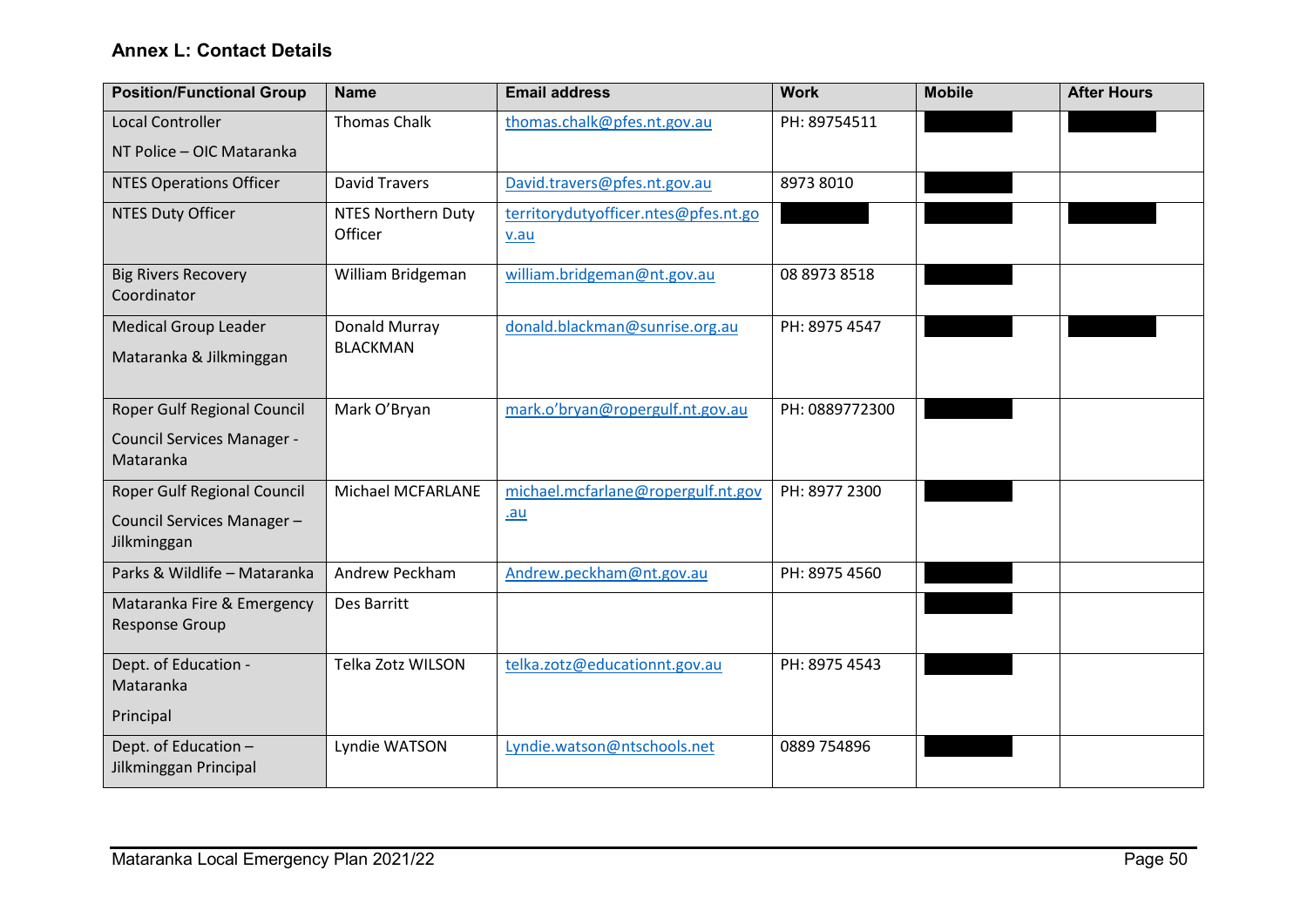| Dept. of Education $-$<br>Katherine regional office | Jenny                                |                                 | 0889 725319 |  |
|-----------------------------------------------------|--------------------------------------|---------------------------------|-------------|--|
| <b>Roper River Transport</b>                        | Kane ANGEL / Toni<br><b>KUTSCHKI</b> | roperrivertransport@bigpond.com | 0889754583  |  |
| Mataranka Roadhouse                                 | Wendy                                |                                 | 8975 4571   |  |
| Mataranka Homestead                                 | Sonya Elmers                         |                                 |             |  |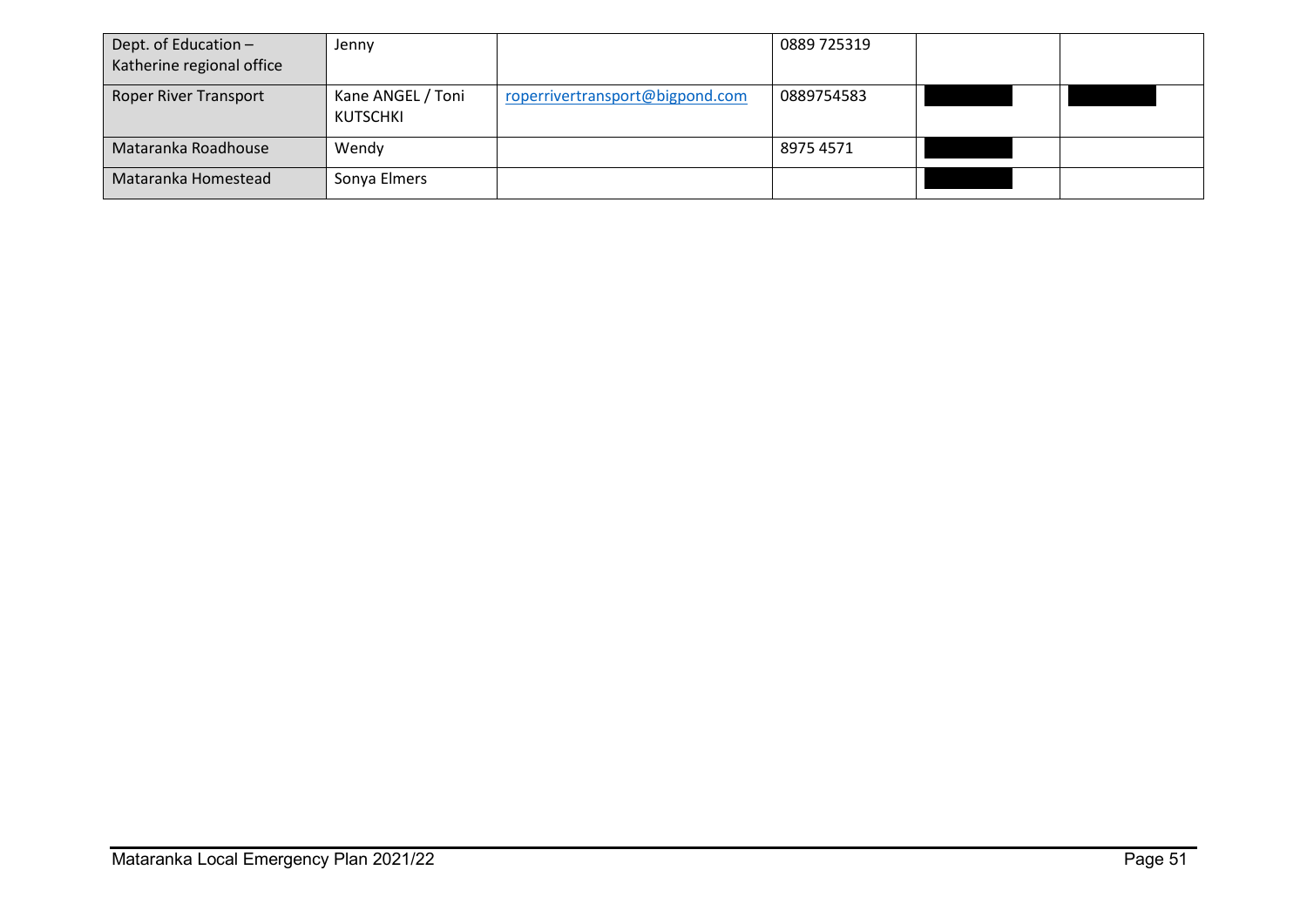<span id="page-51-0"></span>

| <b>Term</b>                  | In the context of this plan, this means:                                                                                                                                                                                                                                 |
|------------------------------|--------------------------------------------------------------------------------------------------------------------------------------------------------------------------------------------------------------------------------------------------------------------------|
| All Hazards Approach         | The application of one set of control, coordination and communication<br>policies and procedures in a universal manner to emergency situations of<br>varying type thereby promoting consistency of emergency management<br>at all levels.                                |
| Affected area                | A particular area where either an emergency situation, state of<br>emergency or state of disaster exists.                                                                                                                                                                |
| Approved emergency<br>plan   | Means a plan approved under section 10930, 13(2), 16(2) of the Act.                                                                                                                                                                                                      |
| <b>Authorised Officer</b>    | Person or persons authorised under section 98 of the Act.                                                                                                                                                                                                                |
| <b>Chief Executive</b>       | The appointed position that leads the governance and management of a<br>service responsible for the effective exercise of the relevant statutory<br>powers, authorities, duties and functions consistent with the NT<br>government policy.                               |
| Command                      | The authority to command is established in legislation or by agreement<br>with agency/organisations. Command relates to agencies/organisations,<br>functions and individuals. Situations are controlled.                                                                 |
| Comprehensive<br>approach    | The development of emergency and disaster arrangements to embrace<br>the aspects of prevention, preparedness, response, and recovery<br>(PPRR). PPRR are aspects of emergency management, not sequential<br>phases. Syn. 'disaster cycle', 'disaster phases' and 'PPRR'. |
|                              | Source: AEM Glossary                                                                                                                                                                                                                                                     |
| Control                      | The overall direction of activities, agencies or individuals concerned<br>(source; SERM Act). Control operates horizontally across agencies /<br>organisations, functions and individuals. Situations are controlled.                                                    |
| <b>Controlling Authority</b> | The authorised agency which has the overall direction of activities,<br>agencies or individuals concerned.                                                                                                                                                               |
| Coordination                 | The bringing together of agencies and individuals to ensure effective<br>emergency and rescue management but does not include the control of<br>agencies, organisations and individuals by direction.<br>Source: SERM Act.                                               |
| <b>Debrief</b>               | A meeting held during or at the end of an operation with the purpose of<br>assessing the conduct or results of an operation.                                                                                                                                             |
| Delegate                     | A person nominated to act as the representative of an officially<br>appointed position holder, having the same powers and authority to<br>commit the resources of the official employee.                                                                                 |
| Emergency                    | Means an event that requires significant coordinated response using the<br>combined resources of the territory and non-government entities within<br>the Territory.                                                                                                      |
| Emergency<br>Management Act  | A Bill for an Act to provide for matters relating to emergency<br>management and for related matters.                                                                                                                                                                    |
| <b>Emergency Situation</b>   | Exists in an area once a declaration to that effect is declared by the<br>minister under section 3 of the Act.                                                                                                                                                           |
| <b>Functional Group</b>      | These responsibilities are laid out in functional plans and the Territory<br>Emergency Plan.                                                                                                                                                                             |
| Group Leader                 | The individual allocated responsibility to prepare for, respond to and<br>command and control a functional group in response to a specific<br>hazard based on their legislated and or technical capability and<br>authority.                                             |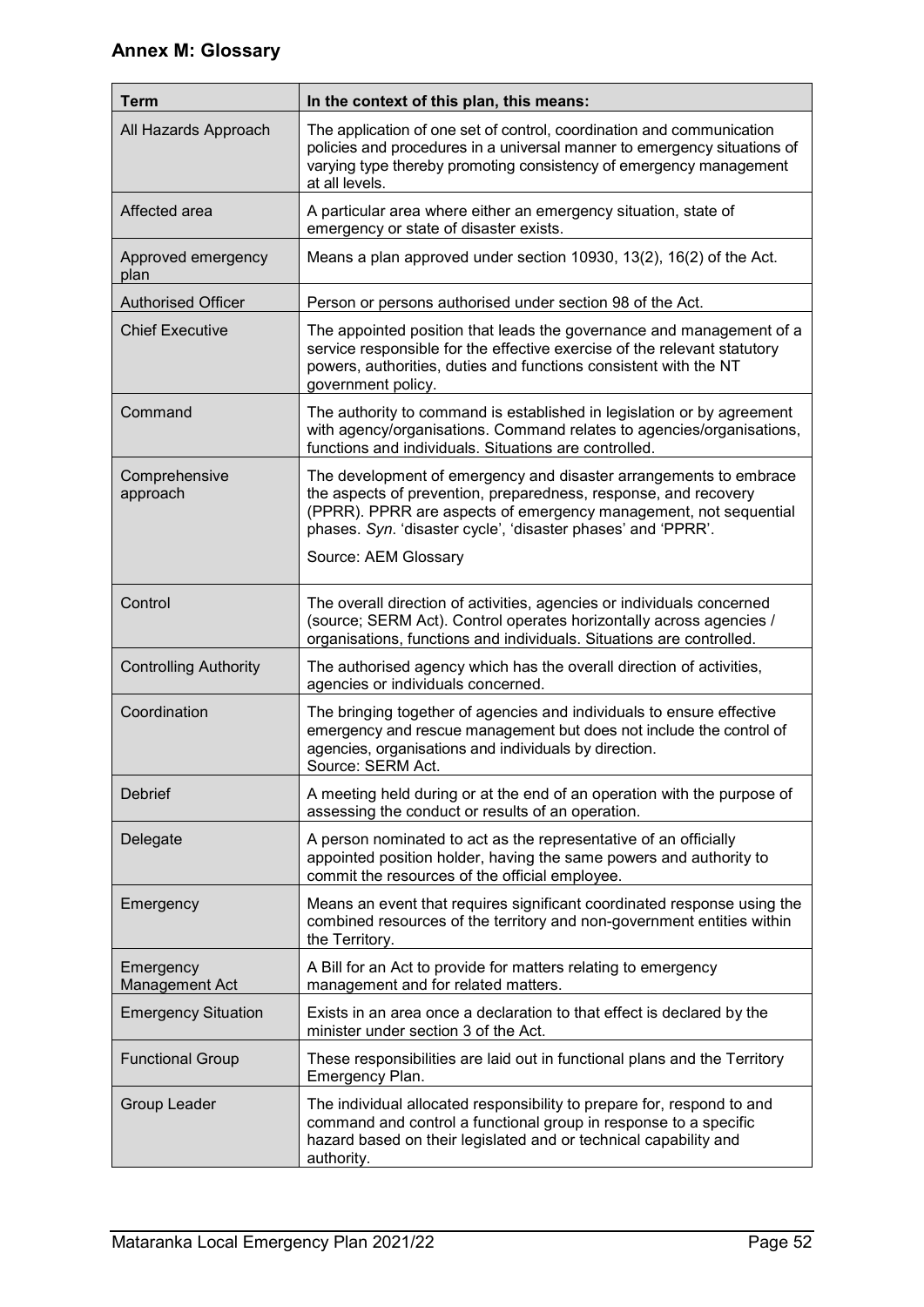| Lead agency                           | An agency allocated responsibility to prepare for and respond to a<br>specific hazard based on their legislated and/or technical capability and<br>authority.                                                                     |
|---------------------------------------|-----------------------------------------------------------------------------------------------------------------------------------------------------------------------------------------------------------------------------------|
| <b>Hazard Management</b><br>Authority | The agency allocated responsibility to prepare for and respond to a<br>specific hazard based on their legislated and/or technical capability and<br>authority.                                                                    |
| Participating<br>organisations        | Agencies which provide a supporting role in preparing and responding<br>to a specific hazard based on their legislative and/or technical capability<br>and authority.                                                             |
| Preparedness                          | Arrangements to ensure that, should an emergency occur, all those<br>resources and services which are needed to cope with the effects can<br>be efficiently mobilised and deployed.                                               |
|                                       | Measures to ensure that, should an emergency occur, communities,<br>resources and services are capable of coping with the effects. See also<br>comprehensive approach.                                                            |
|                                       | Source: AEM Glossary.                                                                                                                                                                                                             |
| Prevention                            | Regulatory and physical measures to ensure that Emergencies are<br>prevented, or their effects mitigated. Measures to eliminate or reduce<br>the incidence or severity of emergencies. See also comprehensive<br>approach.        |
|                                       | Source: AEM Glossary.                                                                                                                                                                                                             |
| Recovery                              | The coordinated process of supporting emergency-affected<br>communities in reconstruction of the physical infrastructure and<br>restoration of emotional, social, economic and physical wellbeing. See<br>comprehensive approach. |
|                                       | Measures which support emergency-affected individuals and<br>communities in the reconstruction of the physical infrastructure and<br>restoration of emotional, economic and physical well-being.                                  |
|                                       | Source: AEM Glossary.                                                                                                                                                                                                             |
| Region                                | Means a region specified in a Gazette notice under section 27 of the<br>Act.                                                                                                                                                      |
| <b>Regional Controller</b>            | For a region, means the Regional Emergency Controller for the region<br>mention in section 54 of the Act.                                                                                                                         |
| Response                              | Actions taken in anticipation of, during, and immediately after an<br>emergency to ensure that its effects are minimised, and that people<br>affected are given immediate relief and support.                                     |
|                                       | Measures taken in anticipation of, during and immediately after an<br>emergency to ensure its effects are minimised. See also comprehensive<br>approach.                                                                          |
|                                       | Source: AEM Glossary.                                                                                                                                                                                                             |
| Responsibilities                      | The state or fact of being responsible, answerable, or accountable for<br>something within one's power, control, or management.<br>(Dictionary.com)                                                                               |
| <b>Risk</b>                           | The effect of uncertainty or objectives. (ISO Guide 73.2009 Risk<br>management - Vocabulary)                                                                                                                                      |
| <b>Risk Identification</b>            | The process of finding, recognising and describing risks (ISO Guide<br>73.2009 Risk management - Vocabulary).                                                                                                                     |
| Stand down                            | Transition from responding to an event back to normal core business<br>and/or recovery operations. There is no longer a requirement to respond<br>to the event and the threat is no longer present.                               |
| Stand up                              | The operational state following "lean forward:" whereby resources are<br>mobilised, personnel are activated and operational activities<br>commenced. Disaster coordination centers are activated.                                 |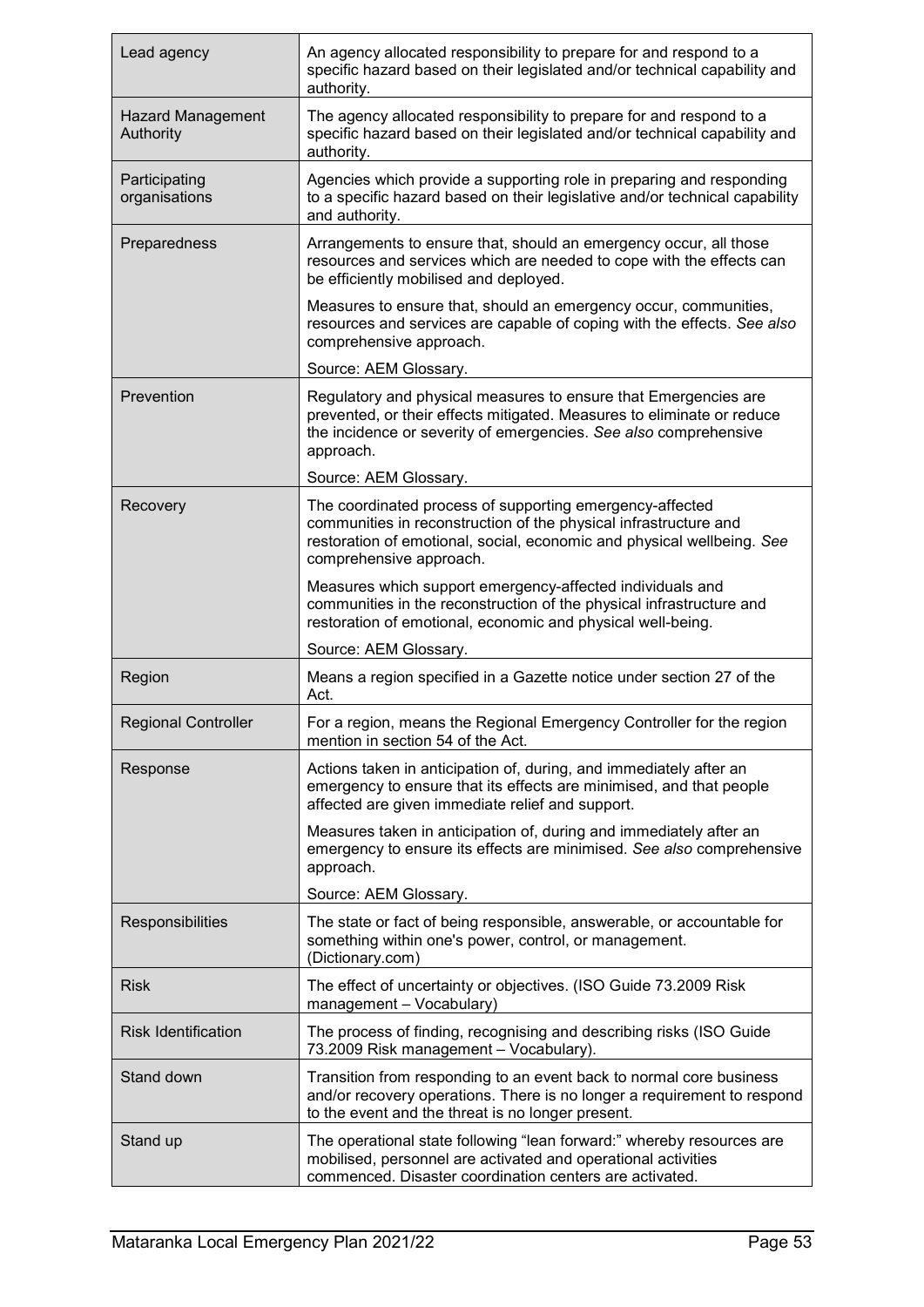| <b>State of Disaster</b>                                | Means a state of disaster declared under section 21of the Act.                                                                                                                                                                                                                          |
|---------------------------------------------------------|-----------------------------------------------------------------------------------------------------------------------------------------------------------------------------------------------------------------------------------------------------------------------------------------|
| State of Emergency                                      | Means a state of emergency declared under section 19 of the Act.                                                                                                                                                                                                                        |
| Volunteer member                                        | Means a member of the NTES appointed under section 52 of the Act.                                                                                                                                                                                                                       |
| Vulnerability                                           | The conditions determined by physical, social, economic and<br>environmental factors or processes, which increase the susceptibility of<br>a community or persons to the impact of hazards (National Emergency<br>Risk Assessment Guidelines).                                          |
| <b>Territory Controller</b>                             | Means the Territory Emergency Controller mentioned in section 28 of<br>the Act.                                                                                                                                                                                                         |
| <b>Territory Emergency</b><br><b>Management Council</b> | The management council is established under the terms laid out in<br>Division 4 of the Act.                                                                                                                                                                                             |
| <b>Territory Recovery</b><br>Coordinator                | Means the Territory Recovery Coordinator mentioned in section 32 of<br>the Act.                                                                                                                                                                                                         |
| WebEOC                                                  | WebEOC is a critical information management system used throughout<br>the Northern Territory. It is used by agencies that have roles and<br>responsibilities under the NT Emergency Management Act during<br>prevention, preparation, response and recovery phases of any<br>emergency. |